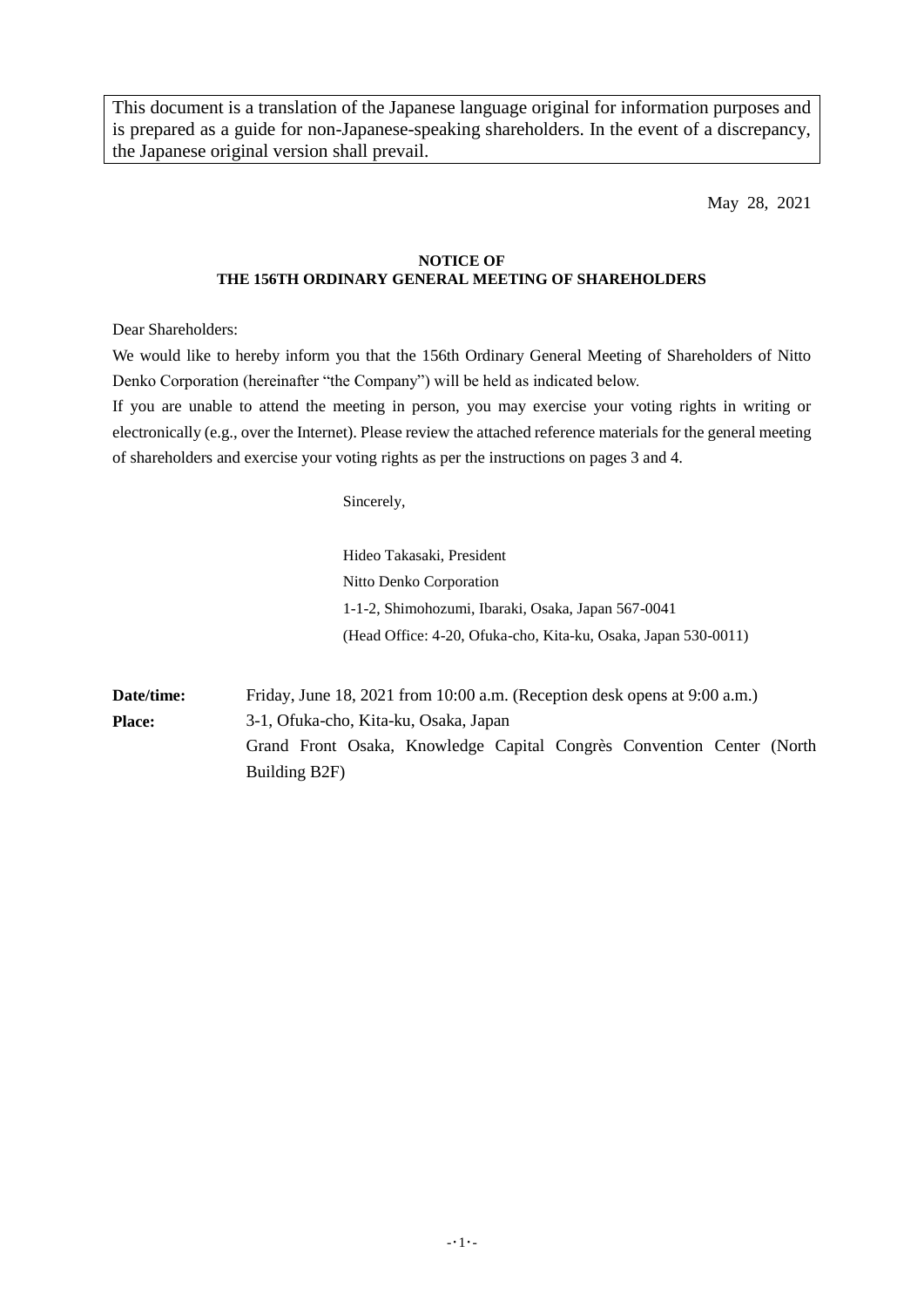# **Meeting Agenda**

# **Items to be reported:**

- 1. Business Report, Consolidated and Non-Consolidated Financial Statements for the 156th term (from April 1, 2020 to March 31, 2021)
- 2. Auditing results of Consolidated Financial Statements by Accounting Auditors and the Board of Corporate Auditors

# **Items to be resolved:**

Item 1: Approval of the proposed dividends from surplus Item 2: Approval of the payment of bonus for Directors Item 3: Election of nine Directors Item 4: Revision of compensation for Directors and Corporate Auditors

- Any revisions of reference materials for the general meeting of shareholders, Business Report, Consolidated Financial Statements, and Non-Consolidated Financial Statements will be disclosed on our Investor Relations website.
- This English translation of this notice can be referred on our Investor Relations website (English version).

- Investor Relations website (Japanese):<https://www.nitto.com/jp/ja/ir/>

- Investor Relations website (English): [https://www.nitto.com/jp/en/ir/](https://www.nitto.com/jp/en/ir)
- When attending, it is necessary to present the enclosed Voting Rights Exercise Form at the reception of the venue. To conserve resources, we ask that you kindly bring this Notice with you to the meeting. Your cooperation is appreciated.
- The casual dress code will be followed at the meeting. Shareholders are encouraged to dress casually as well.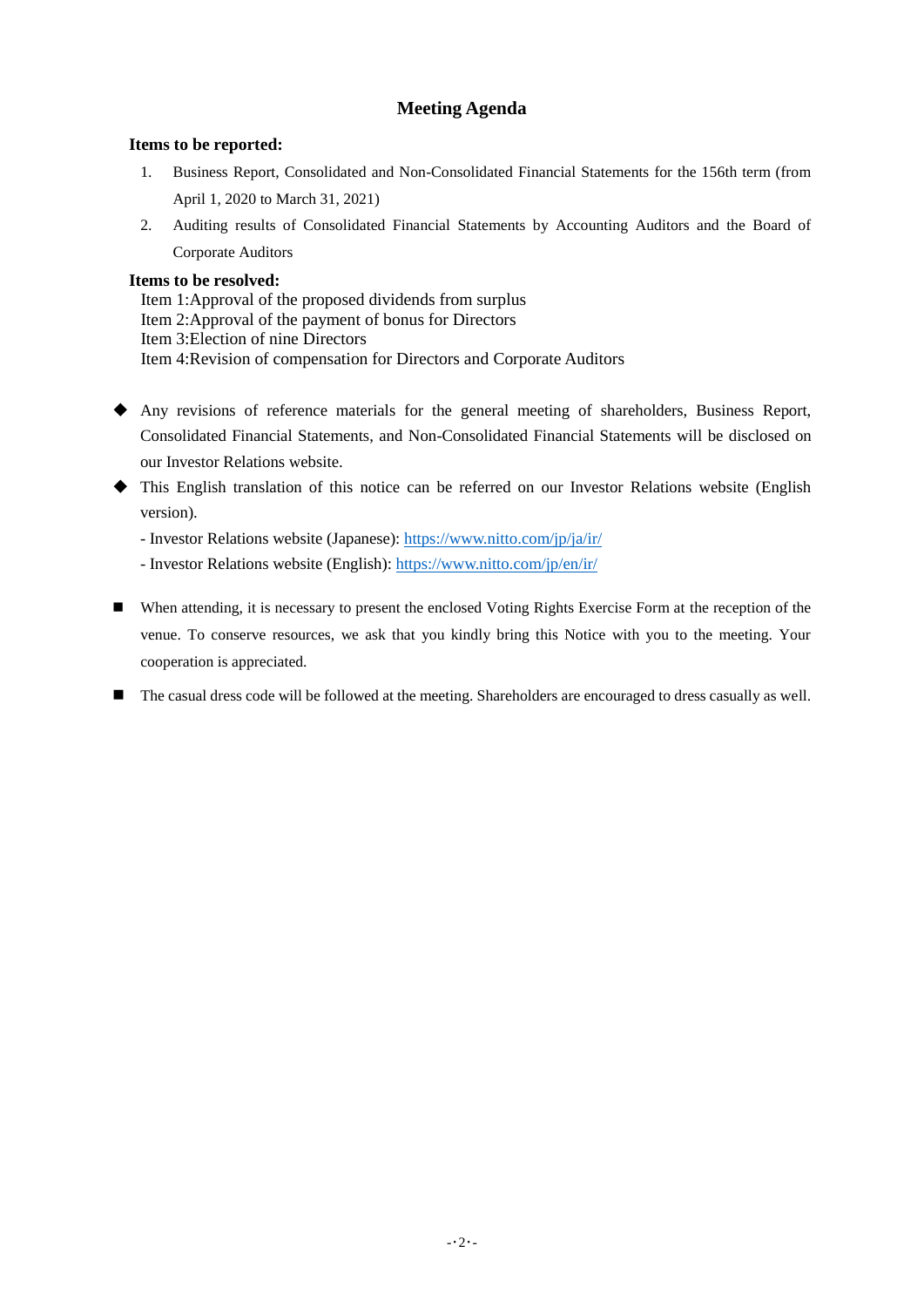# **How to Exercise Voting Rights**

Voting rights at the general meeting of shareholders is an important right for shareholders.

Please read carefully the reference materials for the general meeting of shareholders below before you exercise your voting rights.

You may exercise your voting rights by doing one of the following:

# **Exercising your voting rights**

| 1 | Voting at the general meeting of shareholders                                                     |
|---|---------------------------------------------------------------------------------------------------|
|   | Please present the Voting Rights Exercise Form at the reception of the venue.                     |
|   | Meeting date/time: Friday, June 18, 2021 from 10:00 AM (JST)                                      |
| 2 | Mailing the Voting Rights Exercise Form                                                           |
|   | Please mail the Voting Rights Exercise Form after indicating your approval or disapproval of each |
|   | item.                                                                                             |
|   | Deadline for mail arrival: Thursday, June 17, 2021 at 5:00 PM (JST)                               |
| 3 | Internet voting                                                                                   |
|   | Please indicate your approval or disapproval of each item by following the guidance on the next   |
|   | page.                                                                                             |
|   | Deadline for voting: Thursday, June 17, 2021 at 5:00 PM (JST)                                     |

In the event of multiple votes cast using the Voting Rights Exercise Form and via the Internet, etc., the vote cast via the Internet, etc. shall be considered to be the effective exercise of your voting rights. If you exercise your voting rights more than once via the Internet, etc., the last vote shall be considered the effective exercise of your voting rights.

# **How to Fill in the Voting Rights Exercise Form**

Please indicate your approval or disapproval of the following items.

Items 1, 2, and 4

- If you approve >> Put a circle mark in the "Approve" box.

- If you disapprove >> Put a circle mark in the "Disapprove" box.

## Item 3

- If you approve all >> Put a circle mark in the "Approve" box.
- If you disapprove all >> Put a circle mark in the "Disapprove" box.
- If you disapprove of some candidates >> Put a circle mark in the "Approve" box and indicate the number(s) of candidate(s) that you disapprove of.

If you indicate neither approval nor disapproval of any items when exercising your voting rights through the Voting Rights Exercise Form, it will be assumed that you approve of those items.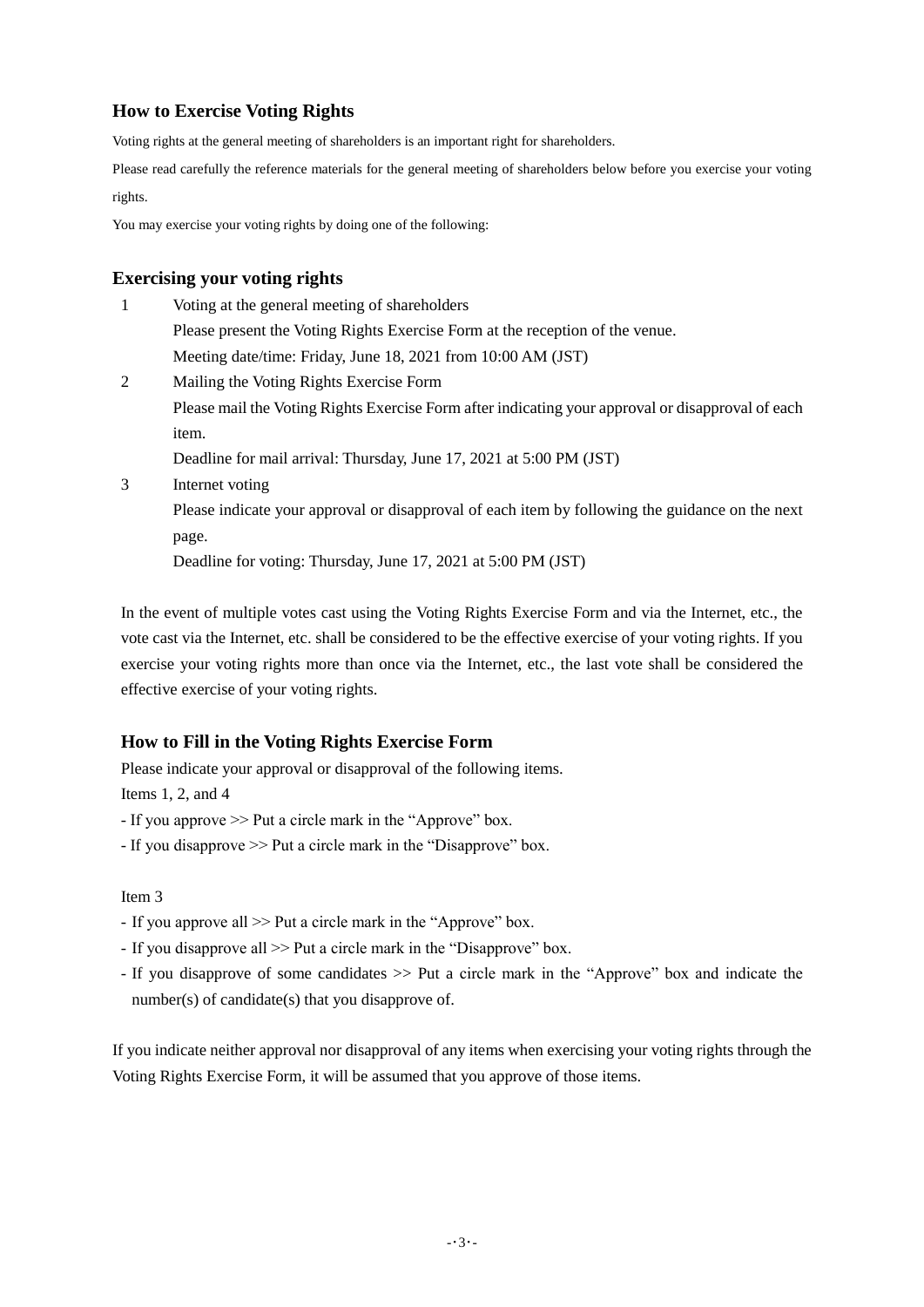# **How to Exercise Voting Rights via the Internet**

- Entering log-in ID and provisional password
- Exercise of Voting Rights Website:<https://evote.tr.mufg.jp/> (Japanese text only)
- \* The site will be unavailable between the hours of 2:00 AM and 5:00 AM (JST) each day.
- 1. Access the Exercise of Voting Rights Website.
- 2. Enter your "log-in ID and provisional password" indicated in your Voting Rights Exercise Form and click.
- 3. Register a new password.
- 4. Follow the onscreen instructions and indicate your approval/disapproval.
- How to scan a QR code

By using your electronic device to scan a QR code, you can log in to the Exercise of Voting Rights Website without having to enter the log-in ID and provisional password indicated in your Voting Rights Exercise Form.

- 1. Use your electronic device to scan the QR code on the right hand side of the Voting Rights Exercise Form.
- \* "QR code" is a registered trademark of Denso Wave Incorporated.
- 2. Follow the onscreen instructions to indicate your approval/disapproval.

You may log in only once by using the QR code.

(You may still exercise your voting rights again by using your log-in ID and provisional password.)

Please note that any costs arising from use of the Exercise of Voting Rights Website, including Internet provider connection fees and telecom rates charged by telecommunications carriers, shall be borne by the shareholder.

■ If you have any questions regarding the use of computers, smartphones, and mobile phones when exercising your voting rights via the Internet, please call the following number:

Help Desk, Securities Agency Division, Mitsubishi UFJ Trust and Banking Corporation Tel: 0120-173-027 (toll free) (Hours: 9:00 AM to 9:00 PM [JST])

Institutional investors can use the electronic voting platform operated by ICJ, Inc., in addition to exercising voting rights via the Internet described above. Please note that the deadline for voting is Thursday, June 17, 2021 at 5:00 PM (JST), which is the same as the deadline for voting via the Internet.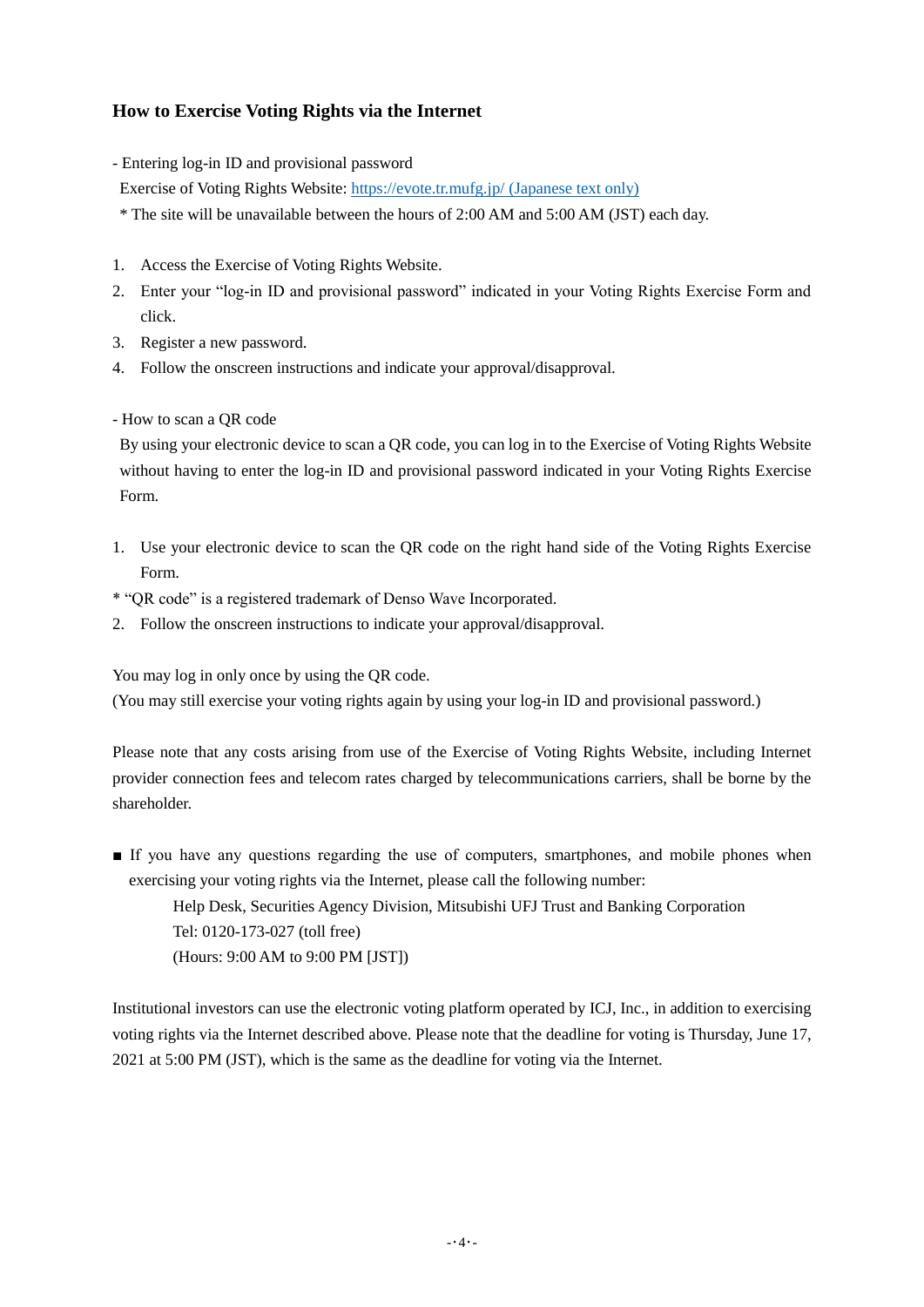# **Reference Materials for the General Meeting of Shareholders**

### **Item 1: Approval of the proposed dividends from surplus**

We consider the stable return of our profits to shareholders to be one of our most important management issues and, before providing dividends, we comprehensively assess profit conditions and the dividend payout ratio, and also consider improvement of financial conditions, prior investments for technical innovation and business development, and retained earnings. Proposed year-end dividends for the 156th term are as described below. Since we have paid interim dividends of 100 yen per share, the amount of annual dividend per share will be 200 yen.

Matters concerning year-end dividends

- (1) Type of dividend property Cash
- (2) Matters concerning distribution of dividend property and its total amount 100 yen per share of our common stock: 14,796,574,700 yen in total
- (3) Effective date of distribution of dividends June 21, 2021

(Reference) Trends in annual dividends and consolidated dividend payout ratio

| <b>FY</b>                     | Annual dividends | Consolidated dividend<br>payout ratio |
|-------------------------------|------------------|---------------------------------------|
| FY2016<br>$(152nd$ term)      | 150              | 38.4                                  |
| FY2017<br>$(153rd$ term)      | 160              | 29.7                                  |
| <b>FY2018</b><br>(154th term) | 180              | 42.5                                  |
| FY2019<br>(155th term)        | 200              | 66.4                                  |
| <b>FY2020</b><br>(156th term) | 200              | 42.3                                  |

■ Annual dividends (yen/share) Consolidated dividend payout ratio (%)

\* The Company purchased treasury stock in fiscal 2020, bringing the total distribution ratio to 89.7%.

### **Item 2: Approval of the payment of bonus for Directors**

We propose providing the total amount of 240 million yen as a bonus for Directors based on factors such as the results of the fiscal year under review. A bonus will be paid to the four Directors (excluding the four Outside Directors) serving as of the end of the fiscal year under review, separately from basic remuneration that is provided as fixed compensation, performance-linked share-based remuneration that is provided as medium-term performance-linked compensation, and restricted share remuneration that is provided as medium- and long-term performance-linked compensation. We would like to ask our shareholders to leave the specific amount for each person and payment date and method to be decided by the Board of Directors.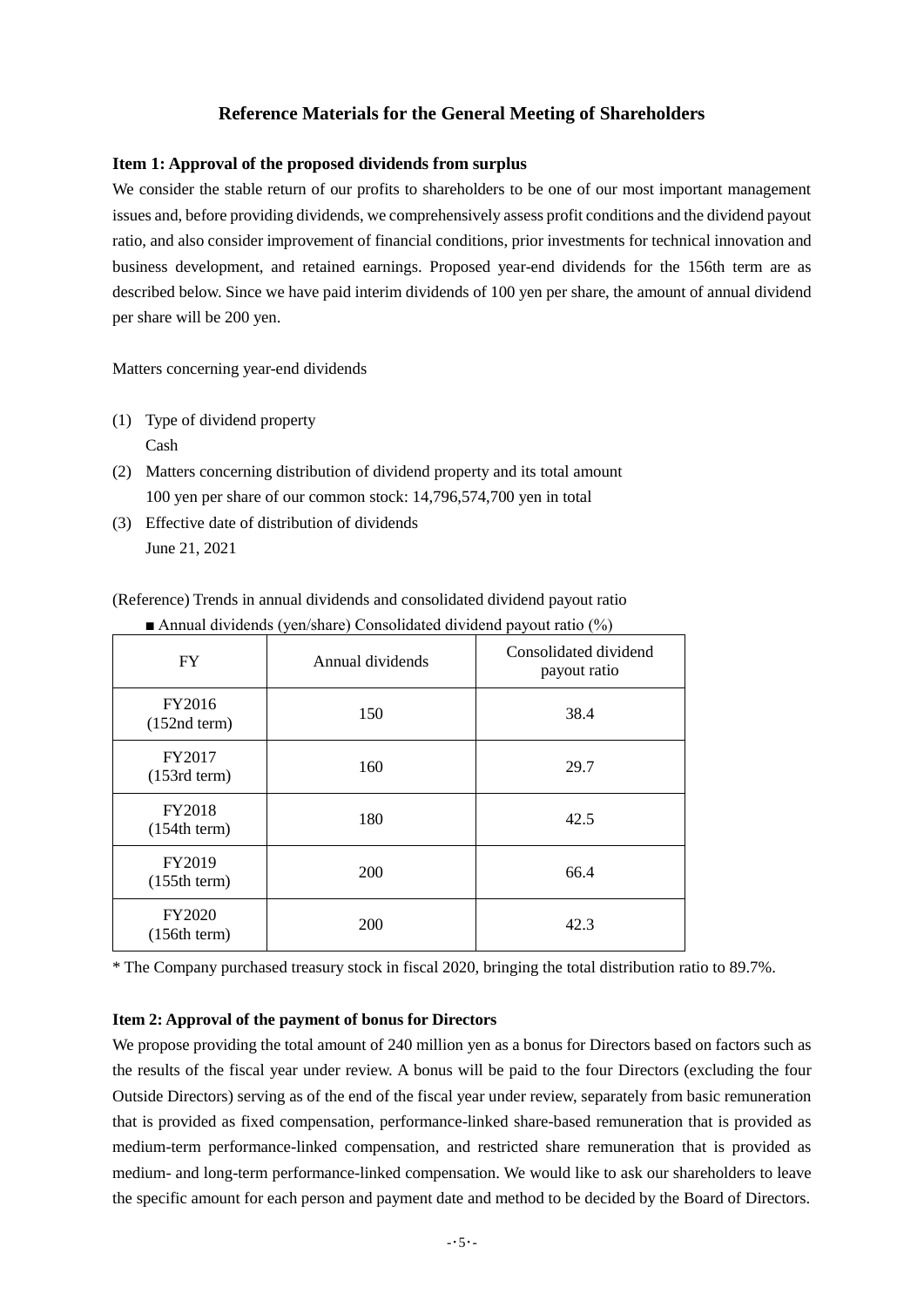The total amount of payment proposed above is calculated by comprehensively taking into account the roles expected of Directors, the record of past payments, the level of payments in other companies, and the number of Directors and is considered appropriate.

# **Item 3: Election of nine Directors**

At the close of this Ordinary General Meeting of Shareholders, the terms of office of all the eight incumbent Directors will expire.

With a view to strengthening the management structure and corporate governance, we hereby propose the appointment of nine Directors, an increase in the number of Outside Directors by one.

The following are the candidates, with eight being nominated for reelection and one for new election.

| Candidate<br>number | Name                 | Gender | Length of service<br>(as of the close of<br>this Ordinary<br>General Meeting of<br>Shareholders): | Attendance at<br>Board meetings | Current position and areas of responsibility, etc. in the Company                                                    |                                                                                                                                                                                                                          |                                      |
|---------------------|----------------------|--------|---------------------------------------------------------------------------------------------------|---------------------------------|----------------------------------------------------------------------------------------------------------------------|--------------------------------------------------------------------------------------------------------------------------------------------------------------------------------------------------------------------------|--------------------------------------|
| $\mathbf{1}$        | Hideo<br>Takasaki    | Male   | 13 years                                                                                          | 100%<br>12 out of 12            | Representative Director,<br>President<br>CEO, COO                                                                    | Supervisor of management<br>in general                                                                                                                                                                                   | Reelection                           |
| $\overline{c}$      | Nobuhiro<br>Todokoro | Male   | 4 years                                                                                           | 100%<br>12 out of 12            | Director, Executive Vice<br>President                                                                                | Supervisor of Functional<br>Base Products business,<br><b>Information Fine Materials</b><br>business, Membrane<br>business, and management<br>of EMEA (Europe, the<br>Middle East and Africa),<br>PRC, Taiwan, and Korea | Reelection                           |
| 3                   | Yosuke<br>Miki       | Male   | 4 years                                                                                           | 100%<br>12 out of 12            | Director, Executive Vice<br>President<br><b>CTO</b><br>General Manager of Corporate<br><b>Technology Sector</b>      | Supervisor of Information<br>& Communication<br>Technology business,<br>Medical business,<br>management of<br>North/South America,<br>South Asia/Oceania, and<br>India<br>In charge of Corporate<br>Technology (R&D)     | Reelection                           |
| $\overline{4}$      | Yasuhiro<br>Iseyama  | Male   | 1 year                                                                                            | 100%<br>$10$ out of $10$        | Director, Senior Vice<br>President<br><b>CFO</b><br>General Manager of Corporate<br>Accounting & Finance<br>Division | Supervisor of ESG<br>Promotion, Compliance,<br>and Risk Management<br>In charge of Accounting &<br>Finance and IR                                                                                                        | Reelection                           |
| 5                   | Yoichiro<br>Furuse   | Male   | 14 years                                                                                          | 100%<br>12 out of 12            | <b>Outside Director</b>                                                                                              |                                                                                                                                                                                                                          | Reelection<br>Independent<br>Outside |
| 6                   | Takashi<br>Hatchoji  | Male   | 6 years                                                                                           | 92%<br>11 out of 12             | <b>Outside Director</b>                                                                                              |                                                                                                                                                                                                                          | Reelection<br>Independent<br>Outside |
| $\tau$              | Tamio<br>Fukuda      | Male   | 3 years                                                                                           | 100%<br>12 out of 12            | <b>Outside Director</b>                                                                                              |                                                                                                                                                                                                                          | Reelection<br>Independent<br>Outside |
| 8                   | Wong Lai<br>Yong     | Female | 1 year                                                                                            | 100%<br>10 out of 10            | <b>Outside Director</b>                                                                                              |                                                                                                                                                                                                                          | Reelection<br>Independent<br>Outside |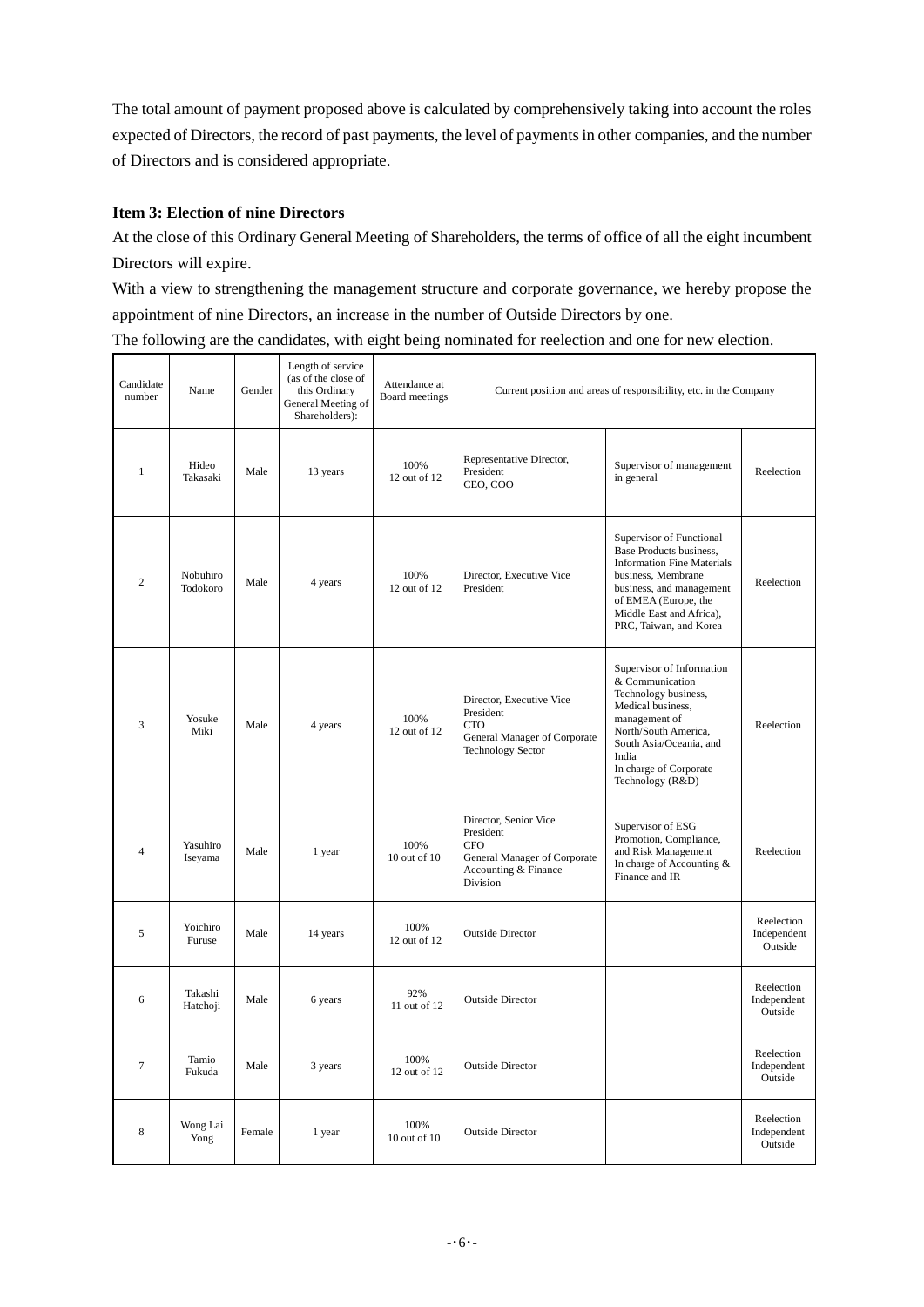|  | Michitaka<br>Male<br>Sawada | $\overline{\phantom{a}}$ |  |  |  | New election<br>Independent<br>Outside |
|--|-----------------------------|--------------------------|--|--|--|----------------------------------------|
|--|-----------------------------|--------------------------|--|--|--|----------------------------------------|

Reelection: Candidate for reelected Director

New election: Candidate for newly elected Director

Independent: Independent Director who is registered or to be registered with Tokyo Stock Exchange

Outside: Outside Director or Candidate for Outside Director

\* CEO: Chief Executive Officer, COO: Chief Operating Officer, CTO: Chief Technology Officer

CFO: Chief Financial Officer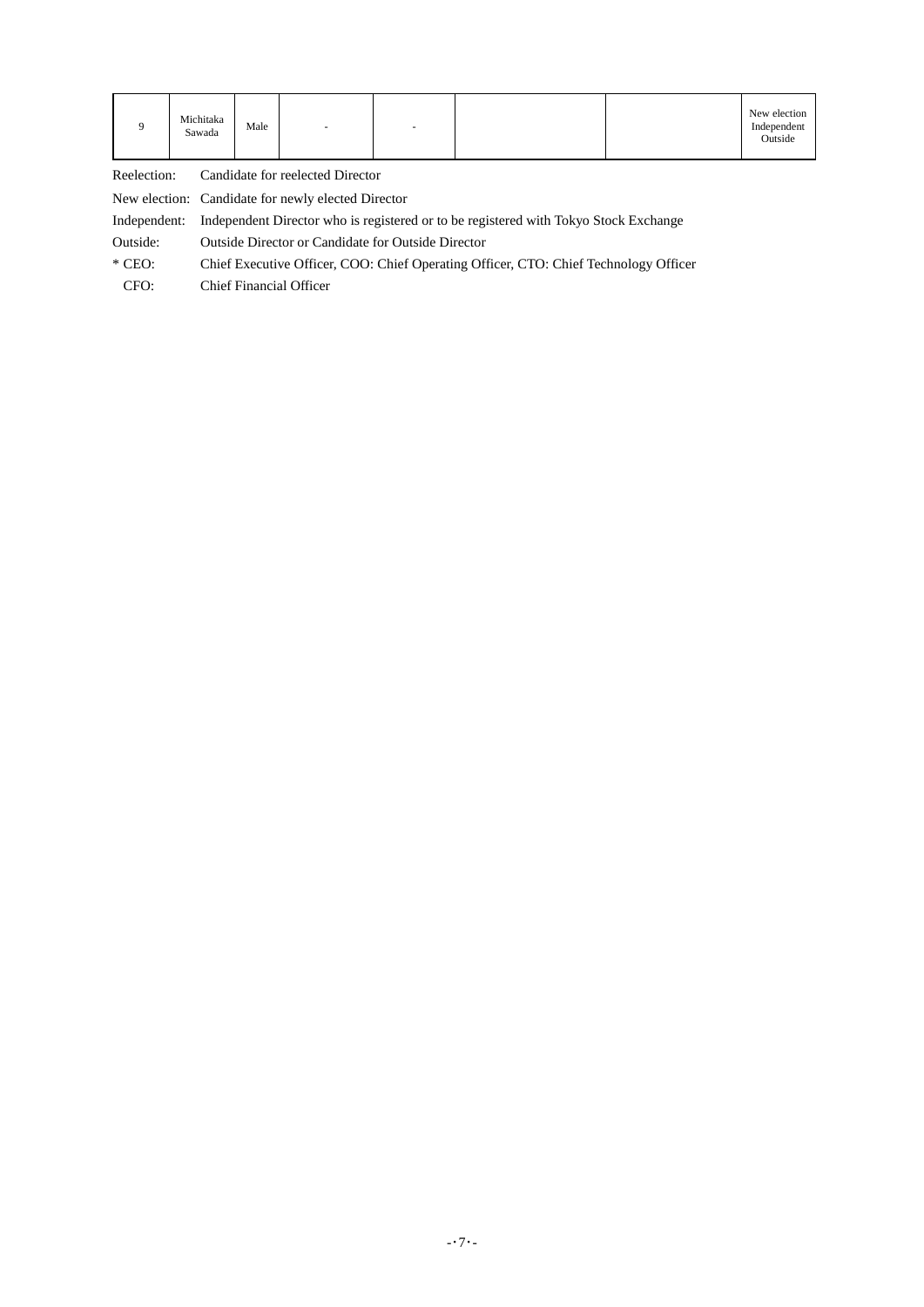Number of Company shares owned: 36,800

Conflicts of interest between the Company and candidate: None

Important positions concurrently held outside of the Company: 0

# **Brief Profile**

| April 1978       | Joined Nitto Denko Corporation                                     |
|------------------|--------------------------------------------------------------------|
| <b>June 2008</b> | Director, Vice President                                           |
| June $2010$      | Director, Senior Vice President                                    |
| June 2011        | Director, Executive Vice President                                 |
| June 2013        | Director, Senior Executive Vice President                          |
| April 2014       | Representative Director, President CEO, concurrently COO (present) |

■ Reason for nomination as a candidate for Director

Mr. Hideo Takasaki has led the Nitto Group as a member of the management team and fulfilled his responsibilities as Representative Director, President of the Company by making decisions on material issues for management, among others, thus increasing the corporate value of the Company.

As it is expected that he will continue to contribute his services as a Nitto Person, Mr. Takasaki has been nominated as a candidate for Director this year again.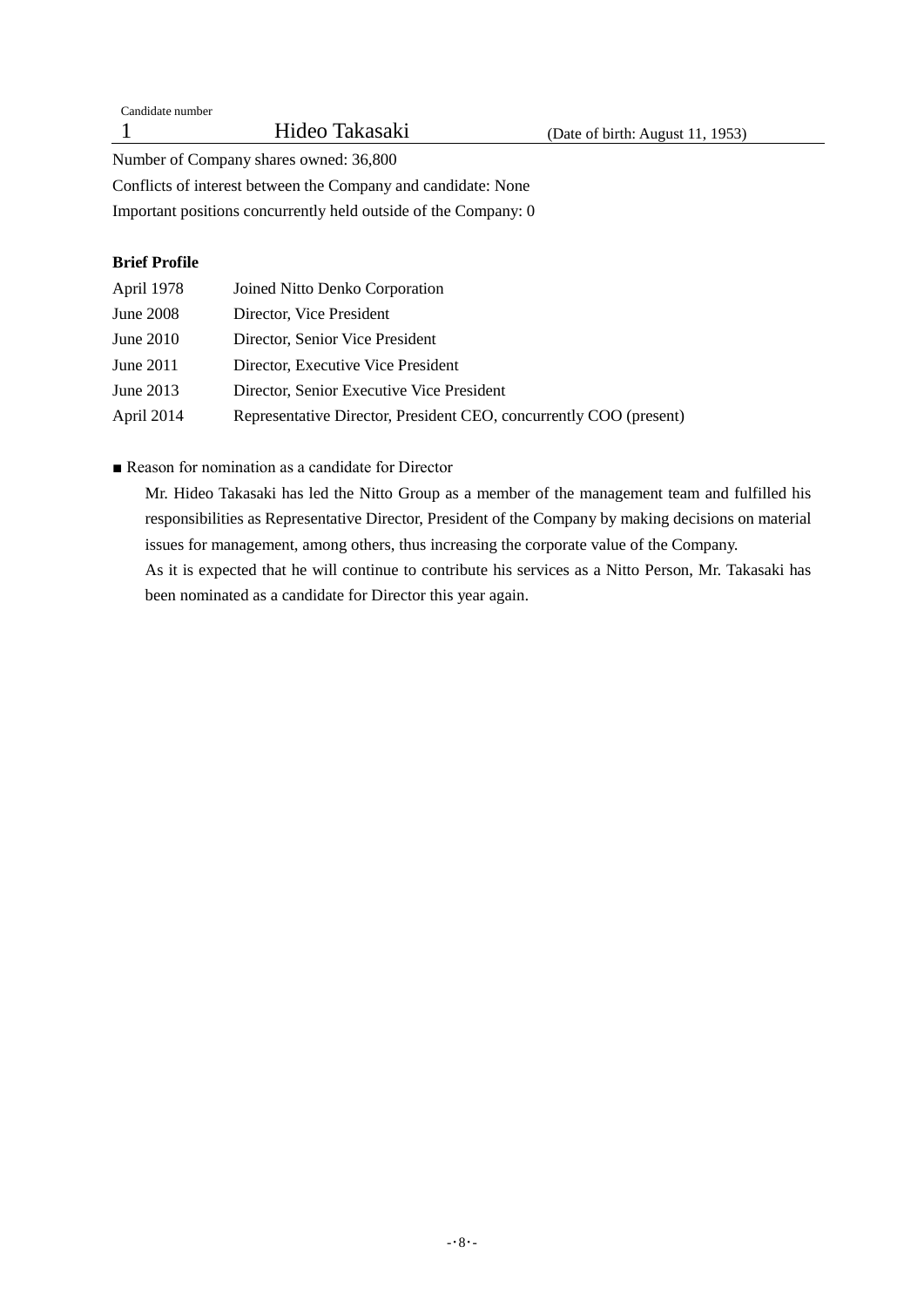Candidate number

Number of Company shares owned: 8,700

Conflicts of interest between the Company and candidate: None

Important positions concurrently held outside of the Company: 0

# **Brief Profile**

| April 1989  | Joined Nitto Denko Corporation                                                        |
|-------------|---------------------------------------------------------------------------------------|
| June $2015$ | Vice President, General Manager of Information Fine Materials Unit,                   |
|             | Information Fine Materials Sector                                                     |
| April 2017  | Vice President, General Manager of Information Fine Materials Sector                  |
| June 2017   | Director, Senior Vice President, General Manager of Information Fine Materials Sector |
| June 2019   | Director, Executive Vice President (present)                                          |

■ Reason for nomination as a candidate for Director

Mr. Nobuhiro Todokoro has been involved in the information fine materials business, one of the mainstay businesses of the Nitto Group, for many years. As a manager who knows that business inside out and then as a Director of Nitto Denko Corporation, he has dedicated himself to enhancing the corporate value of the Group from a holistic perspective.

As it is expected that he will continue to contribute his services as a Nitto Person, Mr. Todokoro has been nominated as a candidate for Director this year again.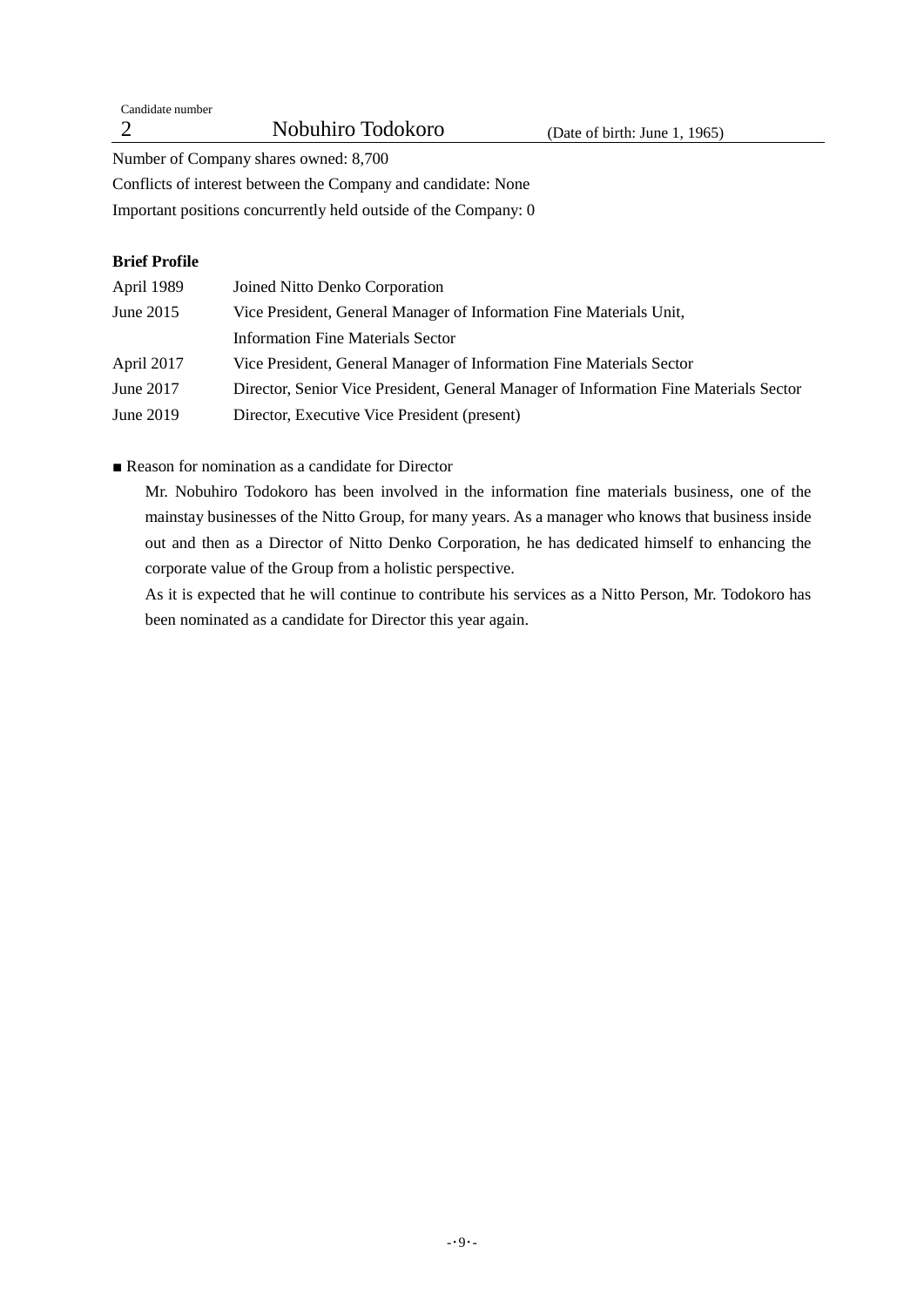| Candidate number |                    |
|------------------|--------------------|
|                  | <b>Yosuke Miki</b> |

Number of Company shares owned: 5,700

Conflicts of interest between the Company and candidate: None

Important positions concurrently held outside of the Company: 0

# **Brief Profile**

| April 1993 | Joined Nitto Denko Corporation                                                     |
|------------|------------------------------------------------------------------------------------|
| June 2016  | Vice President, General Manager of Information and Communication Technology        |
|            | Sector                                                                             |
| April 2017 | Vice President, Deputy CTO                                                         |
|            | General Manager of Information and Communication Technology Sector, concurrently   |
|            | Deputy General Manager of Corporate Technology Sector and General Manager of New   |
|            | <b>Business Development Division</b>                                               |
| June 2017  | Director, Vice President                                                           |
| June 2019  | Director, Senior Vice President                                                    |
| April 2020 | Director, Senior Vice President, Deputy CTO                                        |
|            | General Manager of Information and Communication Technology Sector, Deputy         |
|            | General Manager of Corporate Technology Sector                                     |
| June 2020  | Director, Executive Vice President, CTO                                            |
|            | General Manager of Corporate Technology Sector, General Manager of Information and |
|            | <b>Communication Technology Sector</b>                                             |
| April 2021 | Director, Executive Vice President, CTO (present)                                  |

■ Reason for nomination as a candidate for Director

Mr. Yosuke Miki has been involved in the information and communication technology business for many years. As a manager who knows that business inside out and then as a head of the technology department - the core of any manufacturing business - he has dedicated himself to enhancing the corporate value of the Nitto Group.

As it is expected that he will continue to contribute his services as a Nitto Person, Mr. Miki has been nominated as a candidate for Director this year again.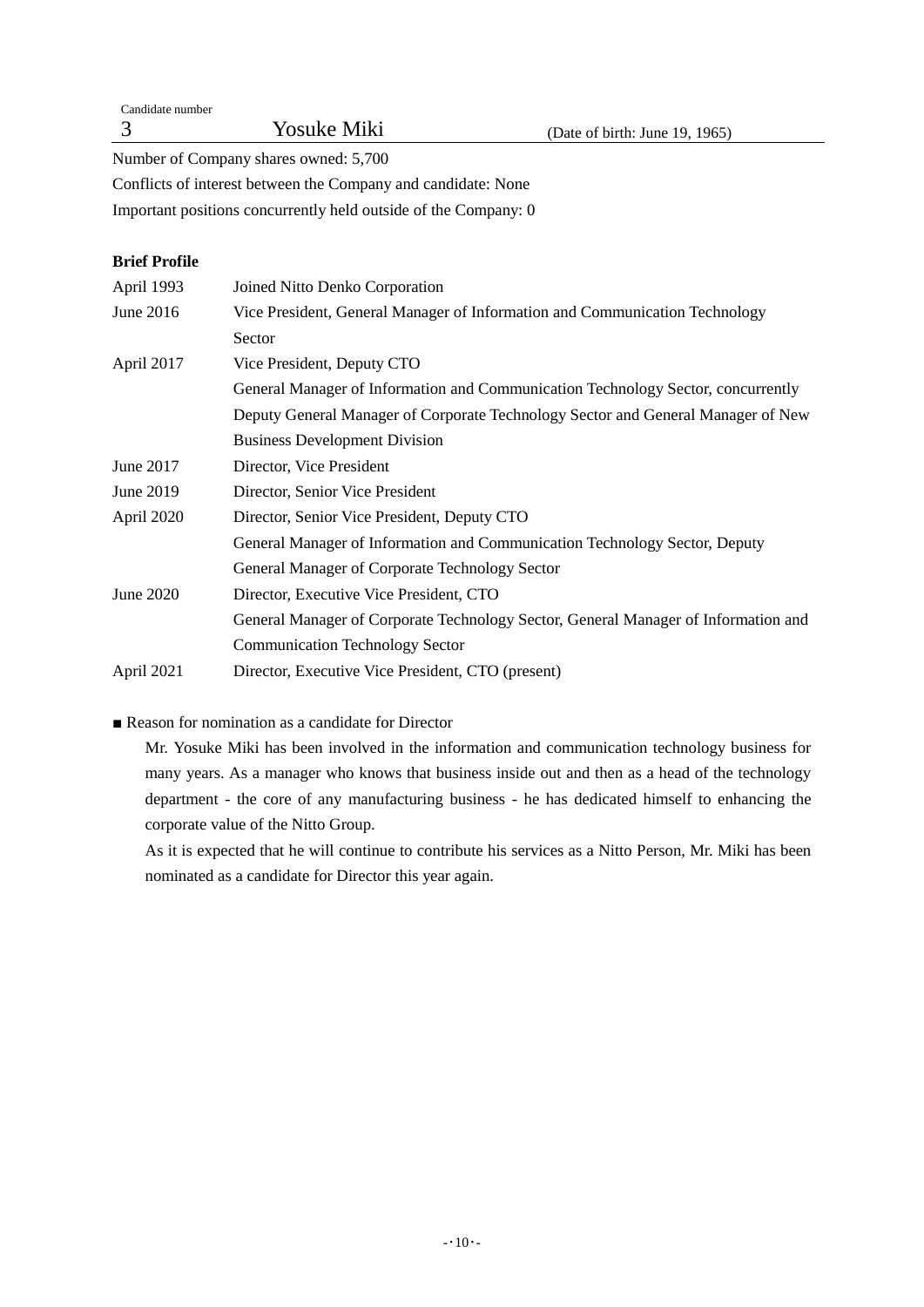Candidate number 4 Yasuhiro Iseyama (Date of birth: April 19, 1962)

Number of Company shares owned: 4,200

Conflicts of interest between the Company and candidate: None

Important positions concurrently held outside of the Company: 0

# **Brief Profile**

| June 1991        | Joined Nitto Denko Corporation                                                       |
|------------------|--------------------------------------------------------------------------------------|
| October 2009     | General Manager of Accounting Department, Strategic Administration Division, Optical |
|                  | Sector                                                                               |
| <b>July 2013</b> | General Manager of Accounting Department, Strategic Administration Division,         |
|                  | <b>Functional Base Products Sector</b>                                               |
| October 2013     | General Manager of Accounting Department, Strategic Administration Division,         |
|                  | <b>Functional Base Products Sector</b>                                               |
|                  | concurrently General Manager of Accounting Department, Planning & Management         |
|                  | Department, Automotive Products Sector                                               |
| April 2016       | Deputy General Manager of Corporate Accounting & Finance Division, Corporate         |
|                  | <b>Strategy Sector</b>                                                               |
| June 2017        | Vice President, General Manager of Corporate Accounting & Finance Division           |
| June 2020        | Director, Senior Vice President, CFO                                                 |
|                  | General Manager of Corporate Accounting & Finance Division (present)                 |

■ Reason for nomination as a candidate for Director

Mr. Yasuhiro Iseyama has assumed key positions in administration sections, especially in the area of accounting and finance, over a long time, dedicating himself to enhancing the corporate value and corporate governance of the Nitto Group.

As it is expected that he will continue to contribute his services as a Nitto Person, Mr. Iseyama has been nominated as a candidate for Director this year again.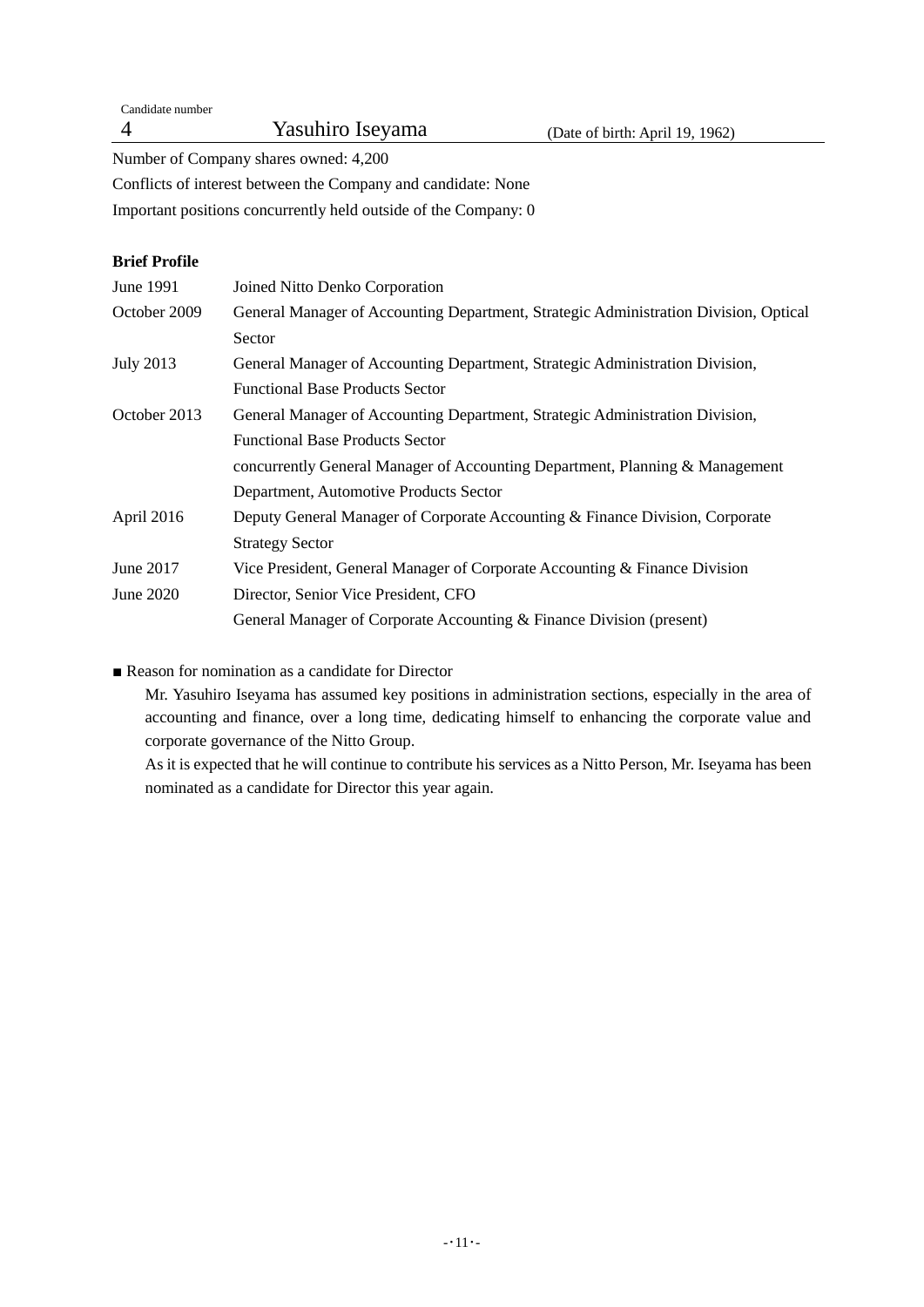| Candidate number |                        |                                   |
|------------------|------------------------|-----------------------------------|
|                  | <b>Yoichiro Furuse</b> | (Date of birth: November 4, 1941) |
|                  |                        |                                   |

Number of Company shares owned: 2,000

Conflicts of interest between the Company and candidate: None

Important positions concurrently held outside of the Company: 3

# **Brief Profile**

| April 1964       | Joined Sumitomo Bank, Ltd.                                               |
|------------------|--------------------------------------------------------------------------|
| June 1989        | Director, Sumitomo Bank, Ltd.                                            |
| October 1993     | Executive Director, Sumitomo Bank, Ltd. (retired in June 1996)           |
| June 1996        | Senior Managing Director, Mazda Motor Corporation (retired in June 2000) |
| June 2001        | Director, Sanyo Electric Co., Ltd.                                       |
| June 2002        | Representative Director and Vice President, Sanyo Electric Co., Ltd.     |
|                  | (retired in October 2005)                                                |
| January 2006     | Representative Director, Evanston Corporation (present)                  |
| June 2007        | <b>Outside Director, Nitto Denko Corporation (present)</b>               |
| September 2010   | Non-Executive & Independent Director, Global Logistic Properties Limited |
|                  | (retired in December 2017)                                               |
| <b>July 2015</b> | Chairman of Japan, Permira Advisers KK (present)                         |
| October 2015     | Director, Sushiro Global Holdings Ltd. (retired in December 2016)        |
| March 2016       | Outside Director, Nasta Co., Ltd. (present)                              |
| January 2018     | Consultant of GLP Pte. Ltd. (present)                                    |

[Important concurrent positions held at] Evanston Corporation, Permira Advisers KK, and GLP Pte. Ltd.

■ Reason for nomination as a candidate for Outside Director and expected roles

In this fiscal year, Mr. Yoichiro Furuse participated in all the Board of Directors meetings (12 times) and made useful comments based on his deep insights into and experience in corporate management, which was cultivated through his service as director and representative director at listed companies and a mega bank.

As it is expected that he will continue to oversee the Board of Directors and provide a wide range of opinions on the management of Nitto based on his insights and experience as a corporate manager and a former employee of a mega bank, Mr. Furuse has again been nominated as a candidate for Outside Director this year. Upon his reappointment as Outside Director, he will also continue working as a member of the Management, Nomination and Remuneration Advisory Committee.

■ Matters concerning independence

The Company stipulates "Criteria for Election of Independent Outside Directors and Outside Corporate Auditors" (please refer to page 19 and 20 for the content of these criteria) and selects candidates for Outside Directors based on the said criteria. The Company designated Mr. Furuse as an Independent Director as stipulated by Tokyo Stock Exchange and reported such designation to the Exchange. Mr. Furuse also currently serves as an important executing person of Evanston Corporation and Permira Advisers KK, with both of which the Company does not engage in transactions.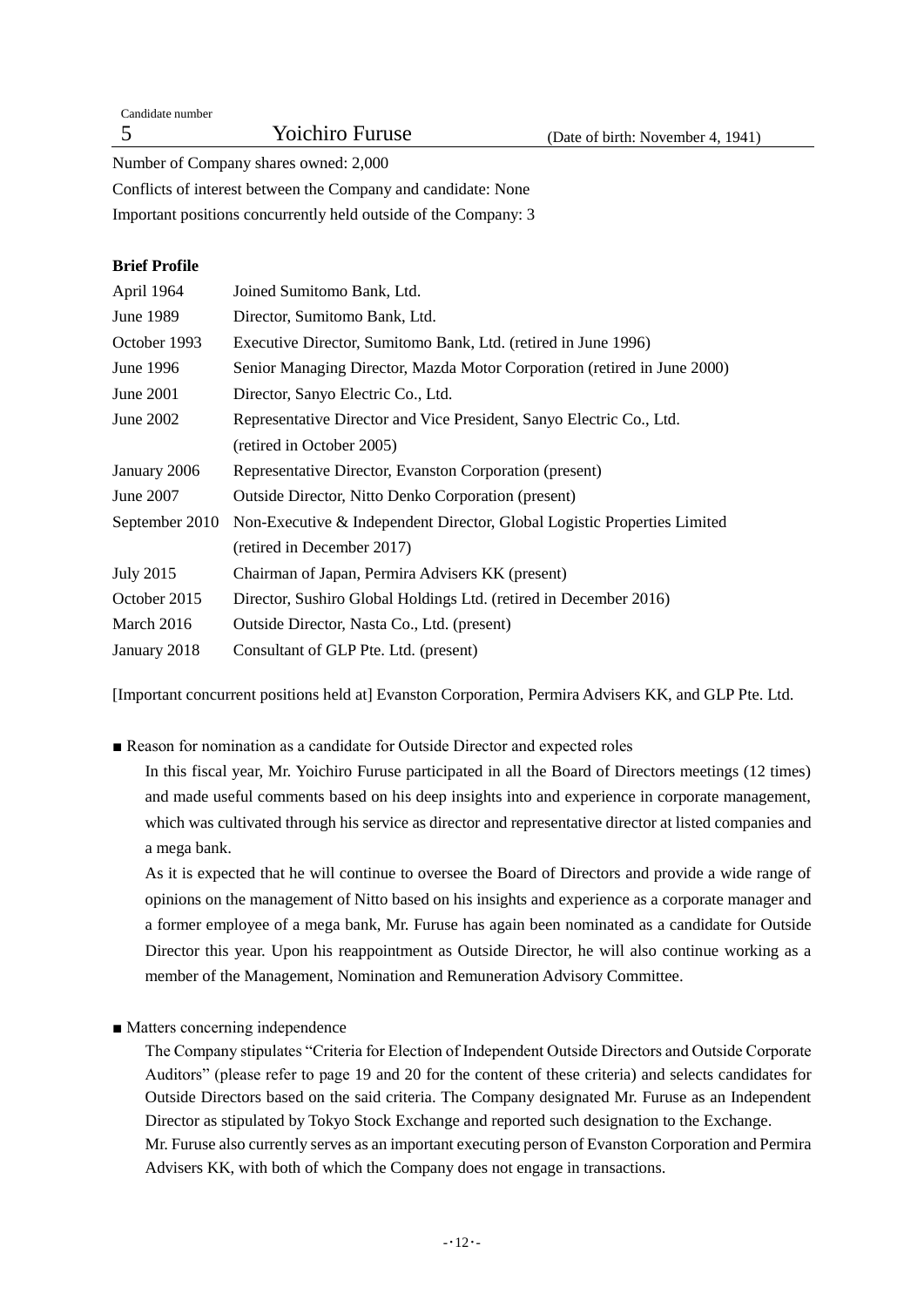Candidate number

Number of Company shares owned: 0

Conflicts of interest between the Company and candidate: None

Important positions concurrently held outside of the Company: 2

# **Brief Profile**

| April 1970 | Joined Hitachi, Ltd.                                                               |
|------------|------------------------------------------------------------------------------------|
| June 2003  | Vice President and Executive Officer, Hitachi, Ltd.                                |
| April 2004 | Senior Vice President and Executive Officer, Hitachi, Ltd.                         |
| April 2006 | Representative Executive Officer, Executive Vice President, and Executive Officer, |
|            | Hitachi, Ltd. (retired in March 2007)                                              |
| June 2007  | President and Representative Director, Hitachi Research Institute                  |
|            | (retired in March 2009)                                                            |
| April 2009 | Representative Executive Officer, Executive Vice President, and Executive Officer, |
|            | Hitachi, Ltd. (retired in March 2011)                                              |
| April 2011 | Chairman of the Board, Hitachi America, Ltd. (retired in March 2015)               |
| June 2011  | Director, Hitachi, Ltd. (retired in June 2015)                                     |
| June 2015  | Advisor, Hitachi, Ltd. (retired in June 2016)                                      |
| June 2015  | <b>Outside Director, Nitto Denko Corporation (present)</b>                         |
| June 2017  | External Audit & Supervisory Board Member, Marubeni Corporation (retired in June   |
|            | 2020)                                                                              |
| June 2017  | Outside Director, Konica Minolta, Inc. (present)                                   |
| June 2020  | <b>Outside Director, Marubeni Corporation (present)</b>                            |
|            |                                                                                    |

[Important concurrent positions held at] Marubeni Corporation and Konica Minolta, Inc.

■ Reason for nomination as a candidate for Outside Director and expected roles

In this fiscal year, Mr. Takashi Hatchoji participated in 11 out of 12 Board of Directors meetings and made useful comments based on his deep insight into management, which was cultivated through his service as representative executive officer and director of listed companies, and his extensive experience.

As it is expected that he will continue to oversee the Board of Directors and provide opinions on the management of Nitto from a global perspective based on his insights and experience as a corporate manager in Japan and overseas, Mr. Hatchoji has again been nominated as a candidate for Outside Director this year. Upon his reappointment as Outside Director, he will also continue working as a member of the Management, Nomination and Remuneration Advisory Committee.

■ Matters concerning independence

The Company stipulates "Criteria for Election of Independent Outside Directors and Outside Corporate Auditors" (please refer to page 19 and 20 for the content of these criteria) and selects candidates for Outside Directors based on the said criteria. The Company designated Mr. Hatchoji as an Independent Director as stipulated by Tokyo Stock Exchange and reported such designation to the Exchange. He was an important executing person of Hitachi, Ltd. in the past, which held about 15% of shares in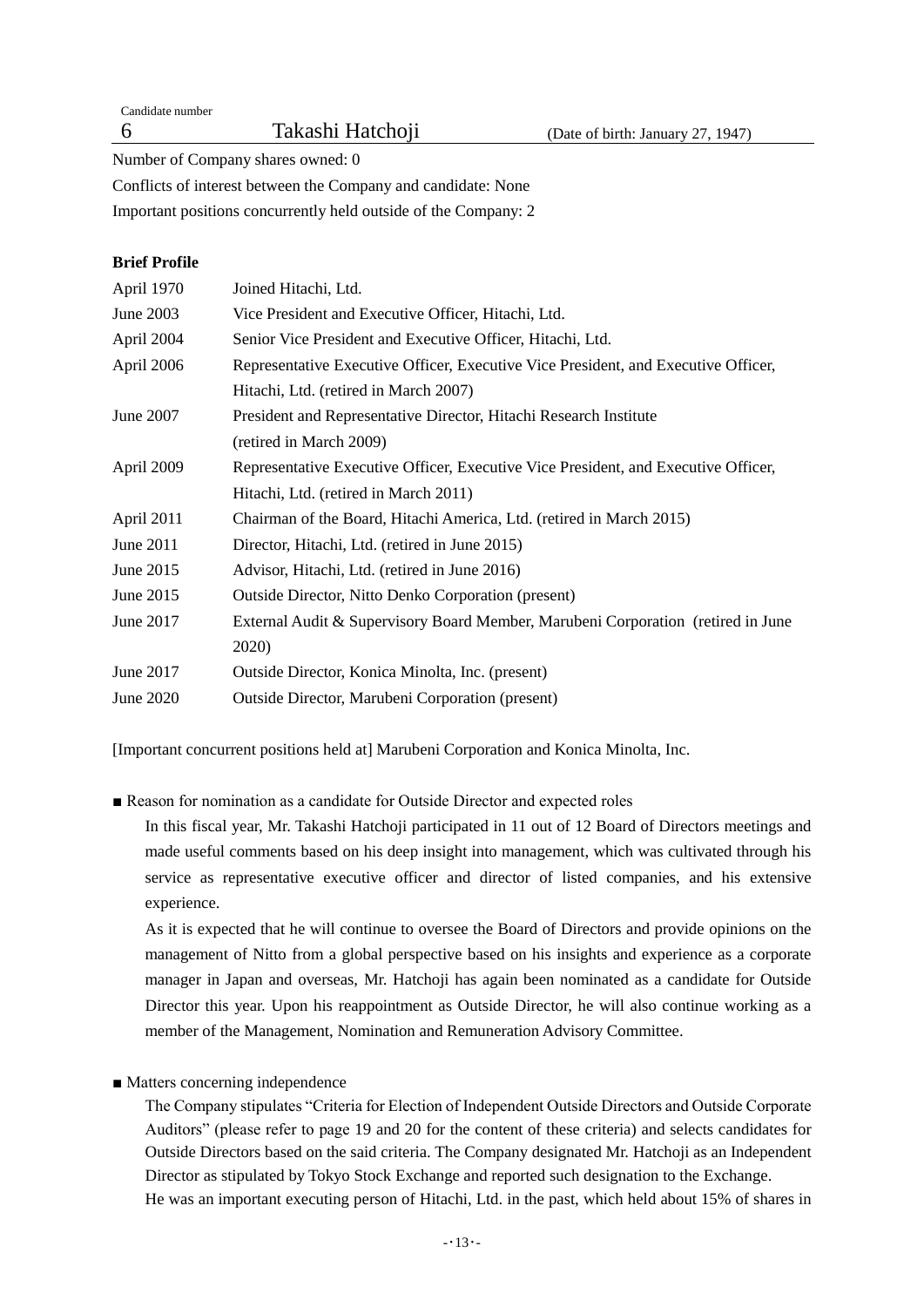Nitto through a subsidiary. Hitachi, Ltd., however, sold most of its shares in Nitto in July 2003 (and has sold all of its shares in Nitto to date). It has been 15 years or more since a group relation between Hitachi, Ltd. and Nitto was dissolved.

The Company engages in transactions with Hitachi, Ltd., most of which relate to the development, maintenance, etc. of Nitto's system, with annual transaction amount accounting for less than 0.13% of Nitto's consolidated revenue. Thus, the Company's relationship with Hitachi, Ltd. does not affect his independence.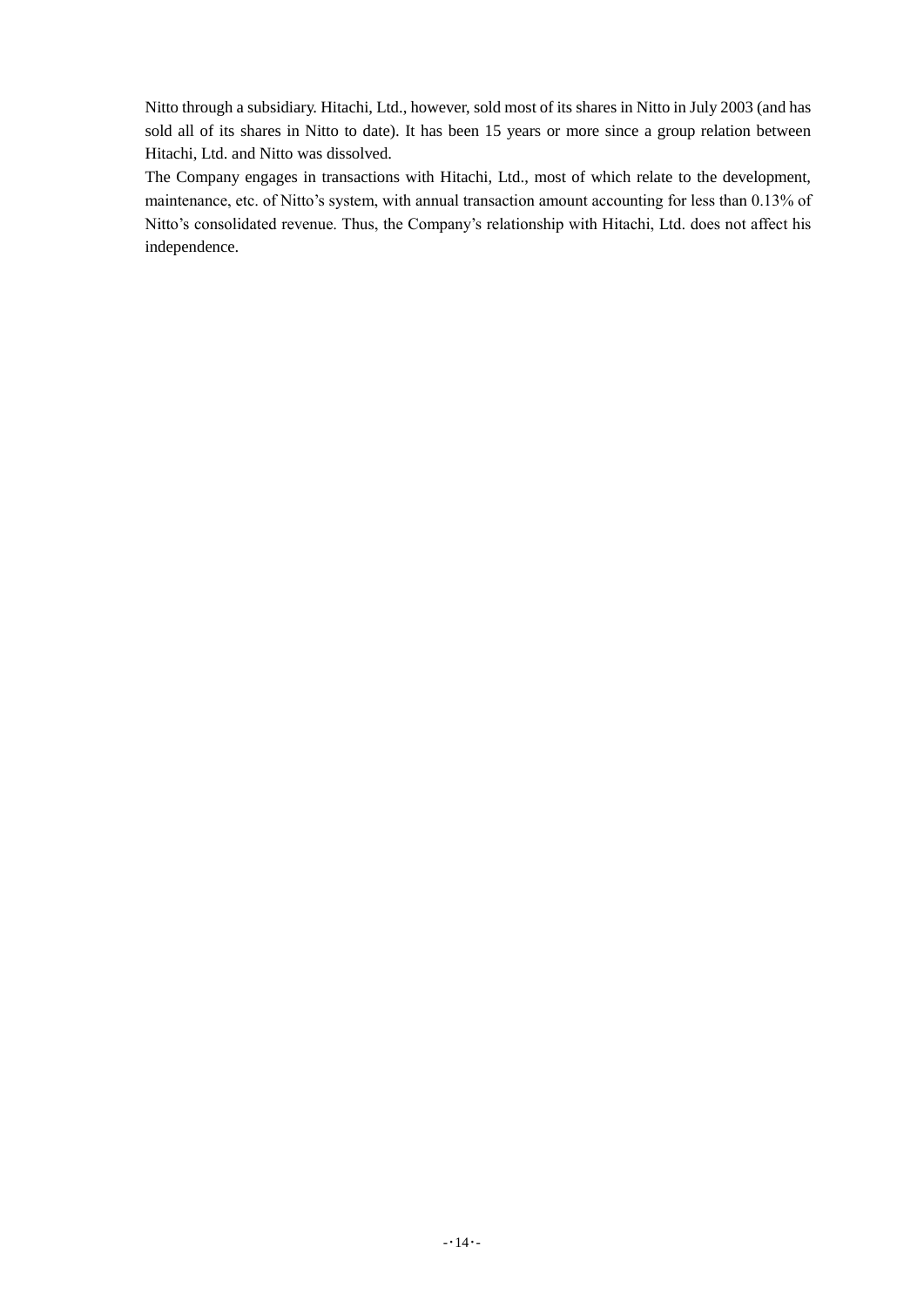| Candidate number |              |                                   |
|------------------|--------------|-----------------------------------|
|                  | Tamio Fukuda | (Date of birth: June $19, 1948$ ) |
|                  |              |                                   |

Number of Company shares owned: 700

Conflicts of interest between the Company and candidate: None

Important positions concurrently held outside of the Company: 1

# **Brief Profile**

| April 1989   | Design Advisor of Samsung Electronics Co., Ltd., South Korea                        |  |  |
|--------------|-------------------------------------------------------------------------------------|--|--|
|              | (retired in September 1999)                                                         |  |  |
| October 1999 | Professor, Graduate School of Science and Technology, Kyoto Institute of Technology |  |  |
| April 2013   | Professor Emeritus, Kyoto Institute of Technology (present)                         |  |  |
| June $2018$  | <b>Outside Director, Nitto Denko Corporation (present)</b>                          |  |  |

[Important concurrent positions held at] Kyoto Institute of Technology

■ Reason for nomination as a candidate for Outside Director and expected roles

In this fiscal year, Mr. Tamio Fukuda participated in all the Board of Directors meetings (12 times) and made useful comments based on his insights as a university professor specializing in design management and his experience in business management as a corporate advisor.

As it is expected that he will continue to oversee the Board of Directors and provide opinions on the management of Nitto from the perspectives of brand building and innovation creation based on his insights and experience as an expert as detailed above, Mr. Fukuda has again been nominated as a candidate for Outside Director this year. Upon his reappointment as Outside Director, he will also continue working as a member of the Management, Nomination and Remuneration Advisory Committee.

■ Matters concerning independence

The Company stipulates "Criteria for Election of Independent Outside Directors and Outside Corporate Auditors" (please refer to page 19 and 20 for the content of these criteria) and selects candidates for Outside Directors based on the said criteria. The Company designated Mr. Fukuda as an Independent Director as stipulated by Tokyo Stock Exchange and reported such designation to the Exchange.

Mr. Fukuda also currently serves as a professor emeritus of Kyoto Institute of Technology. The Company makes a donation to the university. However, the annual donation amount is less than 0.0003% of Nitto's consolidated revenue. The Company's relationship with the university therefore does not affect the independence of Mr. Fukuda.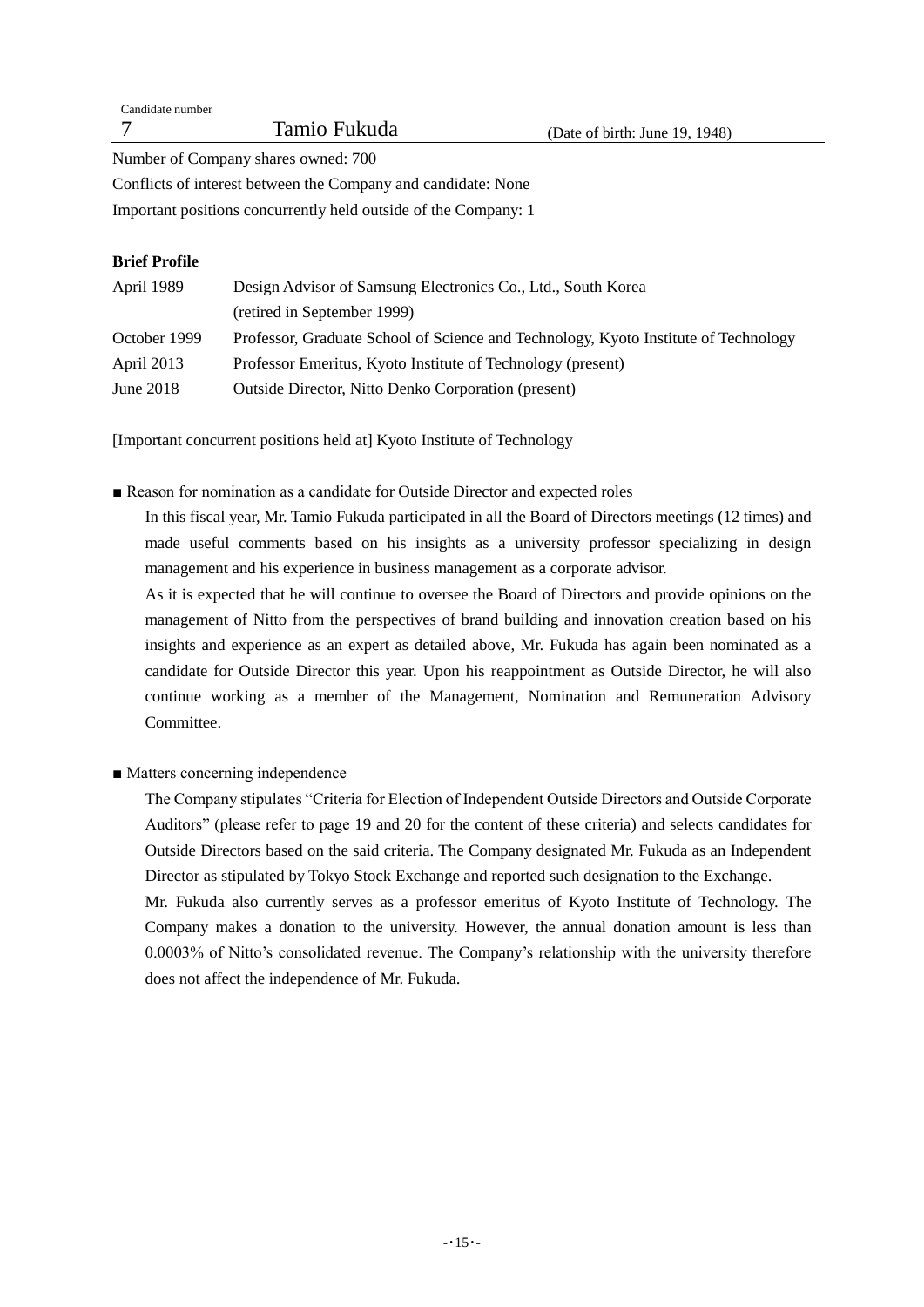| Candidate number |               |                                   |
|------------------|---------------|-----------------------------------|
| -8               | Wong Lai Yong | (Date of birth: January 10, 1972) |
|                  |               |                                   |

Number of Company shares owned: 0

Conflicts of interest between the Company and candidate: None

Important positions concurrently held outside of the Company: 1

# **Brief Profile**

|                  | September 2013 Founder and Chief, Principal Trainer and Consultant, First Penguin Sdn. Bhd. (present) |
|------------------|-------------------------------------------------------------------------------------------------------|
| <b>July 2018</b> | Director, Penang Women's Development Corporation (present)                                            |
| October 2019     | Adjunct Associate Professor, Shizenkan University Graduate School of Leadership &                     |
|                  | Innovation                                                                                            |
|                  | Deputy Center Leader, Center for Sustainability and Innovation (present)                              |
| June 2020        | <b>Outside Director, Nitto Denko Corporation (present)</b>                                            |

[Important concurrent positions held at] First Penguin Tours & Training Sdn. Bhd. (the name changed from First Penguin Sdn. Bhd.)

■ Reason for nomination as a candidate for Outside Director and expected roles

Ms. Wong Lai Yong participated in all the Board of Directors meetings (10 times) during this fiscal year and provided useful opinions on diversity and sustainability including the promotion of women and non-Japanese nationals based on her experience of studying and working in Japan for about 16 years and diverse experience and track records in her mother country, Malaysia, and other Asian countries.

As it is expected that she will continue to oversee the Board of Directors based on her insights and experience as an expert as detailed above and provide opinions on the management of Nitto from the perspective of an expert, Ms. Wong has again been nominated as a candidate for Outside Director this year. Upon her reappointment as Outside Director, she will also continue working as a member of the Management, Nomination and Remuneration Advisory Committee.

# ■ Matters concerning independence

The Company stipulates "Criteria for Election of Independent Outside Directors and Outside Corporate Auditors" (please refer to page 19 and 20 for the content of these criteria) and selects candidates for Outside Directors based on the said criteria. The Company designated Ms. Wong as an Independent Director as stipulated by Tokyo Stock Exchange and reported such designation to the Exchange. Ms. Wong also currently serves as an important executing person of First Penguin Tours & Training Sdn. Bhd., with which the Company does not engage in transactions.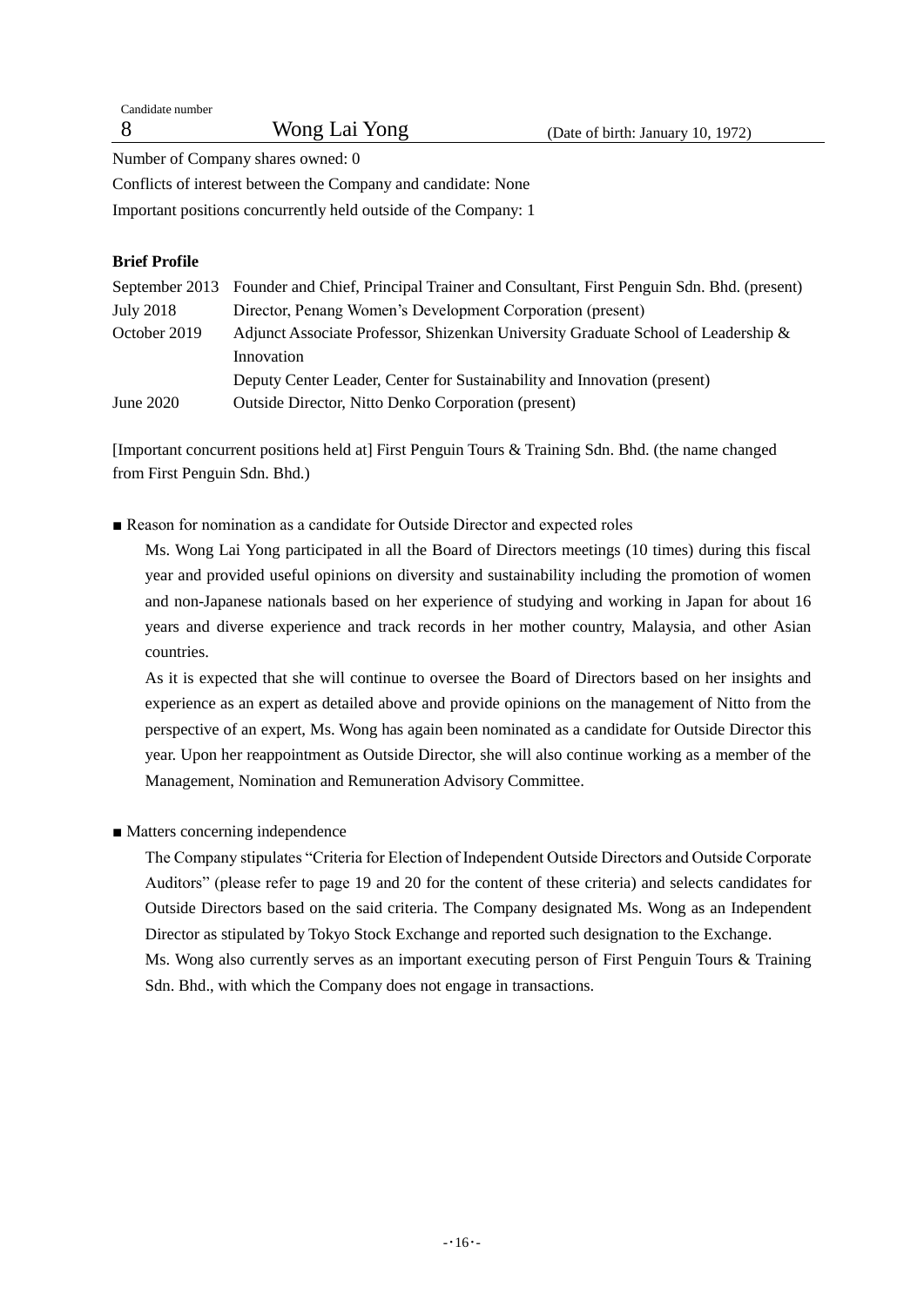Number of Company shares owned: 0

Conflicts of interest between the Company and candidate: None Important positions concurrently held outside of the Company: 2

# **Brief Profile**

| April 1981       | Joined Kao Soap Co., Ltd.                                               |
|------------------|-------------------------------------------------------------------------|
| <b>June 2008</b> | Director, Executive Officer, Kao Corporation                            |
| June $2012$      | Representative Director, President and CEO, Kao Corporation             |
| June 2020        | <b>Outside Director, Panasonic Corporation (present)</b>                |
| January 2021     | Director and Chair of the Board of Directors, Kao Corporation (present) |

[Important concurrent positions held at] Kao Corporation, Panasonic Corporation

■ Reason for nomination as a candidate for Outside Director and expected roles

As it is expected that Mr. Sawada will oversee the Board of Directors and provide a wide range of opinions as a manager of a leading company in ESG promotion, he has been nominated as a candidate for Outside Director. Upon his appointment as Outside Director, he will also become a member of the Management, Nomination and Remuneration Advisory Committee.

# ■ Matters concerning independence

The Company stipulates "Criteria for Election of Independent Outside Directors and Outside Corporate Auditors" (please refer to page 19 and 20 for the content of these criteria) and selects candidates for Outside Directors based on the said criteria. The Company designated Mr. Sawada as an Independent Director as stipulated by Tokyo Stock Exchange and reported such designation to the Exchange. Mr. Sawada also currently serves as an important executing person of Kao Corporation, with which the Company does not engage in transactions.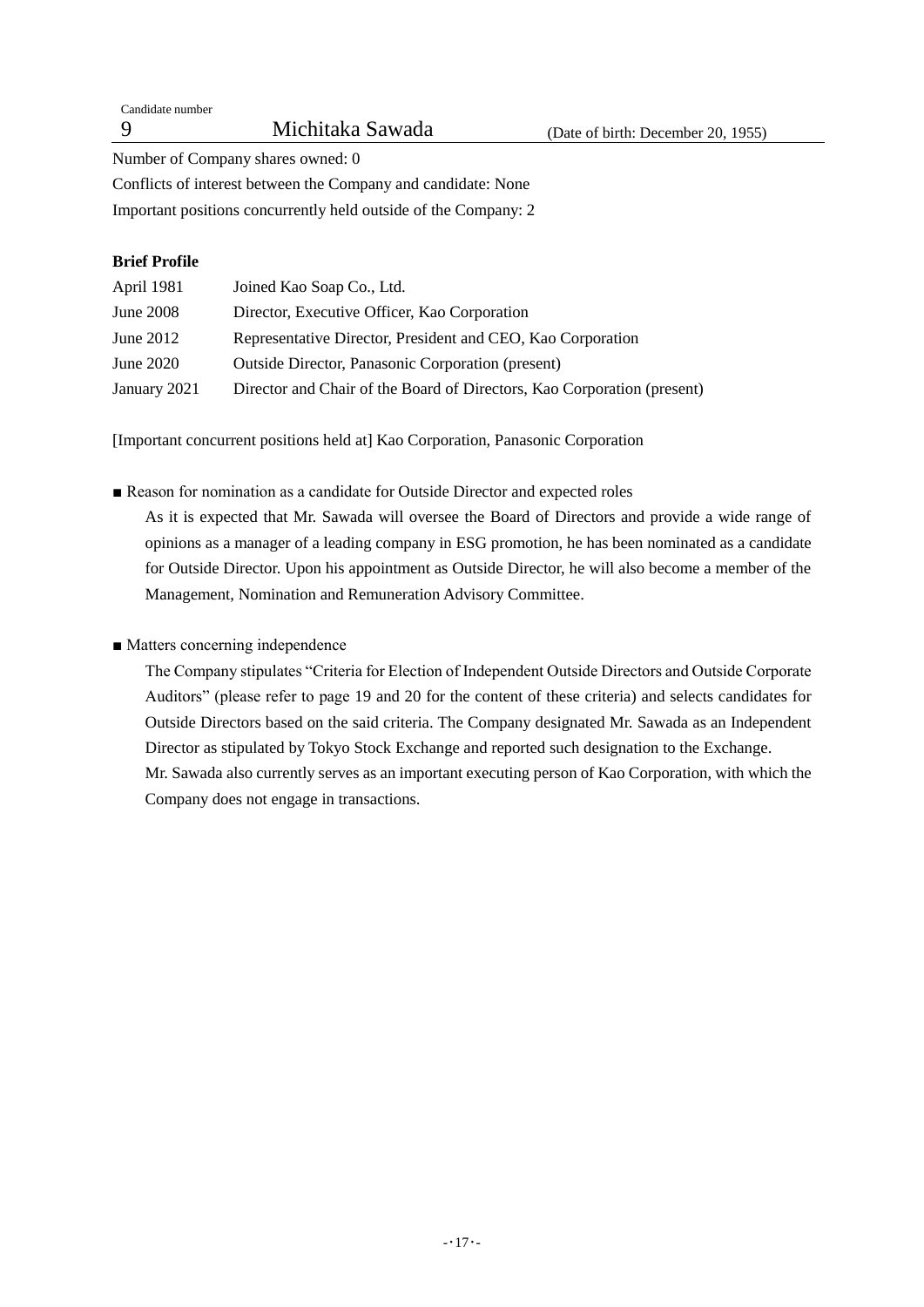[Notes on the Candidate for Director]

## ■ Summary of liability limitation agreement

Nitto has entered into a liability limitation agreement with Messrs. Yoichiro Furuse, Takashi Hatchoji, Tamio Fukuda, and Ms. Wong Lai Yong to limit their compensation liability to the degree stipulated in laws and regulations and intends to maintain this agreement when they are reelected. In addition, Nitto will enter into a similar liability limitation agreement with Mr. Michitaka Sawada upon his election.

## ■ Summary of directors and officers (D&O) liability insurance policy

Nitto purchases a directors and officers (D&O) liability insurance policy from an insurance company, naming its Directors, Corporate Auditors, and so on as the insured, to cover any damage (e.g., compensations and legal fees) incurred when a lawsuit is filed against any of the insured for an action they have taken in the course of performing their duties. If Director candidates are appointed as Directors, they will be added to the insured under the said insurance policy.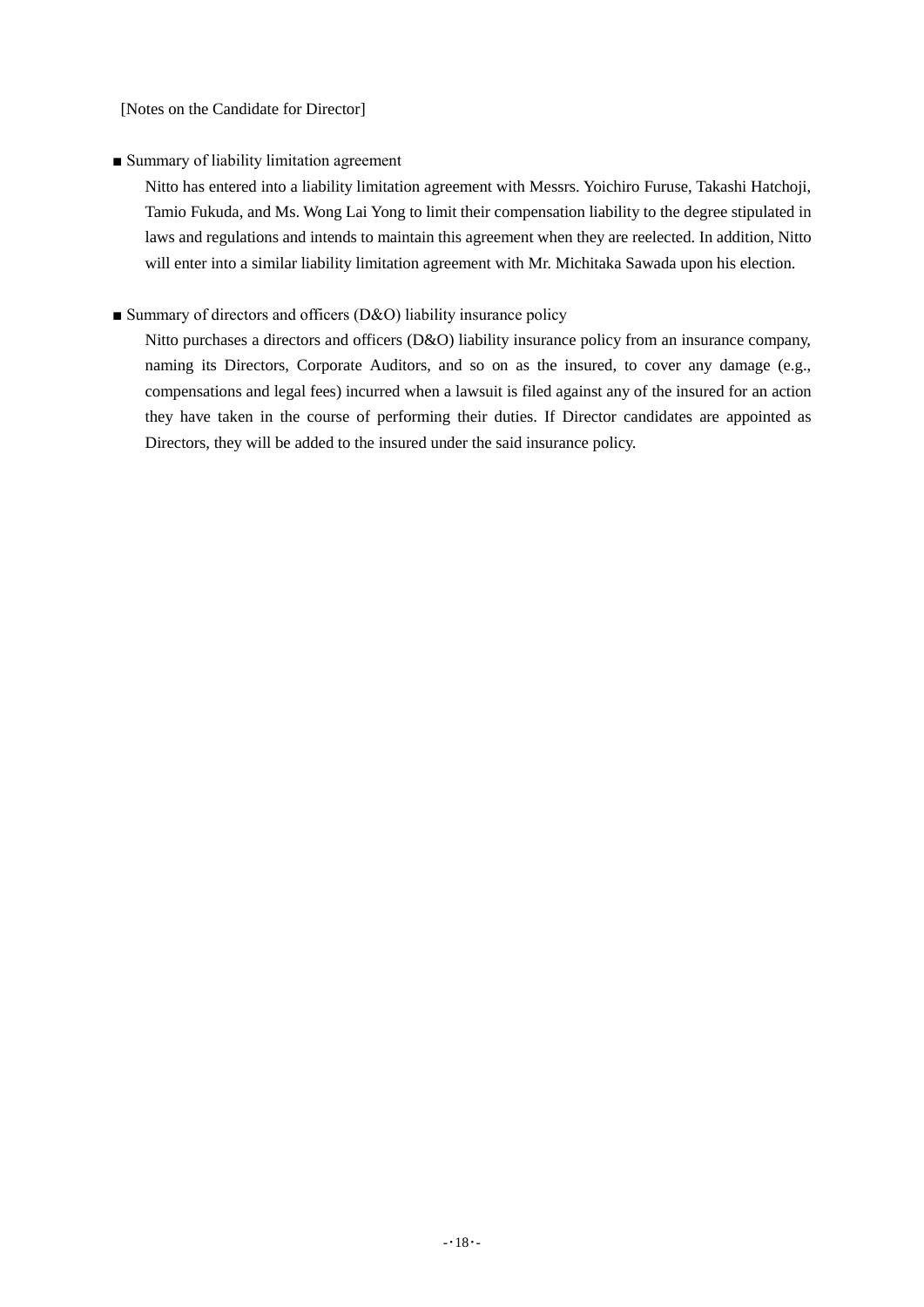(Reference) Nomination of Directors and Corporate Auditors

# [Appropriate structure of the Board of Directors and Board of Corporate Auditors]

Given the current scale of business, the need to facilitate substantial discussions at Board of Directors meetings and Board of Corporate Auditors meetings and to ensure an appropriate number of Outside Directors, and so forth, the Company believes that the appropriate size of the Board of Directors is not more than ten (10) Directors (two [2] or more of whom are Independent Outside Directors). Likewise, the Articles of Incorporation set an upper limit of ten (10). The Company also believes that the appropriate size of the Board of Corporate Auditors is not more than five (5) members (half or more of whom are Independent Outside Corporate Auditors), who are individuals having appropriate experience and ability as well as necessary knowledge in finance, accounting, and legal affairs, with at least one (1) Corporate Auditor who has sufficient expertise in finance and accounting. Likewise, the Articles of Incorporation set an upper limit of five (5).

# [Appointment and Dismissal of Directors and Corporate Auditors]

The Officer Appointment Standards and the Officer Dismissal Standards have been established as described below and are applied when appointing or dismissing a Director or Corporate Auditor. In addition, in order to further enhance fairness and transparency in appointment and dismissal of Directors, the Management, Nomination and Remuneration Advisory Committee meets and reports the results of its deliberations to the Board of Directors, and the Board of Directors makes the final decision by taking such report into account.

# <Officer Appointment Standards>

In addition to the basic requirement of having profound insights and high levels of expertise acquired from past experience, successful candidates should comprehend and live up to the Company's Corporate Philosophy, deliver results, and continue to take on new challenges. (At Nitto, those meeting such requirements are called "Nitto Persons.")

# <Officer Dismissal Standards>

- 1. An act was committed that was contrary to public order and morality;
- 2. A violation of the laws and ordinances, the Articles of Incorporation, or any other regulations of the Group was committed, and Nitto suffered a substantial loss or hindrance to Group business operations due to such violation;
- 3. A material inconvenience was caused to the execution of the duties of an Officer; or
- 4. Any of the quality requirements set forth in the Officer Appointment Standards is no longer satisfied.

# [Nomination of Outside Directors and Outside Corporate Auditors]

When nominating Outside Director and Outside Corporate Auditor candidates, individuals who are considered appropriate for such positions must meet the separately established "Criteria for Election of Independent Outside Directors and Outside Corporate Auditors," in addition to the Officer Appointment Standards. Furthermore, in order for Outside Directors and Corporate Auditors to set aside the time and labor necessary to properly fulfill their roles and responsibilities at the Company, due attention is paid to the statuses of concurrent positions (officers, etc.) that they might hold at other companies to ensure that such statuses are appropriate.

<Criteria for Election of Independent Outside Directors and Outside Corporate Auditors>

The Company, in an effort to ensure the objectivity and transparency of governance, has set forth the criteria for the independence of Outside Directors and Outside Corporate Auditors (hereinafter collectively referred to as "Outside Officer(s)"), as follows.

The Company considers an Outside Officer or a candidate for Outside Officer to have independence, if, after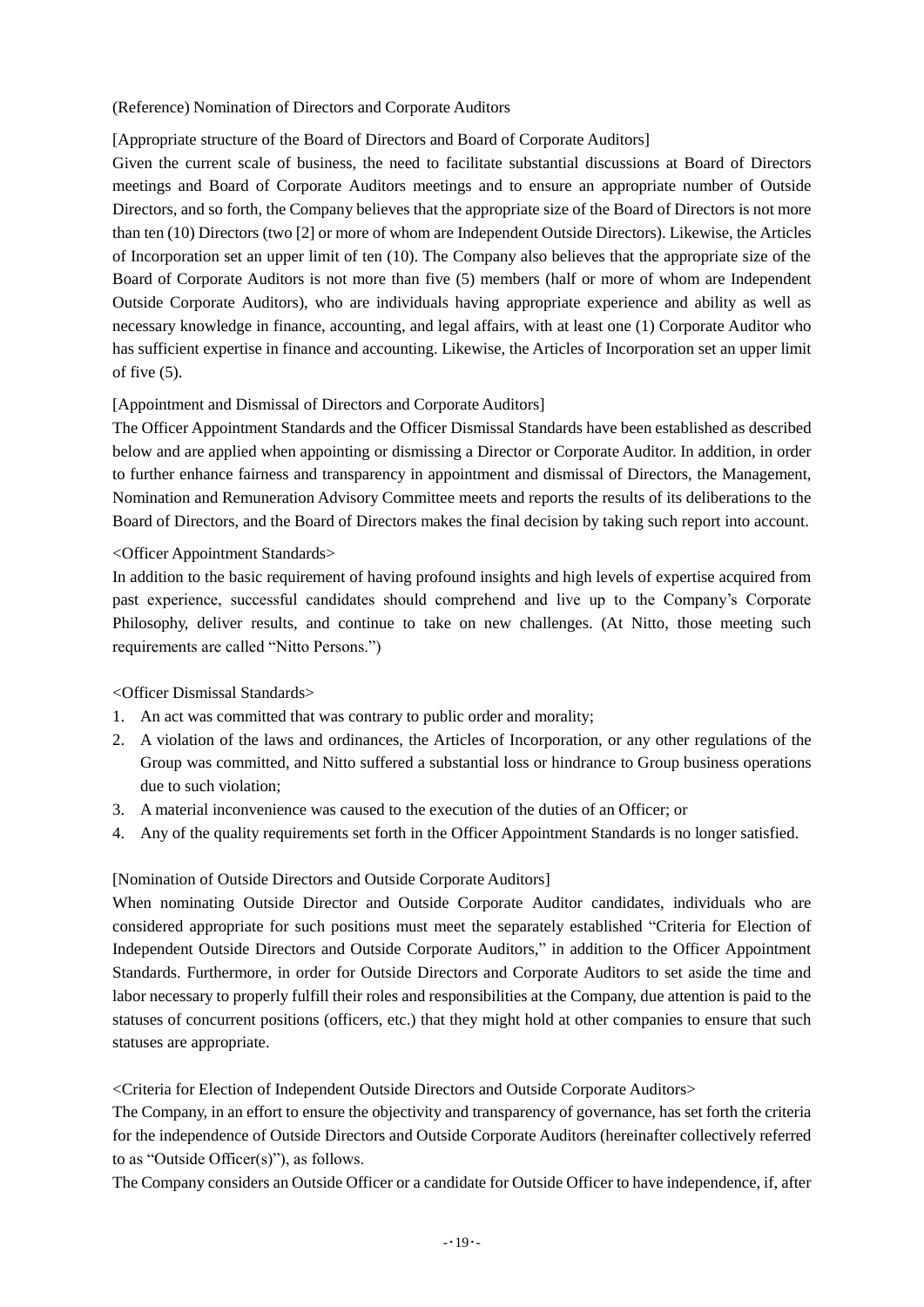conducting an investigation to the utmost reasonable extent, it is determined that none of the following items are applicable to the Outside Officer or the candidate for Outside Officer.

- 1. A person who is or has been in the past ten years an executing person (Director, Corporate Auditor, Vice President, or any other employee) of the Company or the Group (hereinafter collectively referred to as the "Group");
- 2. A person who is an important executing person (Director, Corporate Auditor, Accounting Advisor, Executive Officer, Vice President, or any other important employee; hereinafter the same shall apply) of a major shareholder of the Company (a shareholder holding 10% or more of the voting rights of the Company; hereinafter the same shall apply);
- 3. A person who is an important executing person of a company of which the Company is a major shareholder;
- 4. A person who is an important executing person of a major counterparty of the Company (a counterparty for which the amount of payment or receipt for transactions with the Company for the latest fiscal year exceeds 2% of consolidated revenue);
- 5. A person who is an important executing person of a major lender of the Company (a lender to which the Group's aggregate amount of loans payable at the latest fiscal year-end exceeds 2% of consolidated total assets);
- 6. A person who is a legal professional, accounting and tax professional, consultant, or research and education specialist who receives a large amount of compensation or donation (for the latest fiscal year, 10 million yen or more in the case of an individual and more than 2% of consolidated revenue in the case of a corporation or an organization) from the Company;
- 7. A person who has kinship status (being a relative within the third degree of kinship or a relative living together) with an executing person of the Group;
- 8. A person to whom any of the items 2. through 7. above has been applicable within the past ten years; and
- 9. In addition to the above, a person who has an interest that is reasonably considered to give rise to doubts about his or her independence as an Independent Outside Director or Independent Outside Corporate Auditor, or to give rise to a conflict of interest with shareholders of the Company.

<Criteria for "Important Concurrent Positions">

Concurrent positions are deemed "important" if:

- 1. The director (candidate) in question concurrently holds a position as Director, etc. at listed companies or equivalent public companies;
- 2. The director (candidate) is a representative of corporations other than those stipulated in the preceding item and does not have the time, etc. necessary to fulfill his/her duties at the Company;
- 3. The director (candidate) has a specialist job (as a professor, lawyer, accountant, etc.) and his/her related duties can affect the allocation of time, etc. necessary to fulfill his/her duties at the Company;
- 4. The place of employment of the director (candidate) affects his/her independence in light of the Criteria for Election of Independent Outside Directors and Outside Corporate Auditors of the Company; and/or
- 5. The place of employment of the director (candidate) affects the allocation of time, etc. necessary to fulfill his/her duties at the Company.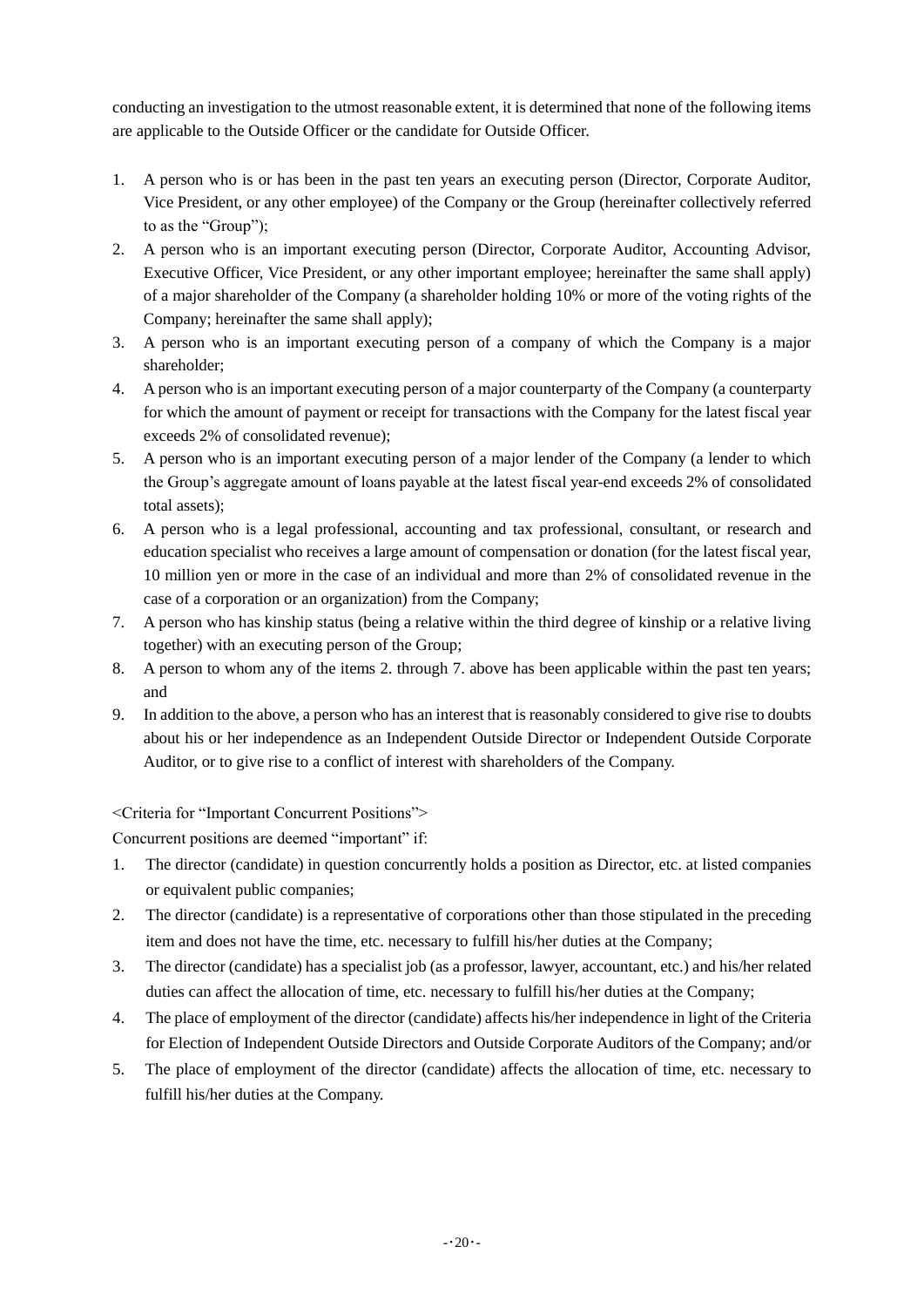### **Item 4: Revision of compensation for Directors and Corporate Auditors**

The current amount of total compensation for Directors has remained unchanged at up to 30 million yen per month (out of which up to 4 million yen is allocated to Outside Directors) since it was so approved at the 155th Ordinary General Meeting of Shareholders held on June 19, 2020, while the current amount of total compensation for Corporate Auditors has remained unchanged at up to 12 million yen per month since it was so approved at the 139th Ordinary General Meeting of Shareholders held on June 24, 2004. Nitto has adopted these amounts as the upper limits of basic compensation for Directors and Corporate Auditors, while the specific amount of bonus for Directors has been separately approved at the Ordinary General Meeting of Shareholders each time.

We propose to revise the upper limit of total compensation for Directors from a monthly amount to an annual amount and to set the upper limit of total compensation for Directors at 1 billion yen per year (of which up to 100 million yen is allocated to Outside Directors) from the fiscal year 2021. This proposal is designed to accommodate to the appointment of one more Outside Director should Item 3 is approved as proposed. It is also designed to enable Nitto to pay both basic compensation, which is fixed compensation for Directors, and cash bonus as performance-linked compensation, within the scope of this upper limit. Furthermore, in line with compensation for Directors, we propose to revise the upper limit of total compensation for Corporate Auditors from a monthly amount to an annual amount and to set it at 144 million yen per year. Outside Directors and Corporate Auditors, whose positions are independent from business execution, only receive basic compensation in light of their roles and to ensure their independence. The above-proposed compensation amount does not include the amount of employees' salaries for Directors who are also employees, as before.

Under Nitto's executive compensation system, the amount of bonus for Directors is determined with a fiscal year as an evaluation period. In the past, Directors' achievements were assessed against the annual goals established for their respective areas of responsibilities during a short period following the end of a fiscal year to accommodate the schedule for the convening procedures of the general meeting of shareholders. The proposed amounts of compensation based on the results of such evaluations were then submitted to the Management, Nomination and Remuneration Advisory Committee and Board of Directors before being submitted to the Ordinary General Meeting of Shareholders. The proposal made in Item 4 is designed to enable the evaluation process to take place in a reliable manner over a sufficient time frame to further improve the effectiveness of this performance evaluation. Nitto has been making ongoing efforts to improve its corporate governance functions and working on improving the functions of the Management, Nomination and Remuneration Advisory Committee and the Board of Directors. We have determined that spending a sufficient and necessary time for the evaluation process and finalizing specific amounts of bonus at the Board of Directors based on recurring management evaluations by the Management, Nomination and Remuneration Advisory Committee will improve the effectiveness of performance evaluation.

In addition, given the increasing needs to further enhance our management structures and corporate governance by seeking out excellent corporate managers and other qualified professionals from wider fields, regardless of their nationality, gender, age, industry sector they have worked in, or track records, and by inviting them as Directors, we consider it important to ensure further flexibility in respect of the determination of compensation for such Director candidates.

The upper limit of total compensation proposed above is considered appropriate as it is calculated by comprehensively taking into account the roles expected of Directors, the level of past payments, the level of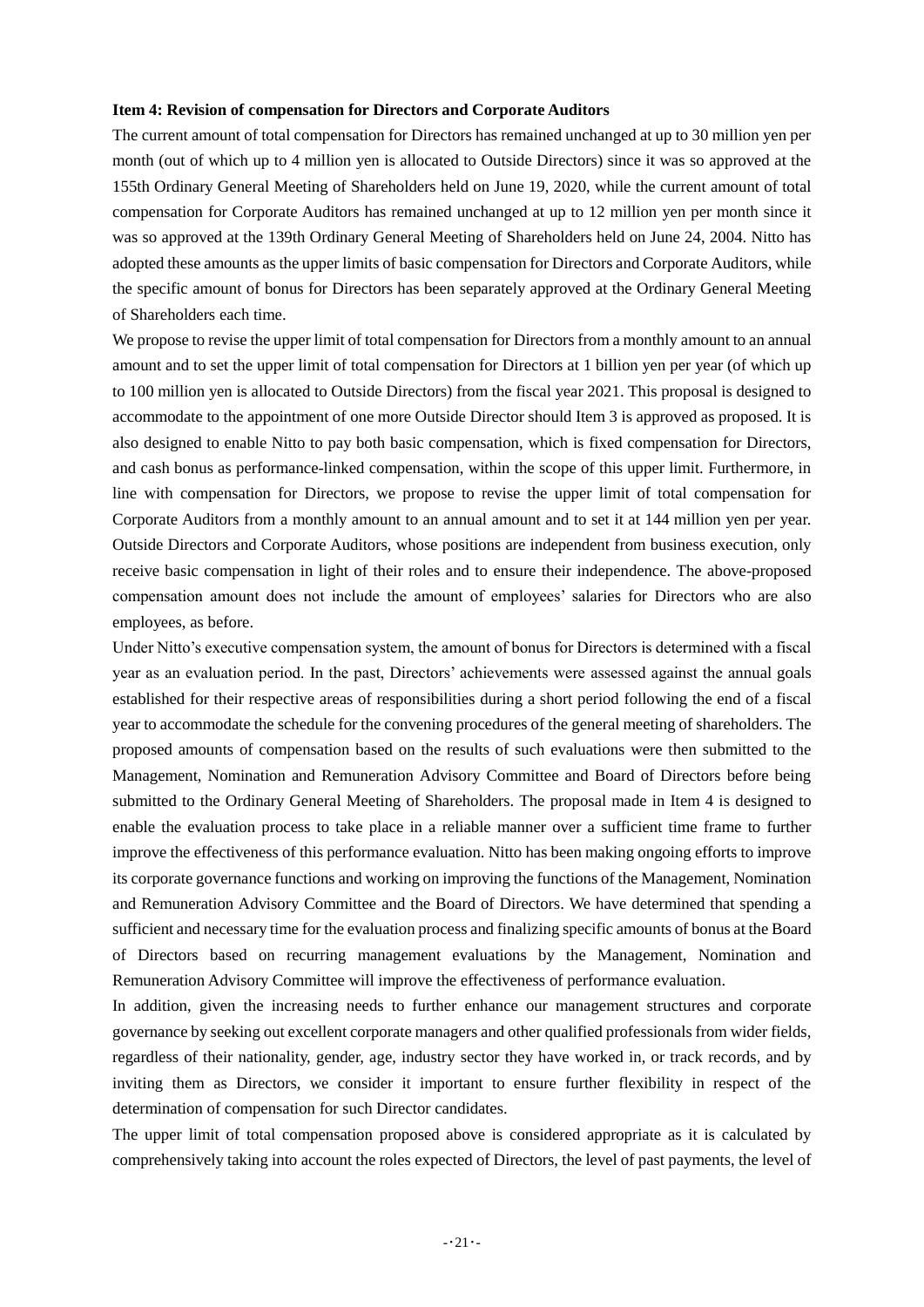payments in other companies, and the number of Directors, to ensure that we provide compensation that is appropriate for the future roles of Directors.

The number of Directors is currently eight (including four Outside Directors) and the number of Corporate Auditors is five. If Item 3 is approved as proposed, the number of Directors will be nine (including five Outside Directors) and the number of Corporate Auditors five at the close of this General Meeting of Shareholders.

The upper limit for total compensation proposed above is to be established separately from performancelinked share-based remuneration and restricted share remuneration, which were approved at the 153rd Ordinary General Meeting of Shareholders held on June 22, 2018.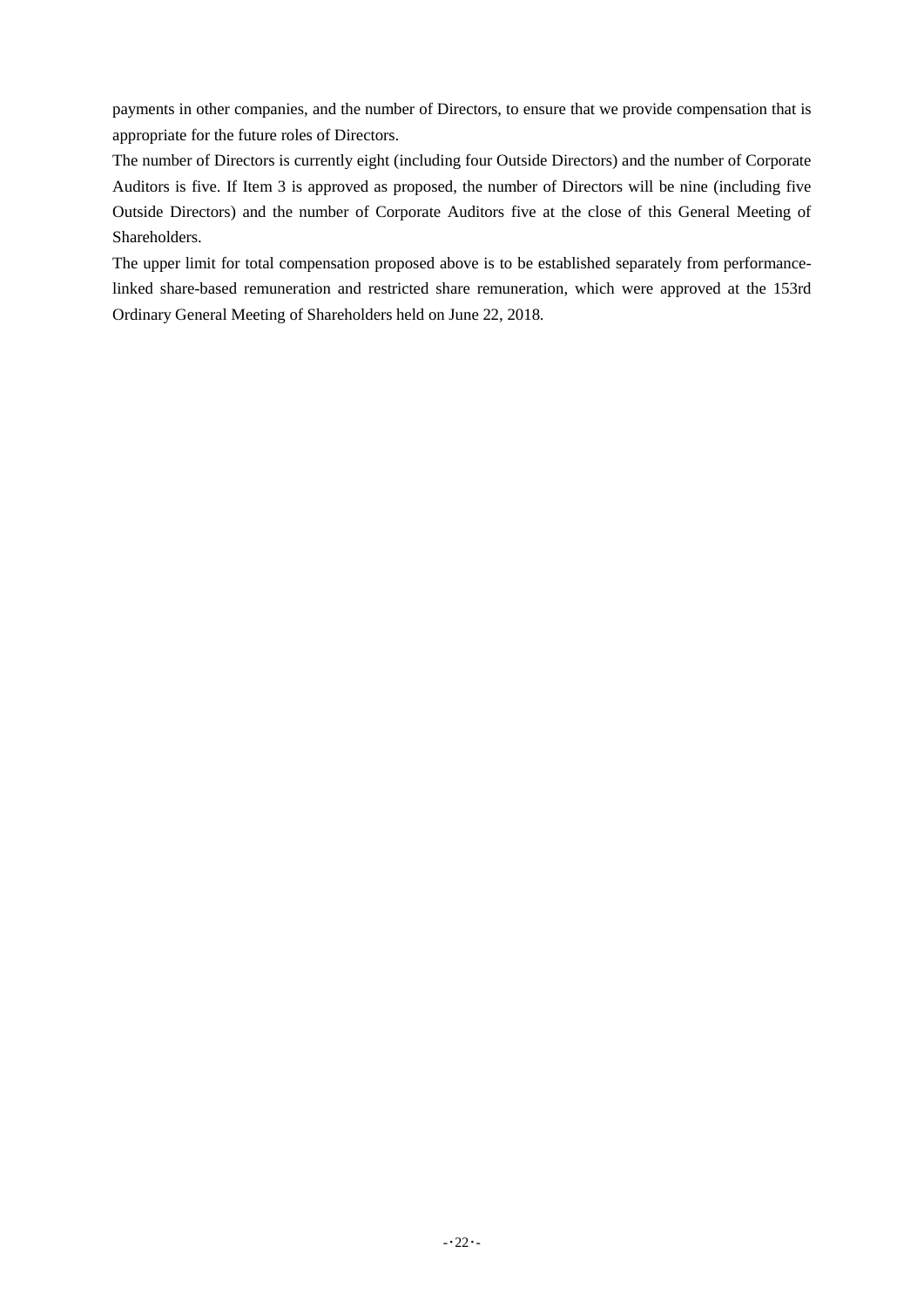(Reference) Executive compensation system upon approval of Item 4

|              |              | Current system                         | New system                  |
|--------------|--------------|----------------------------------------|-----------------------------|
| Fixed        | Cash         | - Basic compensation                   | - Basic compensation        |
| compensation | compensation | Up to 30 million yen a month           | - Bonus for Directors       |
|              |              | (Up to 4 million yen for Outside)      | Up to 1 billion yen a year  |
|              |              | Directors)                             | (Up to 100 million yen for  |
| Variable     |              | - Bonus for Directors                  | <b>Outside Directors</b> )  |
| compensation |              | Resolved at the general meeting of     |                             |
|              |              | shareholders each time                 |                             |
|              |              |                                        |                             |
|              | Share-based  | - Restricted share remuneration        | - Restricted share          |
|              | remuneration | Up to 243 million yen and              | remuneration                |
|              |              | 32,000 shares a year                   | No change                   |
|              |              | - Performance-linked share-based       | - Performance-linked share- |
|              |              | remuneration                           | based remuneration          |
|              |              | Up to 364 million yen and              | No change                   |
|              |              | 48,400 shares a year                   | *Positioned as additional   |
|              |              | *Positioned as additional compensation | compensation                |

# Directors

# Corporate Auditors

|              |              | Current system               | New system              |
|--------------|--------------|------------------------------|-------------------------|
| Fixed        | Cash         | - Basic compensation         | - Basic compensation    |
| compensation | compensation | Up to 12 million yen a month | Up to 144 million yen a |
|              |              |                              | year                    |
|              |              |                              |                         |

 $\overline{a}$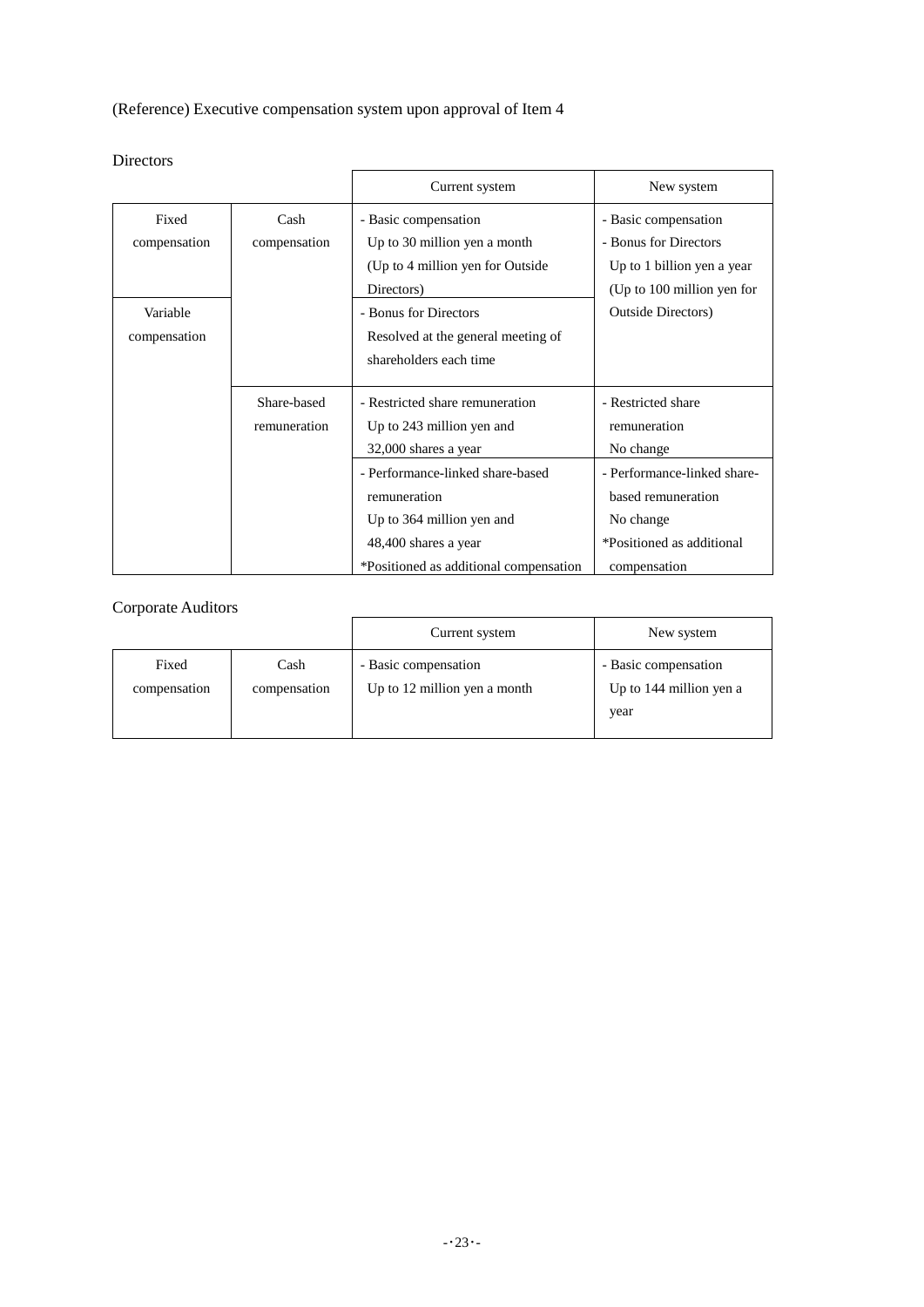## [Executive Compensation Policy]

- <1> Compensation for Directors
	- a. Basic policy related to compensation for Directors
		- The content of remuneration shall be such that Nitto Persons\* are allowed to be appointed as a Director.
		- The remuneration structure must motivate Directors to contribute to Nitto's sustainable growth and the enhancement of its corporate value over the medium and long term.
		- The remuneration determination process shall be fair and transparent.
			- \* In addition to meeting the basic requirement of having profound insights and high levels of expertise acquired from past experience, a Nitto Person is a person who can comprehend and practice Nitto's Corporate Philosophy, deliver results, and keep taking on new challenges.
	- b. Components of remuneration

| $D$ II CCLOID (CACIGAIN                                          |                                                    | Outsitue Directors) shah be remained as follows.                                                                                                                                                                                                                                                                                                                                                                                                                                                                                                                                                                                                                   |
|------------------------------------------------------------------|----------------------------------------------------|--------------------------------------------------------------------------------------------------------------------------------------------------------------------------------------------------------------------------------------------------------------------------------------------------------------------------------------------------------------------------------------------------------------------------------------------------------------------------------------------------------------------------------------------------------------------------------------------------------------------------------------------------------------------|
| Type                                                             | Category                                           | Policy related to the content of remuneration, methods of<br>calculating the cash amount/number of shares, and the timing of<br>payment                                                                                                                                                                                                                                                                                                                                                                                                                                                                                                                            |
| Fixed<br>compensation                                            | Compensation in<br>cash                            | Monthly compensation as determined by position, responsibility,<br>and length of service is paid in cash.                                                                                                                                                                                                                                                                                                                                                                                                                                                                                                                                                          |
| Short-term<br>performance-<br>linked<br>compensation             | Bonus for<br>Directors in cash                     | Compensation in cash is paid after the relevant business term is<br>over to raise awareness about the Group's performance<br>improvement for each business term. The amount of<br>compensation paid to each Director is determined by the progress<br>of achievement of the Group's performance indicators on<br>consolidated operating income and consolidated ROE* over the<br>period of one business term and by the progress made against the<br>targets set for each Director's areas of responsibilities.                                                                                                                                                    |
| Medium-term<br>performance-<br>linked<br>compensation            | Performance-<br>linked share-based<br>remuneration | This additional compensation is designed to incentivize Directors<br>to improve business performance over the mid-term, and share-<br>based remuneration is granted once every three consecutive<br>business terms. The number of shares to be granted to each<br>Director is determined based on consolidated operating income<br>and consolidated ROE* when three years have passed since the<br>commencement of their performance evaluation period. Targets<br>should be set high, and no compensation is paid if the targets are<br>not met. The number of shares to be granted ranges between 80%<br>and 150% according to the progress against the targets. |
| Medium- and long-<br>term performance-<br>linked<br>compensation | <b>Restricted share</b><br>remuneration            | Share-based remuneration is granted for each business term to<br>align the interests of Directors and shareholders and reflect<br>medium- and long-term business performance in their<br>compensation. The number of shares to be granted to each<br>Director is determined by position, responsibility, and length of<br>service. The amount of remuneration is linked to the market price<br>by setting restrictions on transfer until retirement.                                                                                                                                                                                                               |

Directors (excluding Outside Directors) shall be remunerated as follows.

\* Consolidated operating income is chosen as an indicator for their commitment to delivering results, whereas consolidated ROE serves as an indicator for measuring business stability.

In light of their roles and independence, Outside Directors are remunerated by fixed compensation only.

c. Policy related to the designing of the compensation level

In order to ensure that compensation for Nitto's officers, etc. is at a competitive level vis-à-vis industry standards, their compensation level is set by benchmarking a group of major companies of a similar scale in the same industry as Nitto.

d. Component ratio of remuneration

For the purpose of standard evaluation, the target component ratio of remuneration is: Compensation in cash : Bonus for Directors : Restricted share remuneration = 40% : 40% : 20%. Performance-linked share-based remuneration is provided as additional remuneration when medium-term targets are achieved, but not provided for a standard evaluation.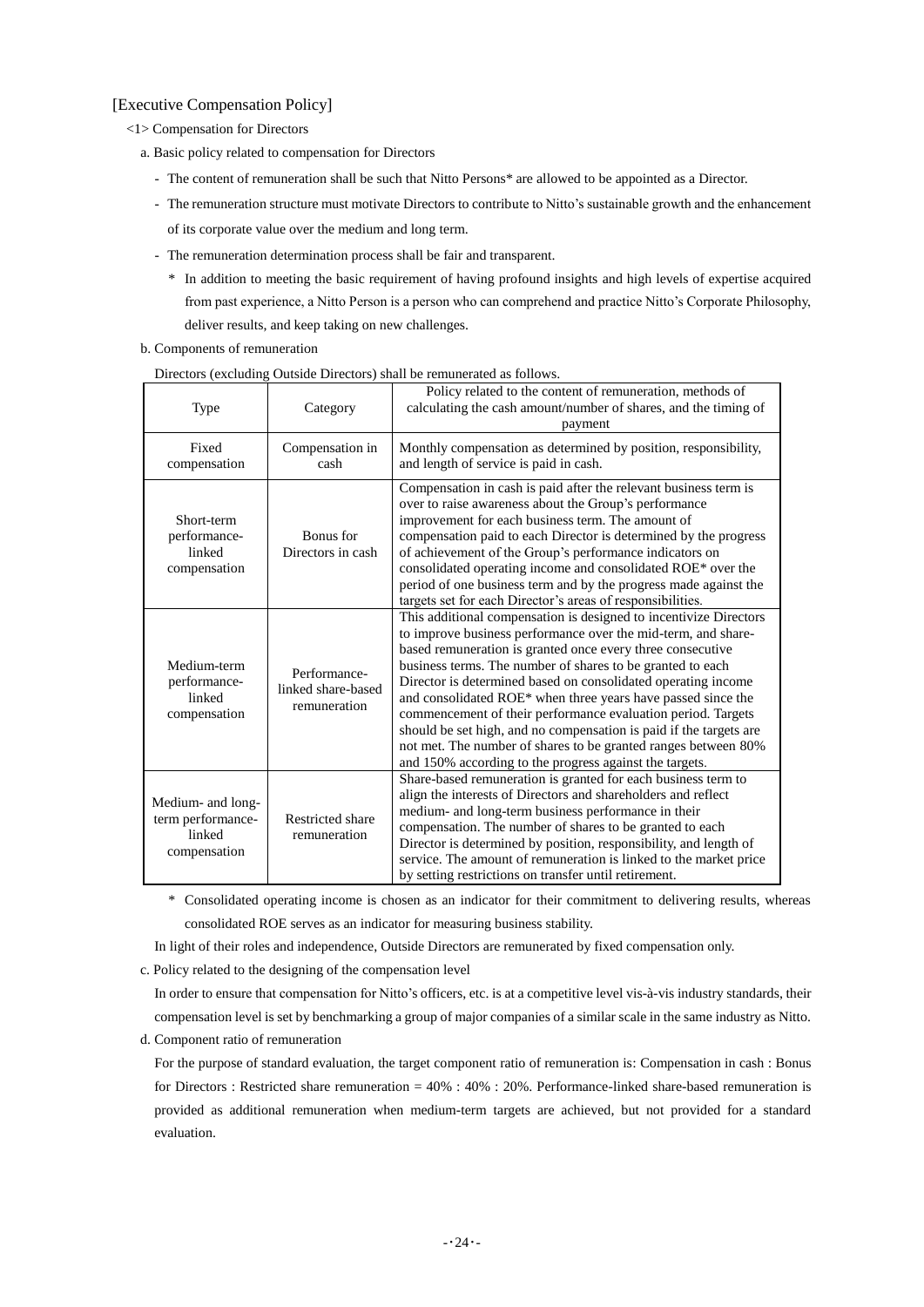#### e. Policy related to the determination process

The policy related to the standard amount, calculation method, component ratio among different types of compensations, timing or conditions of payment, etc. for the remuneration of each Director shall be decided by the Board of Directors, by comprehensively taking into account factors such as the Company's business conditions, management environment, the levels of remuneration to officers at major companies of a similar scale in the same industry as the Company, after receiving a report on the results of deliberations by the Management, Nomination and Remuneration Advisory Committee.

Decisions on concrete details of basic compensation for each term of office and the allocation of executive bonuses to each Director shall be entrusted to the President (who is also a Board Member) pursuant to a resolution of the Board of Directors. Because the President is in a position to evaluate if targets for Directors other than Outside Directors have been met, it is deemed rational for him/her to make a decision on the allocation. Compensation in cash shall be determined according to the position, responsibility, and length of service, whereas bonuses for officers shall be determined by taking into account the progress of achievement of targets set for areas of responsibilities of each Director in accordance with the predetermined standard amount and calculation method above, in order to prevent arbitrary decisions from being made. For performance-linked share-based remuneration and restricted share remuneration, the Board of Directors shall determine the number of shares to be granted to each Director using a predetermined formula.

<2> Compensation paid to Corporate Auditors

a. Basic policy related to remuneration of Corporate Auditors

- The content of remuneration shall be such that Nitto Persons are allowed to be appointed as a Corporate Auditor. -The remuneration structure shall be such that it contributes to the fulfillment of their duties, including audits of the performance of duties by Directors.

b. Components of remuneration

Remuneration of Corporate Auditors does not include any share-based or other performance-linked portions and instead is comprised solely of fixed compensation in cash.

c. Policy related to the designing of the compensation level

In order to ensure that compensation for Nitto's officers, etc. is at a competitive level vis-à-vis industry standards, their compensation level is set by benchmarking a group of major companies of a similar scale in the same industry as Nitto.

d. Policy related to the determination process Remuneration of individual Corporate Auditor is determined through consultations among themselves.

#### [Bonus for Directors]

Bonus for Directors is paid as consideration for single-year business results of the Group and achievements of each officer, etc. and designed to function as an incentive for officers, etc. to deliver results and to share profits with shareholders. Bonus for Directors comprises performance-linked portion (85%) that reflects the business results of the entire company and the individual evaluation portion (−15 to 15%) that reflects the achievements of individuals. The amount of the performance-linked portion is determined based on performance indicators (consolidated operating income and consolidated ROE). Consolidated operating income is chosen as an indicator for their commitment to delivering results, whereas consolidated ROE serves as an indicator for measuring business stability. The amount of the individual evaluation portion is determined according to the performance of individuals.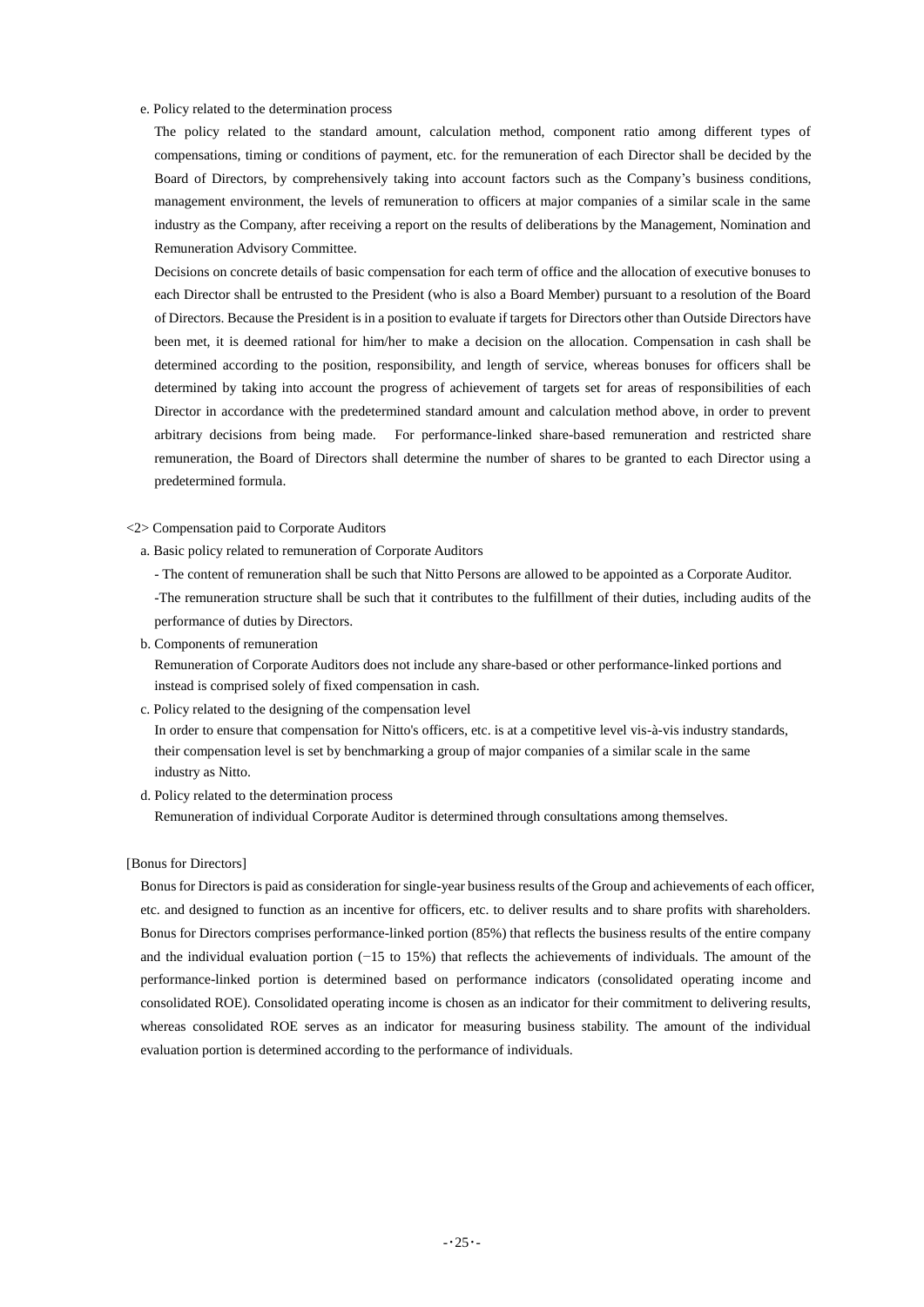### **Business Report for the 156th Fiscal Term**

**For the 2020 fiscal year (April 1, 2020 to March 31, 2021)**

### **1. Overview of business operations of the Nitto Group**

### **(1) Operating progress and results**

During this fiscal year, a sense of economic slowdown temporarily increased due to the impact of the further spread of novel coronavirus (COVID-19) infections. With the resumption of economic activities, however, consumption recovered. In the Nitto Group, *products to be extended* as new demands have arisen through changes such as the evolving electronics market and the growing life science market with the spread of new lifestyles. Meanwhile, the demands that had existed in the past were split into those that would *return* and those that *would not return*. To accommodate these changes, the Nitto Group acted speedily and flexibly.

In this environment, in the key markets for the Nitto Group, demands grew for assembly parts of electronic devices, process parts in the production of semiconductors, and optical films used in laptop computers and tablets, on the back of the spread of teleworking. As for optical films used for TV, we posted royalty income through licensing agreements as we enhanced collaboration with our partners as part of the intellectual property strategy the Nitto Group promotes. With respect to printed circuits that are expected to grow in the future, smartphone parts began contributing to our business results as an initiative for a new market using high precision substrates. In addition, in the nucleic acid medicine market, expectations for nucleic acid medicines grew more than ever for the development of therapeutic drugs and vaccines for COVID-19, resulting in steady demand for contract manufacturing business and related materials. Additionally, demand for porous materials also expanded as a material for medical masks.

Meanwhile, the transportation business suffered a material negative impact from COVID-19 as vehicle production plummeted in the first quarter. Although demand recovered thereafter, it did not reach the level seen in the previous fiscal year. As for optical films used in smartphones, although there was a progress in their use for high-end models, demand did not reach the level of the previous fiscal year.

In responding to COVID-19, the Nitto Group prioritized the health and safety of every person and worked on preventing the spread of infections while endeavoring to ensure the continued supply to our customers. As part of these efforts, we promoted new workstyles such as teleworking and online conferences using information communication technologies. This led to the improved productivity and smaller expenses throughout the Group.

In the fourth quarter, we posted impairment losses for structural reforms and other reasons.

As a result of the above, revenue increased by 2.7% from the previous fiscal year (changes hereafter are given in comparison with the previous fiscal term) to 761,321 million yen. Operating income rose by 34.5% to 93,809 million yen, and the net income attributable to owners of the parent company grew by 48.9% to 70,235 million yen.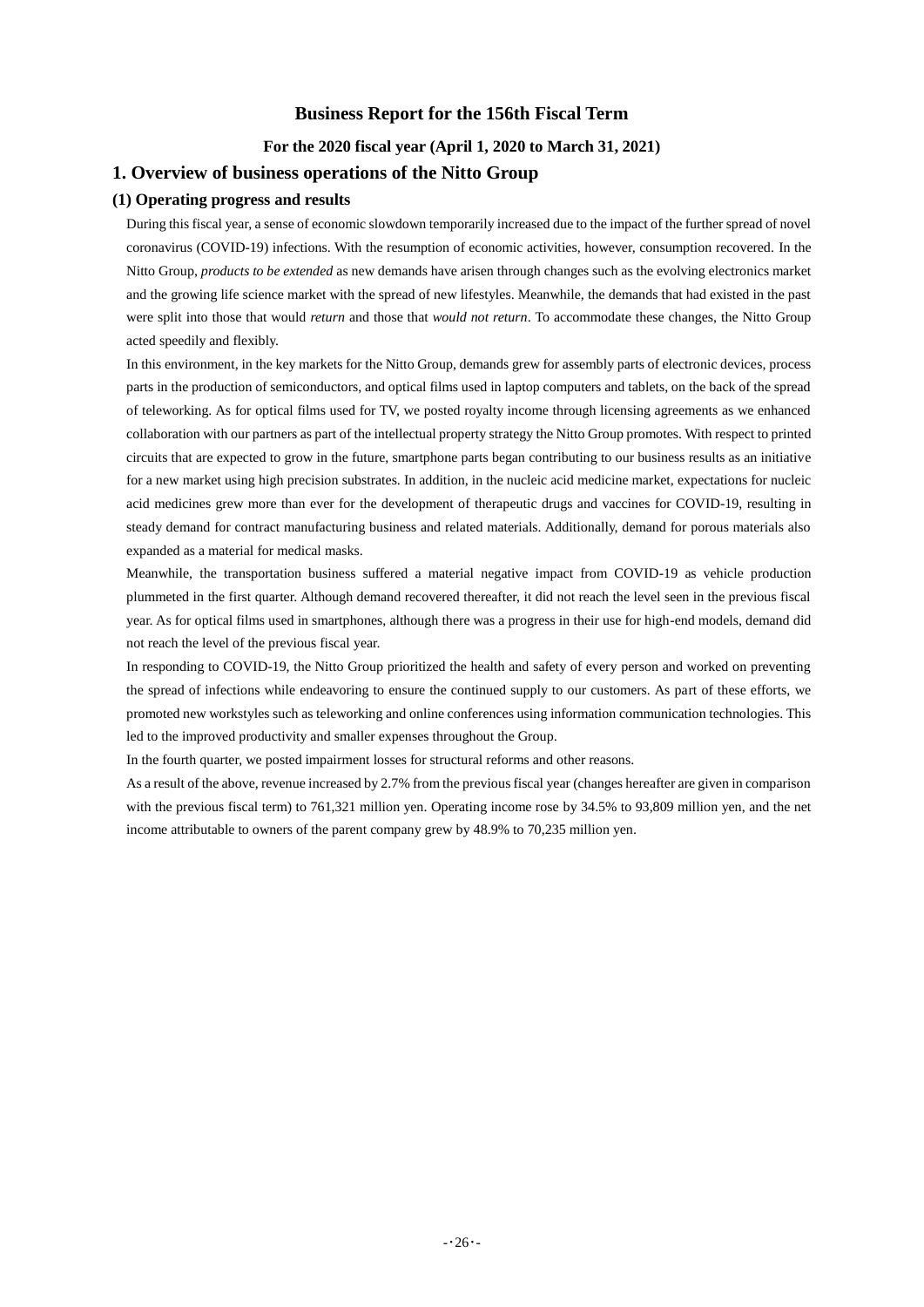### **(2) Summary of operations by segment**

### **[Industrial Tape] Composition of revenue: 39.1%**

Main products: Functional base products (bonding and joining products, protection products, process materials, etc.) and automotive products

Functional base products grew compared to the previous fiscal year. An increase in the production of high-end smartphones following the evolution of displays pushed up demand for assembly parts. Furthermore, the spread of teleworking and other factors increased demand for ceramic condensers and semiconductors used for electronic devices such as smartphones, tablets, and servers, leading to the growth of demand for related materials used in their manufacturing processes. Meanwhile, demand for materials related to general industries and housing and protective materials for metals declined significantly in the first quarter. Although demand recovered from the second quarter onward, it did not reach the level seen in the previous fiscal year.

Automotive products in the transportation business were weaker than the previous fiscal year. Demand plummeted in the first quarter especially in the United States and Europe. Although demand recovered from the second quarter onward, it did not reach the level seen in the previous fiscal year. In the fourth quarter, we posted impairment losses for structural reforms. As a result of the above, revenue decreased by 3.0% to 309,063 million yen, while operating income rose by 33.1% to 27,311 million yen.

### **[Optronics] Composition of revenue: 54.2%**

Main products: Information fine materials and flexible printed circuit boards

Information fine materials grew compared to the previous fiscal year. The greater demand for optical films used in laptop computers and tablets on the back of the spread of teleworking made a large contribution to the segment's business results. Meanwhile, overall demand for products used in smartphones declined despite the new adoption of optical films for OLED displays. Revenue from products used in TV also decreased. However, efforts were made to enhance collaboration with partners, and royalty income was posted in the first quarter through licensing agreements.

Printed circuits grew from the previous fiscal year. The production of HDD (hard disk drive) temporarily dropped in the first quarter but recovered thereafter. Although demand was weak for HDD used for personal computers, demand for highcapacity HDD used in data centers was strong. Furthermore, smartphone parts began contributing to the segment's business results as an initiative for a new market using high precision substrates. To respond to this change, we took actions including increasing our production capacity.

As a result of the above, revenue rose by 7.7% to 428,886 million yen and operating income increased by 40.9% to 80,727 million yen.

### **[Life Science] Composition of revenue: 3.8%**

Main products: Medical-related products

Life Science grew compared to the previous fiscal year. Demand for nucleic acid medicine contract manufacturing was solid due to the greater expectations placed on nucleic acid medicines as potential therapeutic drugs and vaccinations for COVID-19. Demand for NittoPhase also expanded for synthesizing nucleic acid drug.

Meanwhile, demand for transdermal absorption tape formulations and medical supplies shrank due to factors such as the smaller number of outpatients in hospitals. Although the demand has been recovering, it did not reach the level seen in the previous fiscal year. In the fourth quarter, impairment losses were posted for the reorganization of existing facilities and other reasons.

As for nucleic acid drug discovery, the Group is continuously working on a clinical trial of a drug for pulmonary fibrosis and intractable cancer.

As a result of the above, revenue increased by 10.0% to 29,855 million yen, while operating loss amounted to 3,011 million yen (operating loss of 2,546 million yen was reported in the previous fiscal year).

### **[Others] Composition of revenue: 2.9%**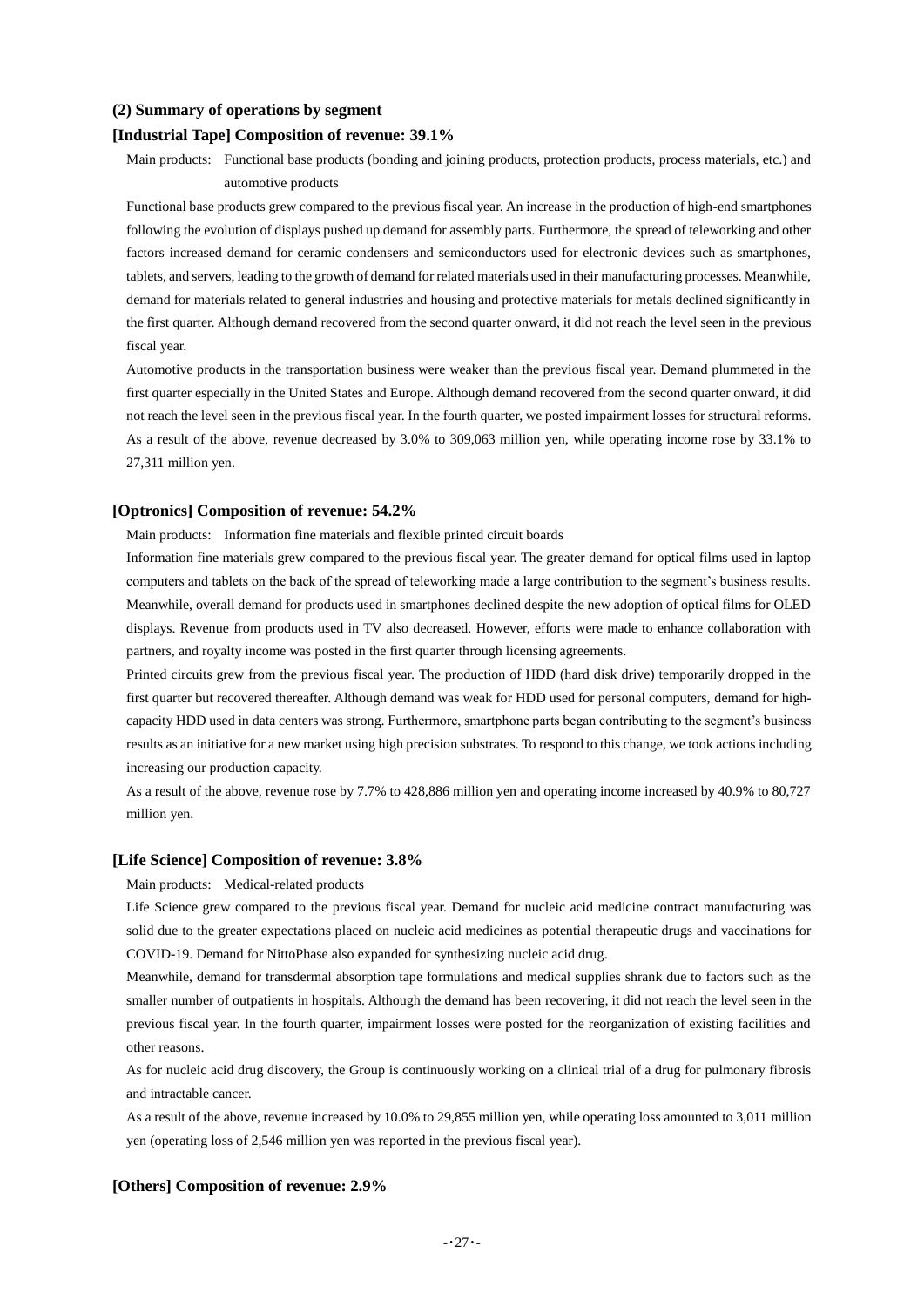Main products: Membrane products, other products

Membrane products (polymer separation membranes) were weaker than the previous fiscal year due to the significant impact of COVID-19. Demand for membrane products was sluggish, especially for industrial applications and in the field of energy. Please note that this segment includes new businesses that have yet to generate sufficient levels of revenue.

As a result of the above, revenue shrank by 13.6% to 23,266 million yen and operating loss amounted to 7,496 million yen (operating loss of 2,622 million yen was reported in the previous fiscal year).

|                            |                     |                               | (Yen in Millions)   |
|----------------------------|---------------------|-------------------------------|---------------------|
|                            | FY2020 (156th term) |                               | FY2019 (155th term) |
| Business segment           |                     | Revenue (year-on-year change) | Revenue             |
| <b>Industrial Tape</b>     | 309,063             | $(down 3.0\%)$                | 318,564             |
| Optronics                  | 428,886             | $(up 7.7\%)$                  | 398,299             |
| Life Science               | 29,855              | $(up 10.0\%)$                 | 27,129              |
| Others                     | 23,266              | (down 13.6%)                  | 26,943              |
| Eliminations and corporate | $-29,750$           | $\overline{\phantom{0}}$      | $-29,918$           |
| Total                      | 761,321             | $(up 2.7\%)$                  | 741,018             |

Notes: 1. The breakdown of composition of revenue stated above is calculated by excluding eliminations and corporate.

2. Reporting segments were partially changed due to the change made to the management structure during the fiscal year under review. The figures for the previous fiscal year are adjusted to reflect this change.

### **(3) Capital expenditure**

Capital expenditure for the Group (Nitto and its subsidiaries and affiliates) in the fiscal year under review totaled 50,597 million yen.

For the Industrial Tape segment, 12,660 million yen was spent to enhance its production capacity of adhesive tapes and so on. For the Optronics, 29,697 million yen was mainly spent to boost the productivity of optical films and to build the production system of high precision substrates for flexible printed circuit boards. For the Life Science segment, 1,358 million yen was spent mainly to establish the production system of nucleic acid medicines. For the Others segment, 2,272 million yen was spent to enhance the productivity of membrane (polymer separation membranes).

Capital expenditures not directly related to any business segment amounted to 4,608 million yen.

### **(4) Financing**

With the Group's policy to utilize its funds efficiently and reduce borrowings as much as possible, consolidated total borrowings in the fiscal year under review stood at 545 million yen.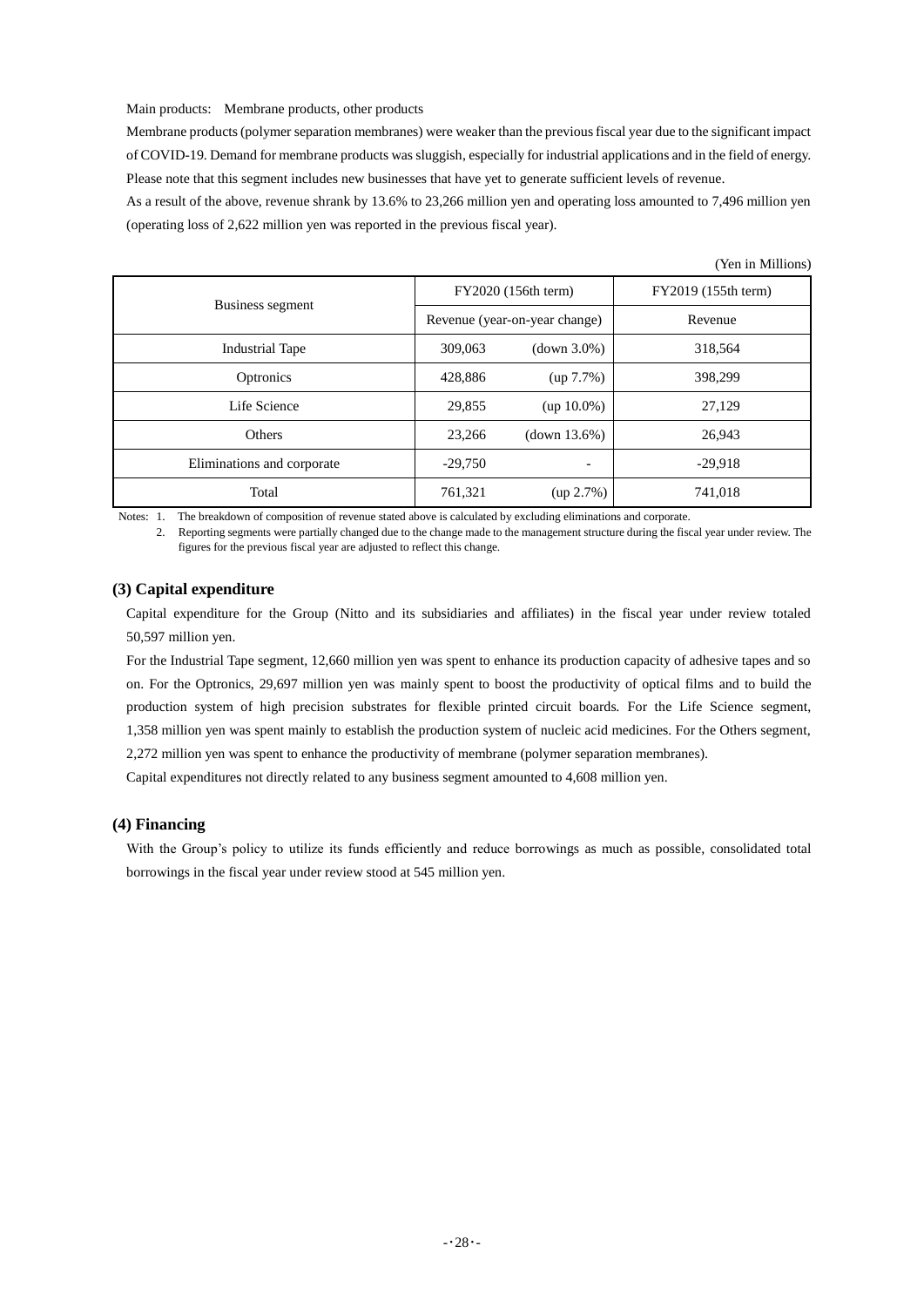### **(5) Issues to be addressed by the Group**

In the next fiscal year (April 1, 2021 to March 31, 2022), the global economy is expected to grow due to economic support measures implemented by national governments and the much-anticipated rollouts of vaccinations against COVID-19 in advanced countries and some of the developing countries. On the other hand, there are potential risks, such as the spread of virus variants with strong virulence or high infectivity, delay in vaccination rollouts, and the resumption of measures to curb economic activities to control the pandemic. The economic outlook, therefore, is highly uncertain.

In this environment, the Group aims to create resilient corporate foundations that are resistant to the impact of the external environment. We will refine the Group's unique business model, *Sanshin* Activities and Niche Top Strategy, and promote the growth of our business with a focus on the *products to be extended* in the areas that are expected to see growth and greater demand. For the products whose demand is expected to *return*, we will further improve productivity to maximize revenue. With respect to the products whose demand *would not return*, we will improve our revenue through structural reforms aimed to reorganize, consolidate, or close unprofitable businesses and products.

We will also aim to achieve zero accidents or disasters under the policy, "Place safety before everything else." In addition to pursuing the growth of our business, we will further promote our initiatives to build a sustainable society for a better future.

Accordingly, the Group will implement the following key initiatives in each business segment.

#### ・ **Industrial Tape**

In the Industrial Tape segment, the transportation business will be integrated with the functional base products business in the next fiscal year. This integration is designed to maximize synergy between the two businesses ahead of the expansion of the next-generation mobility market that is expected to accelerate in the future and the subsequent changes in the supply chain. It is also designed to enhance our efforts for innovation creation in areas such as CASE (Connected, Autonomous, Shared, and Electric). With respect to a demand outlook, vehicle production is expected to recover, albeit with uncertainties such as concerns about semiconductor supply.

Solid demand is anticipated for electronic materials and semiconductor process materials, driven by the dissemination of 5G and new lifestyles. The Industrial Tape segment will flexibly respond to these changes and endeavor to further differentiate the Group from its competitors through enhancement of technologies.

Furthermore, the entire segment will implement structural reforms to optimize its production system and create a business foundation that will stably achieve a high level of profitability.

#### ・ **Optronics**

For information fine materials, the Group will continue collaborating with our Chinese partner in the TV market. For smartphones, we will work on expanding the use of our optical films for OLED displays against the background of the evolution of various display technologies. Demand for optical films used in laptop computers and tablets is expected to remain at a high level, with the expansion of teleworking and other factors. We will endeavor to securely capture this demand, while working on further productivity improvement. Demand for ITO films is anticipated to remain strong with respect to their use for laptop computers and tablets, while it is forecast to decline with respect to smartphone use. We will therefore work on creating new products using production technologies of ITO films.

The use of printed circuits in personal computers, such as HDD (hard disk drives), is expected to decline. However, demand for high-capacity HDD used in data centers is forecast to remain solid. To meet this demand, we will work on building a stable supply system. Additionally, we will further strengthen our production capacity of high-precision substrates to increase their supply for smartphone parts.

#### ・ **Life Science**

In the nucleic acid medicine market, in addition to the already existing clinical development centered around rare diseases, development of oligonucleotide therapeutics for common diseases and cancer is progressing. The market is also shifting to the stage of commercialization and expected to grow rapidly from now on. Under this circumstance, the Group is enhancing our production capacity in the contract manufacturing business and expanding the design service function in the nucleic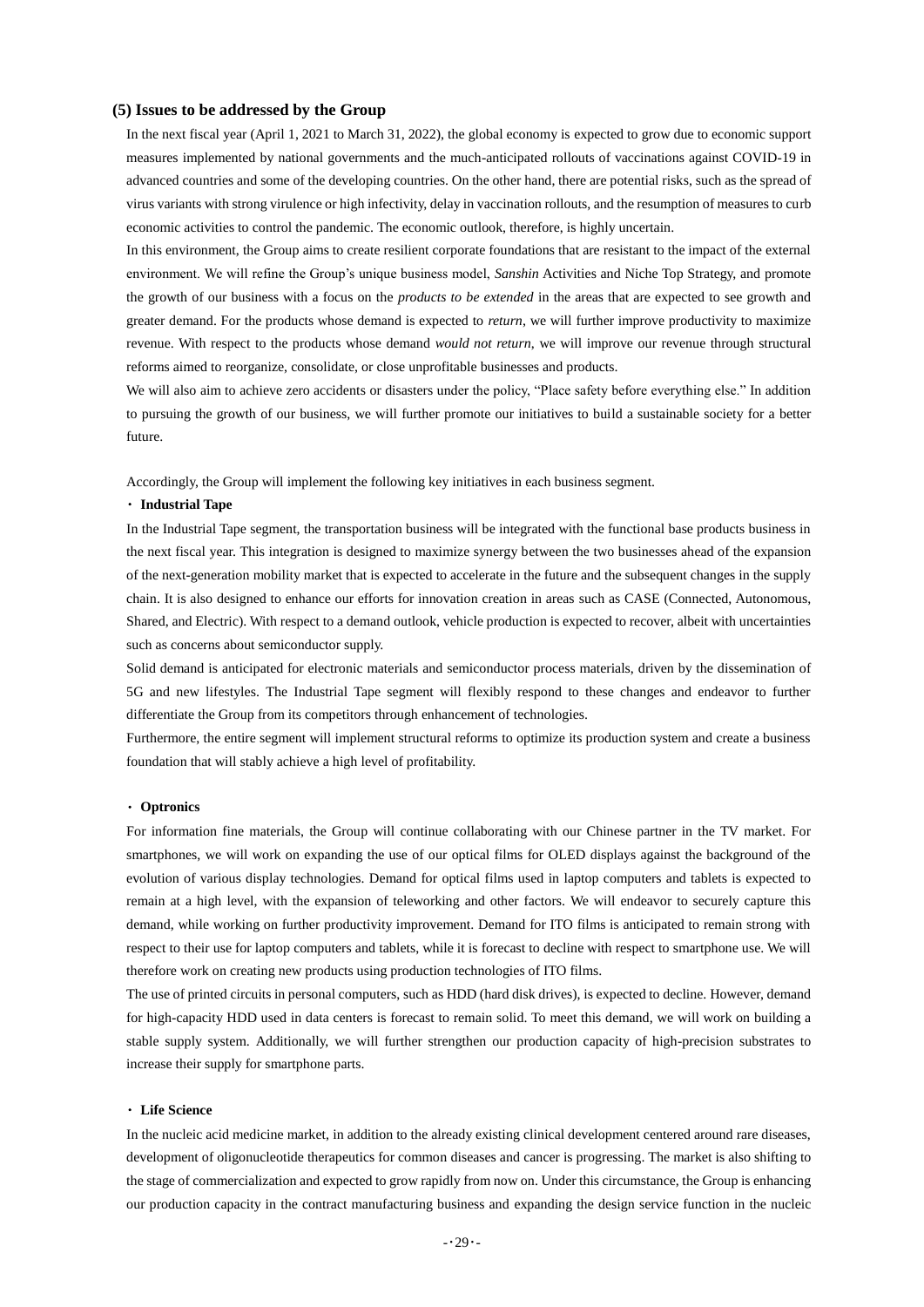acid medicine production process utilizing the know-how we have accumulated so far to further increase our revenue. In drug discovery, the Group will forge ahead with R&D and clinical trials in the areas of treatment drugs for pulmonary fibrosis and intractable cancer in an attempt to develop them into core businesses. We expect to post royalty income in the next fiscal year. Meanwhile, demand for transdermal absorption tape formulations and medical supplies is expected to recover moderately.

### ・ **Others**

Demand for membrane products (polymer separation membranes) is anticipated to bounce back from the decline caused by COVID-19. The speed of its recovery, however, is expected to be moderate, given factors such as the anticipated delayed recovery in the Americas. In this situation, the Group will work on cost reduction efforts through the automation of production process. We will also work on the creation and nurturing of new products in the energy and environment areas. For new businesses, the Group will aim to bring products currently under development, including plastic optical cables, to the market as soon as possible.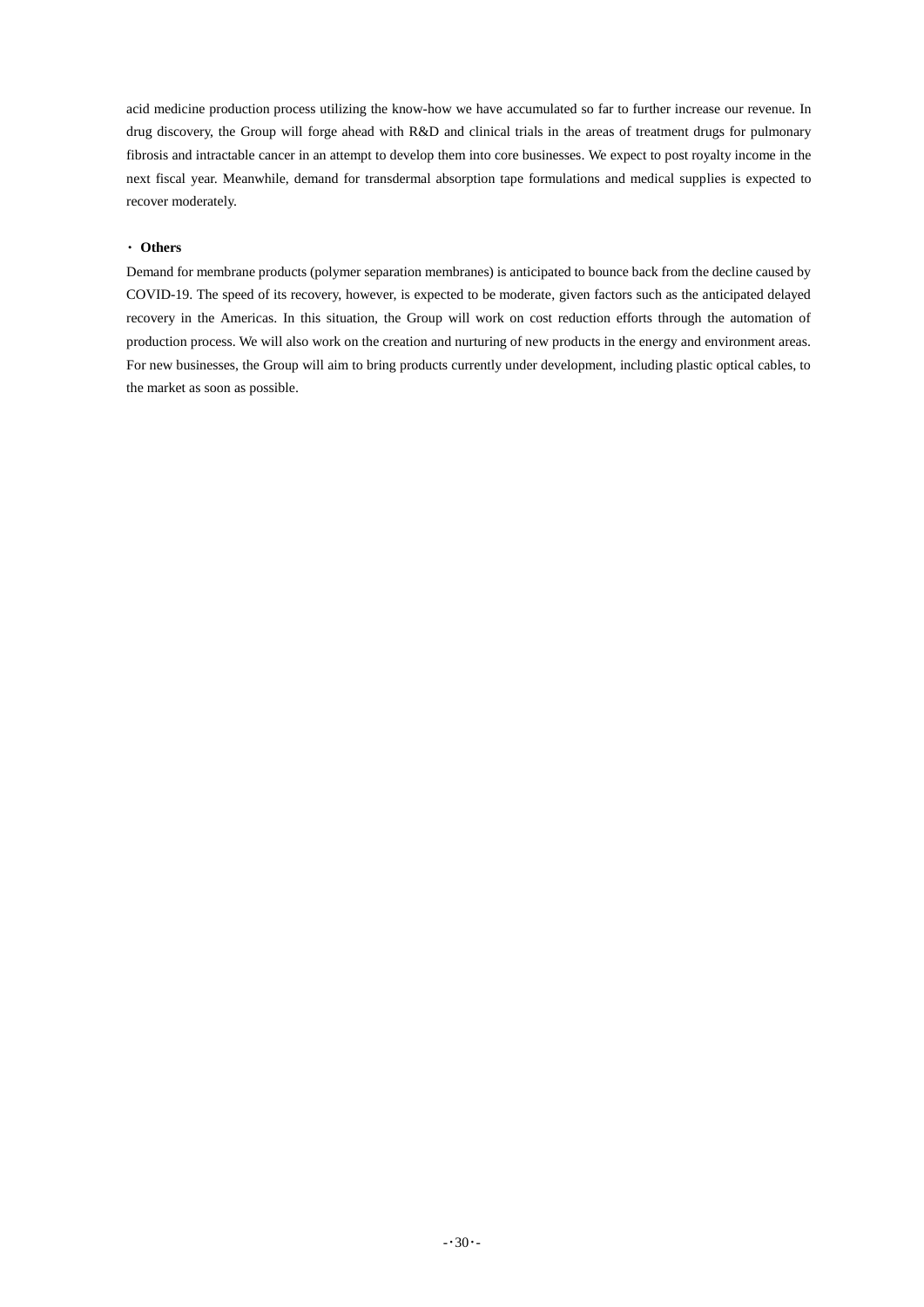## **(6) Trends in operating results and assets**

| Item                                                                                             | FY2016<br>$(152nd$ term $)$ | FY2017<br>$(153rd$ term $)$ | FY2018<br>(154th term) | FY2019<br>(155th term) | FY2020<br>(156th term) |
|--------------------------------------------------------------------------------------------------|-----------------------------|-----------------------------|------------------------|------------------------|------------------------|
| (million yen)<br>Revenue                                                                         | 767,710                     | 857,376                     | 806,495                | 741,018                | 761,321                |
| (million yen)<br>Operating income                                                                | 92,589                      | 125,722                     | 92,777                 | 69,733                 | 93,809                 |
| Net income attributable to owners<br>of the parent company<br>(million yen)                      | 63,453                      | 87,377                      | 66.560                 | 47,156                 | 70,235                 |
| Basic earnings per share<br>(yen)                                                                | 390.94                      | 538.99                      | 423.50                 | 301.32                 | 472.71                 |
| Dividend payout ratio<br>(% )                                                                    | 38.4                        | 29.7                        | 42.5                   | 66.4                   | 42.3                   |
| ROA (Ratio of profit attributable to<br>owners of the parent company to<br>total assets)<br>(% ) | 7.4                         | 9.6                         | 7.2                    | 5.1                    | 7.4                    |
| ROE (Return on equity attributable to<br>owners of the parent company)<br>$(\% )$                | 10.0                        | 13.0                        | 9.6                    | 6.8                    | 10.0                   |
| Operating income to revenue<br>(% )                                                              | 12.1                        | 14.7                        | 11.5                   | 9.4                    | 12.3                   |
| (million yen)<br><b>Total</b> assets                                                             | 879,899                     | 937,796                     | 913,418                | 921,900                | 965,901                |
| Total equity<br>(million yen)                                                                    | 654,421                     | 693,995                     | 701,187                | 690,204                | 716,686                |
| Equity attributable to owners of the<br>parent company per share<br>(yen)                        | 4,027.57                    | 4,328.50                    | 4,465.70               | 4,479.29               | 4,838.07               |
| Ratio of equity attributable to<br>owners of the parent company to<br>total assets<br>(% )       | 74.3                        | 73.9                        | 76.7                   | 74.8                   | 74.1                   |
| Depreciation and amortization<br>(million yen)                                                   | 48,556                      | 49,283                      | 45,904                 | 49,390                 | 47,950                 |
| Capital investment<br>(million yen)                                                              | 36,538                      | 47,193                      | 64,353                 | 58,930                 | 50,597                 |
| Research and development costs<br>(million yen)                                                  | 30,366                      | 31,243                      | 31,990                 | 33,765                 | 35,261                 |
| Exchange rate (average rate)<br>(yen/1 US dollar)                                                | 108.88                      | 110.83                      | 110.57                 | 109.06                 | 105.73                 |

Notes:

1. The Nitto Group prepares its consolidated financial statements based on the International Financial Reporting Standards (IFRS).

2. From fiscal 2018, "royalty income," which was previously included in "other income" on the consolidated statements of income, is included in "revenue." Accordingly, the above numbers for fiscal 2017 have been reclassified to reflect the change.

3. "Dividend payout ratio" is calculated based on a tentative dividend amount whose payment is subject to approval of Item 1 as proposed for the 156th Ordinary General Meeting of Shareholders.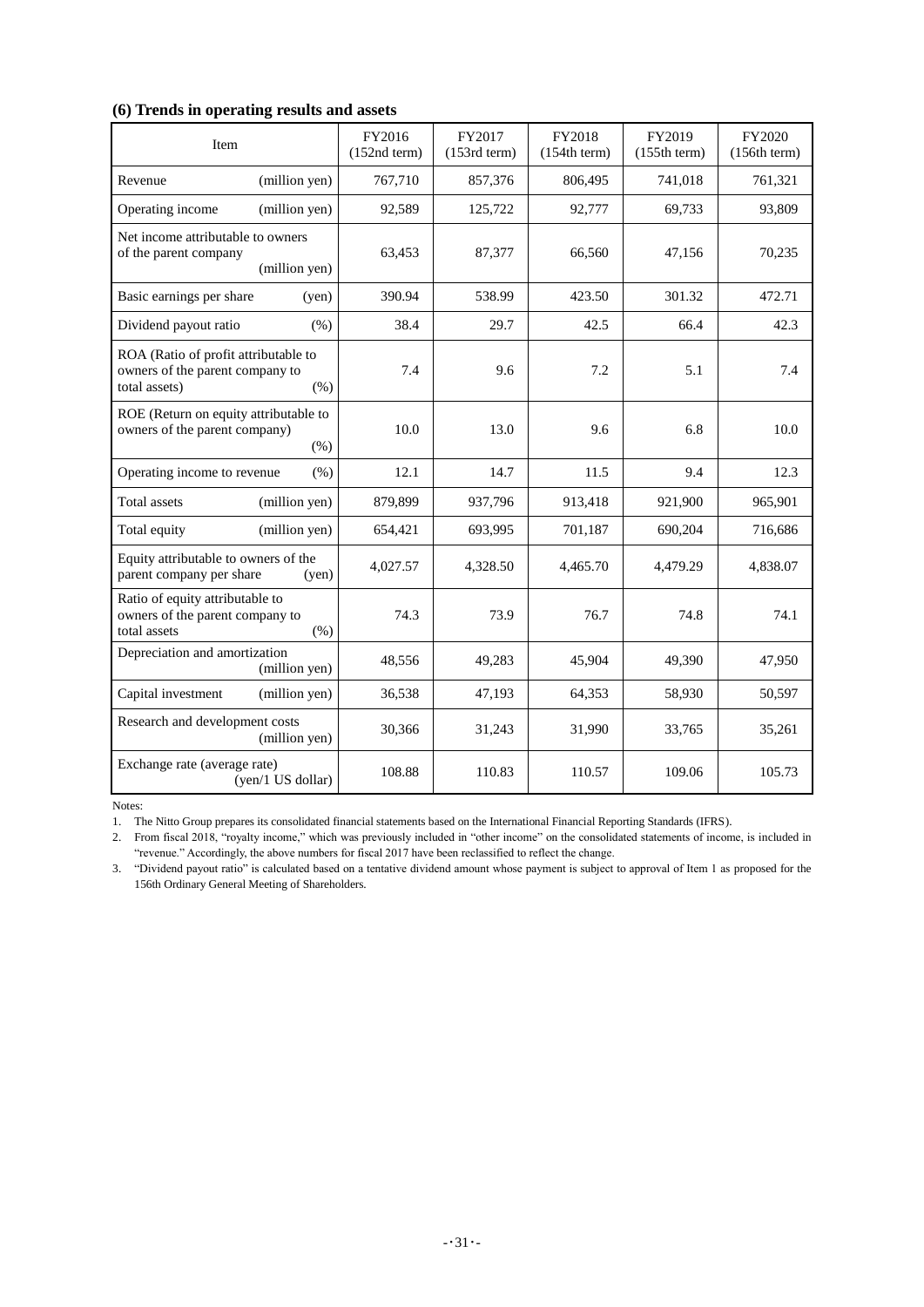## **(7) Principal offices and status of major subsidiaries (as of March 31, 2021)**

<1> Principal offices of the Group

|                                           | Head Office                               | Head Office (Kita-ku, Osaka),<br>Tokvo Head Office (Minato-ku, Tokvo)                                                                                                                                                                                |  |  |
|-------------------------------------------|-------------------------------------------|------------------------------------------------------------------------------------------------------------------------------------------------------------------------------------------------------------------------------------------------------|--|--|
| Nitto Denko<br>Corporation                | <b>Offices</b><br>(Plants/<br>Laboratory) | Tohoku Plant (Osaki, Miyagi), Kanto Plant (Fukaya,<br>Saitama), Toyohashi Plant (Toyohashi, Aichi), Kameyama<br>Plant (Kameyama, Mie), Shiga Plant (Kusatsu, Shiga),<br>Ibaraki Laboratory (Ibaraki, Osaka), Onomichi Plant<br>(Onomichi, Hiroshima) |  |  |
|                                           | <b>Branches</b>                           | Tokyo Sales Branch (Minato-ku, Tokyo), Nagoya Sales<br>Branch (Naka-ku, Nagoya), Osaka Sales Branch (Chuo-ku,<br>Osaka), Kyushu Sales Branch (Hakata-ku, Fukuoka)                                                                                    |  |  |
| Nissho Corporation                        | Kita-ku, Osaka, Japan                     |                                                                                                                                                                                                                                                      |  |  |
| Nitto EMEA NV                             | Leuven, Belgium                           |                                                                                                                                                                                                                                                      |  |  |
| Nitto, Inc.                               | Lakewood, NJ, U.S.                        |                                                                                                                                                                                                                                                      |  |  |
| Nitto Denko Avecia Inc.                   |                                           | Milford, MA, U.S.                                                                                                                                                                                                                                    |  |  |
| Nitto Denko (China) Investment Co., Ltd.  |                                           | Shanghai, China                                                                                                                                                                                                                                      |  |  |
| Taiwan Nitto Optical Co., Ltd.            |                                           | Taichung, Taiwan                                                                                                                                                                                                                                     |  |  |
| Korea Nitto Optical Co., Ltd.             | Pyeongtaek, South Korea                   |                                                                                                                                                                                                                                                      |  |  |
| Nitto Denko (HK) Co., Ltd.                | Hong Kong, China                          |                                                                                                                                                                                                                                                      |  |  |
| Shanghai Nitto Optical Co., Ltd.          | Shanghai, China                           |                                                                                                                                                                                                                                                      |  |  |
| Shenzhen Nitto Optical Co., Ltd.          | Shenzhen, China                           |                                                                                                                                                                                                                                                      |  |  |
| Nitto (China) New Materials Co., Ltd.     | Shanghai, China                           |                                                                                                                                                                                                                                                      |  |  |
| Nitto Denko (Singapore) Pte. Ltd.         | Queenstown, Singapore                     |                                                                                                                                                                                                                                                      |  |  |
| Nitto Denko Material (Thailand) Co., Ltd. | Ayutthaya, Thailand                       |                                                                                                                                                                                                                                                      |  |  |
| Taiwan Nitto Corporation                  | Taipei, Taiwan                            |                                                                                                                                                                                                                                                      |  |  |

<2> Status of major subsidiaries

| Corporate name                               | Capital                              | Company's<br>stake     | Main business                                                                                             |
|----------------------------------------------|--------------------------------------|------------------------|-----------------------------------------------------------------------------------------------------------|
| Nissho Corporation                           | in million yen<br>515                | $\frac{0}{0}$<br>100.0 | Production, processing, and sales; Industrial Tape                                                        |
| Nitto EMEA NV                                | in thousand euro<br>212,282          | 100.0                  | Administration of Group companies in Europe                                                               |
| Nitto, Inc.                                  | in thousand U.S. dollars<br>$\Omega$ | 100.0                  | Administration of Group companies in the Americas<br>Production, processing, sales, etc.; Industrial Tape |
| Nitto Denko Avecia Inc.                      | in thousand U.S. dollars             | 100.0<br>(100.0)       | Production and sales; Life Science                                                                        |
| Nitto Denko (China) Investment<br>Co., Ltd.  | in thousand RMB<br>925.394           | 100.0                  | Administration of the Group companies in China                                                            |
| Taiwan Nitto Optical Co., Ltd.               | in thousand NT\$<br>568,003          | 100.0                  | Production, processing, and sales; Optronics                                                              |
| Korea Nitto Optical Co., Ltd.                | in million won<br>84,365             | 100.0                  | Production, processing, and sales; Optronics                                                              |
| Nitto Denko (HK) Co., Ltd.                   | in thousand HK\$<br>13,826           | 100.0                  | Sales; Industrial Tape and Optronics                                                                      |
| Shanghai Nitto Optical Co., Ltd.             | in thousand RMB<br>89.981            | 100.0<br>(24.5)        | Production, processing, and sales; Optronics                                                              |
| Shenzhen Nitto Optical Co.,<br>Ltd.          | in thousand RMB<br>568,925           | 100.0                  | Production, processing, and sales; Optronics                                                              |
| Nitto (China) New Materials<br>Co., Ltd.     | in thousand RMB<br>50,000            | 100.0<br>(100.0)       | Sales; Industrial Tape, Optronics, and Others                                                             |
| Nitto Denko (Singapore)<br>Pte. Ltd.         | in thousand U.S. dollars<br>81,088   | 100.0                  | Administration of Group companies in South Asia<br>Sales; Industrial Tape                                 |
| Nitto Denko Material (Thailand)<br>Co., Ltd. | in thousand Thai Baht<br>460,000     | 100.0<br>(100.0)       | Production, processing, and sales; Optronics                                                              |
| <b>Taiwan Nitto Corporation</b>              | in thousand NT\$<br>262,768          | 100.0                  | Sales; Optronics and Industrial Tape                                                                      |

Note: Figures in parenthesis in "Company's stake" indicate the percentage of indirect stake.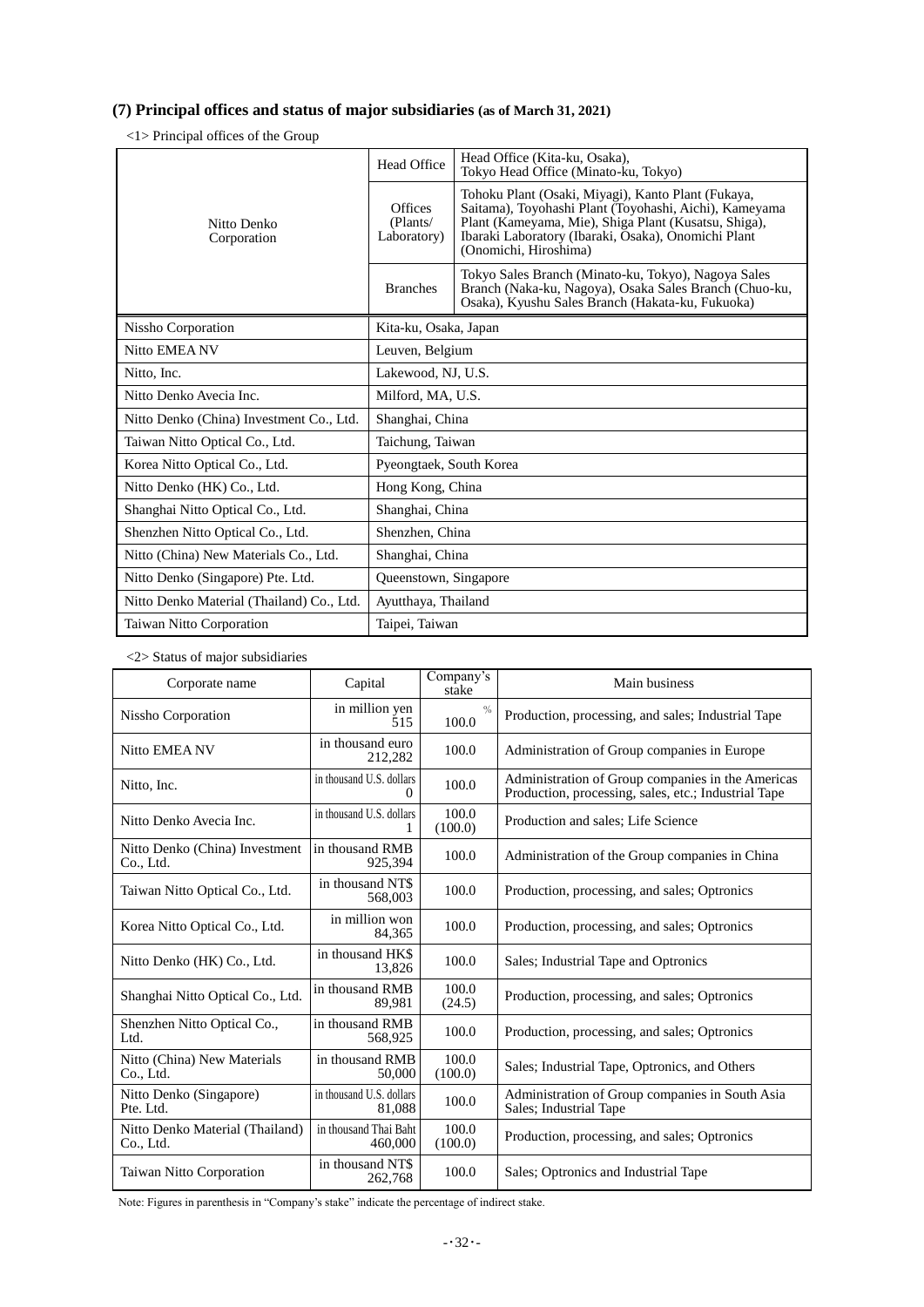| (8) Employees of the Group and the Company (as of March 31, 2021) |                     |                                                  |  |  |
|-------------------------------------------------------------------|---------------------|--------------------------------------------------|--|--|
|                                                                   | Number of employees | Changes from the end of the previous fiscal year |  |  |
| Group                                                             | 25.424              | $-369$                                           |  |  |
| Company                                                           | 5,870               | $+278$                                           |  |  |

## **(8) Employees of the Group and the Company (as of March 31, 2021)**

Note: The number of employees does not include Directors (those who are classified as employees) and temporary workers.

## **(9) Major creditors (as of March 31, 2021)**

Details of major creditors are omitted here because the borrowing amounts are immaterial.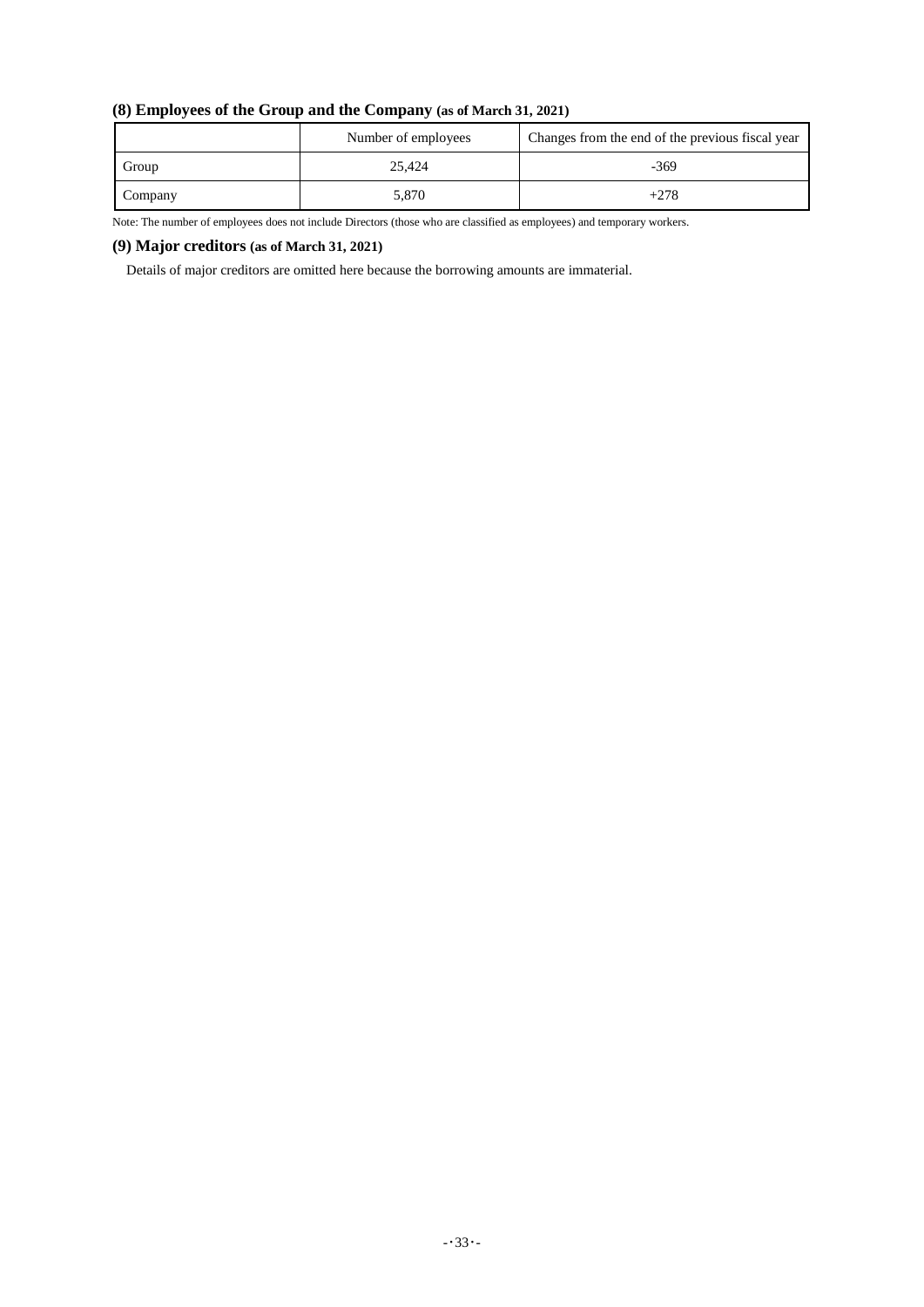# **2. Shareholders' equity (as of March 31, 2021)**

(2) Number of shares issued 149,758,428 shares

(Amount of treasury stock held 1,792,681 shares)

(3) Number of shareholders 28,456

(4) Major shareholders (top 10)

| Name                                                        | Number of<br>shares held      | Ownership<br>percentage |
|-------------------------------------------------------------|-------------------------------|-------------------------|
| The Master Trust Bank of Japan, Ltd. (Trust Account)        | Thousands of shares<br>28,828 | $\%$<br>19.48           |
| Custody Bank of Japan, Ltd. (Trust Account)                 | 12,040                        | 8.14                    |
| Custody Bank of Japan, Ltd. (Trust Account 7)               | 3,261                         | 2.20                    |
| Custody Bank of Japan, Ltd. (Securities Investment Account) | 2,849                         | 1.93                    |
| STATE STREET BANK AND TRUST COMPANY 505223                  | 2,636                         | 1.78                    |
| STATE STREET BANK WEST CLIENT - TREATY 505234               | 2,539                         | 1.72                    |
| JP Morgan Securities Japan Co., Ltd.                        | 2,134                         | 1.44                    |
| Nippon Life Insurance Company                               | 2,082                         | 1.41                    |
| Custody Bank of Japan, Ltd. (Trust Account 5)               | 1,964                         | 1.33                    |
| <b>JP MORGAN CHASE BANK 385781</b>                          | 1.839                         | 1.24                    |

400,000,000 shares

Notes: 1. The ownership percentage has been calculated based on the number of shares issued, excluding treasury stock.

2. Although the reports on large-scale shareholdings have been submitted as follows, the Company lists the major shareholders above according to the shareholder register as of March 31, 2021.

A total of two shareholders comprising Sumitomo Mitsui Trust Asset Management Co., Ltd. and its joint holders 12,629,500 shares (as of July 15, 2019)

A total of three shareholders comprising Nomura Securities Co., Ltd. and its joint holders

16,288,072 shares (as of July 1, 2020)

A total of four shareholders comprising MUFG Bank, Ltd. and its joint holders

10,970,009 shares (as of March 22, 2021)

A total of ten shareholders comprising BlackRock Japan Co., Ltd. and its joint holders

11,216,496 shares (as of March 31, 2021)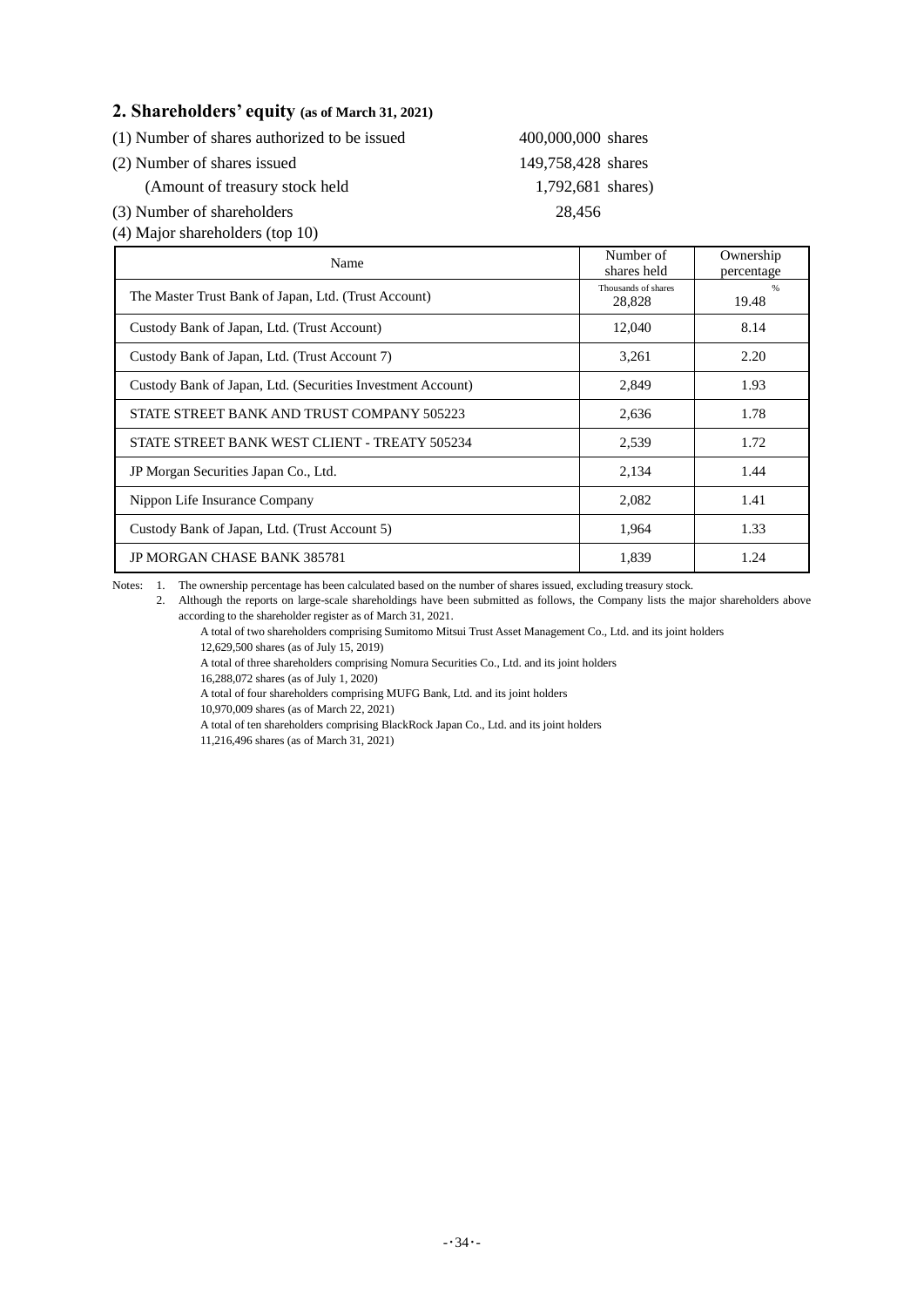(5) Shares granted to the Company's officers as consideration for the performance of duties during the fiscal year under review

| <b>Name</b>                   | Performance-linked share-based remuneration | Restricted share remuneration                  |
|-------------------------------|---------------------------------------------|------------------------------------------------|
| Type and number of shares     |                                             | 12,900 shares of the<br>Company's common stock |
| Number of eligible recipients |                                             | <b>Directors</b><br>4 persons                  |

Note: Outside Directors and Corporate Auditors are not eligible to receive the above share-based remuneration.

### (6) Matters concerning warrants

<1> Summary of warrants issued as compensation for executing duties and responsibilities and owned by officers of the Company at the end of this fiscal year

| Subject                                                         | Equity-based compensation stock options                                                                                                                 |
|-----------------------------------------------------------------|---------------------------------------------------------------------------------------------------------------------------------------------------------|
| Number of warrants                                              | 424 units<br>(100 shares of common stock per unit)                                                                                                      |
| Class and number of underlying shares<br>subject to warrants    | Company's common stock:<br>42,400 shares                                                                                                                |
| Exercise value<br>(payment amount per unit at time of exercise) | $100$ yen                                                                                                                                               |
| Exercise period                                                 | 30 years from the day following the issuing date<br>10 days from the day following the day from which they no longer<br>$\bullet$<br>serve as Directors |
| Number of owners and units                                      | 4 Directors<br>424 units                                                                                                                                |

Note: The abovementioned warrants were allocated to Directors as equity-based compensation in place of retirement benefits for officers. Outside Directors and Corporate Auditors are not eligible for warrants.

<2> Summary of warrants issued as compensation for executing duties and responsibilities to the employees of the Company and officers and employees of subsidiaries during this fiscal year

Not applicable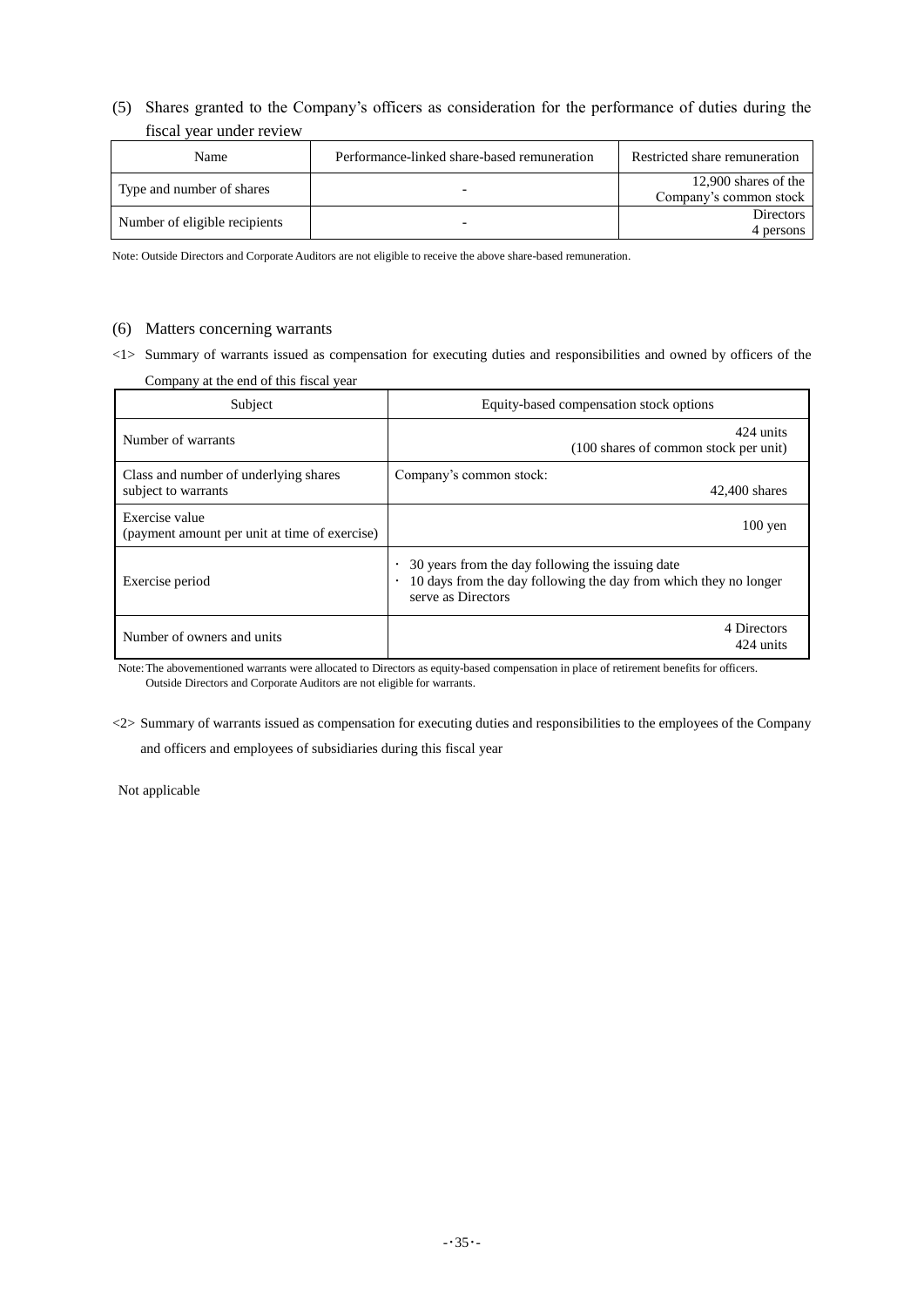# **3. Executives**

# **(1) Directors and Corporate Auditors (as of March 31, 2021)**

| Name                   | Title (Position)                                                                                                                                                                                | Responsible area, etc.                                                                                                                                                                                   |
|------------------------|-------------------------------------------------------------------------------------------------------------------------------------------------------------------------------------------------|----------------------------------------------------------------------------------------------------------------------------------------------------------------------------------------------------------|
| Hideo Takasaki         | Representative Director, President<br>CEO, COO<br>Chairperson, Internal Control Committee                                                                                                       | Supervisor of management in general                                                                                                                                                                      |
| Nobuhiro Todokoro      | Director, Executive Vice President                                                                                                                                                              | Supervisor of functional base products<br>business, information fine materials business,<br>membrane business, and management of<br>EMEA (Europe, the Middle East and Africa),<br>PRC, Taiwan, and Korea |
| Yosuke Miki            | Director, Executive Vice President<br><b>CTO</b><br>General Manager, Corporate Technology<br>Sector, General Manager, Information<br>and Communication Technology Sector                        | Supervisor of transportation business, medical<br>business, management of North/South America,<br>South Asia/Oceania, and India<br>In charge of corporate technology (R&D) and<br><b>ICT</b> business    |
| Yasuhiro Iseyama       | Director, Senior Vice President<br><b>CFO</b><br>General Manager, Corporate Accounting<br>& Finance Division<br>Chairperson, J-SOX Committee and<br>Chairperson, Timely Disclosure<br>Committee | Supervisor of ESG promotion, compliance, and<br>risk management<br>In charge of accounting & finance and IR                                                                                              |
| <b>Yoichiro Furuse</b> | <b>Outside Director</b>                                                                                                                                                                         | Representative Director of Evanston<br>Corporation<br>Chairman of Japan of Permira Advisers KK<br>Consultant of GLP Pte. Ltd.                                                                            |
| Takashi Hatchoji       | <b>Outside Director</b>                                                                                                                                                                         | Outside Director of Konica Minolta, Inc.<br>Outside Director of Marubeni Corporation                                                                                                                     |
| Tamio Fukuda           | <b>Outside Director</b>                                                                                                                                                                         | Professor Emeritus of Kyoto Institute of<br>Technology                                                                                                                                                   |
| Wong Lai Yong          | <b>Outside Director</b>                                                                                                                                                                         | First Penguin Tours & Training Sdn. Bhd.<br>(Founder and Chief, Principal Trainer and<br>Consultant)                                                                                                     |
| Masami Kanzaki         | Corporate Auditor (full-time service)                                                                                                                                                           |                                                                                                                                                                                                          |
| Shin Tokuyasu          | Corporate Auditor (full-time service)                                                                                                                                                           |                                                                                                                                                                                                          |
| Masashi Teranishi      | <b>Outside Corporate Auditor</b>                                                                                                                                                                | Honorary Advisor of MUFG Bank, Ltd.                                                                                                                                                                      |
| Masakazu Toyoda        | <b>Outside Corporate Auditor</b>                                                                                                                                                                | Chairman & CEO of The Institute of Energy<br>Economics, Japan<br>Outside Director of Canon Electronics Inc.<br>Outside Director of Nissan Motor Co., Ltd.                                                |
| Mitsuhide Shiraki      | <b>Outside Corporate Auditor</b>                                                                                                                                                                | Professor, Faculty of Political Science and<br>Economics, Waseda University                                                                                                                              |

\* CEO: Chief Executive Officer, COO: Chief Operating Officer, CTO: Chief Technology Officer,

CFO: Chief Financial Officer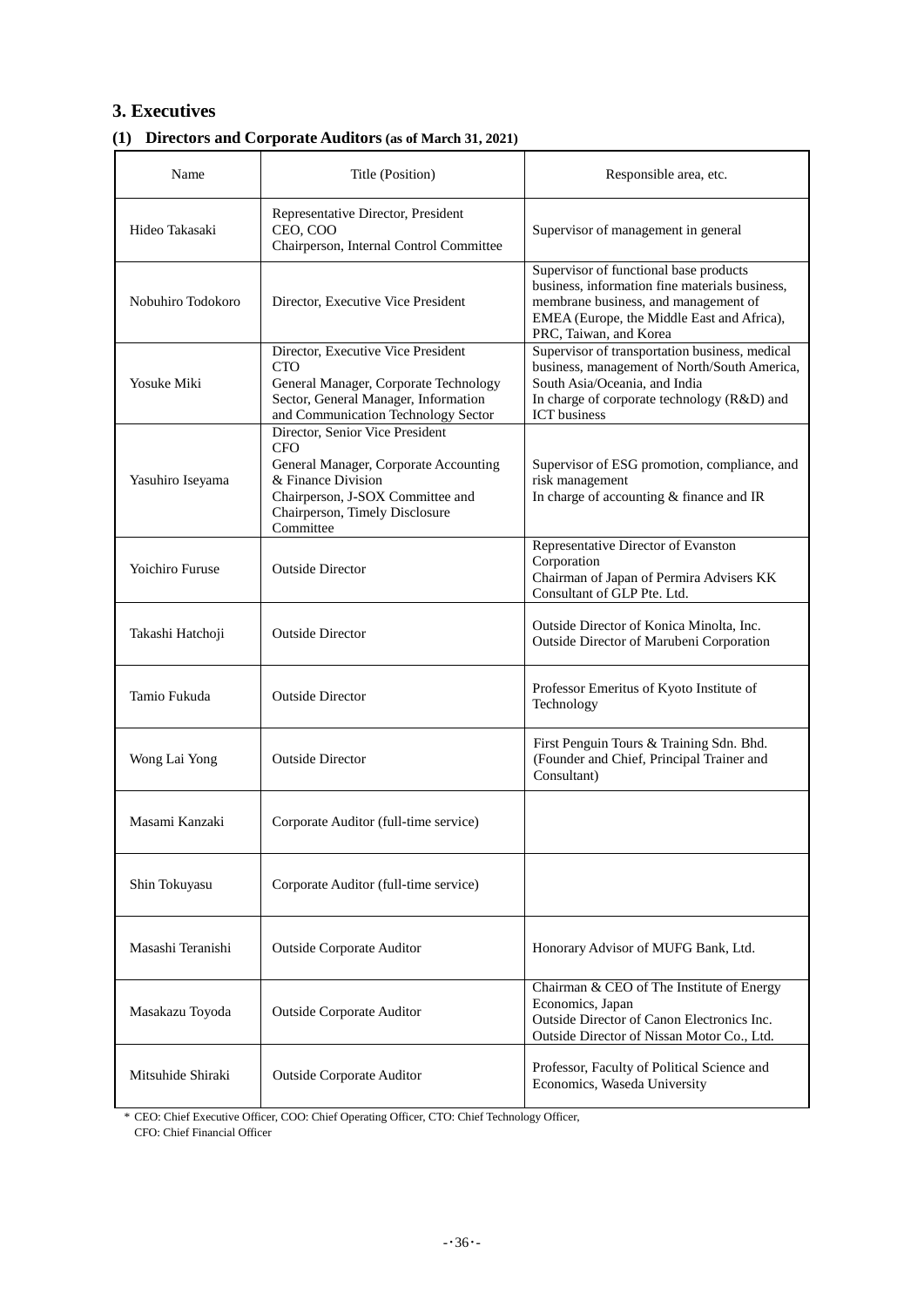#### Notes: 1. The following change was made to the titles (positions, etc) of Directors effective April 1, 2021.

| Name        | Title (Position)                                                                                    | Responsible area, etc.                                                                                                                                          |
|-------------|-----------------------------------------------------------------------------------------------------|-----------------------------------------------------------------------------------------------------------------------------------------------------------------|
| Yosuke Miki | Director, Executive Vice President<br>CTO<br>General Manager, Corporate<br><b>Technology Sector</b> | Supervisor of ICT business, medical business,<br>management of North/South America, South<br>Asia/Oceania, and India<br>In charge of corporate technology (R&D) |

2. Full-time Corporate Auditor Shin Tokuyasu has assumed key positions at accounting & finance and other administrative departments of the Company and as Representative Director of the Company's overseas subsidiary over many years, thus possessing a broad range of knowledge in finance and accounting.

3. Outside Corporate Auditor Masashi Teranishi possesses significant insights into finance and accounting through his long years of involvement in the management of financial institution.

4. The Company has designated all of the Outside Directors and Outside Corporate Auditors as Independent Directors/Corporate Auditors as stipulated by Tokyo Stock Exchange and reported them to the Exchange.

5. The Company has no special relationship with any of the organizations at which the Outside Directors and Outside Corporate Auditors hold important concurrent positions.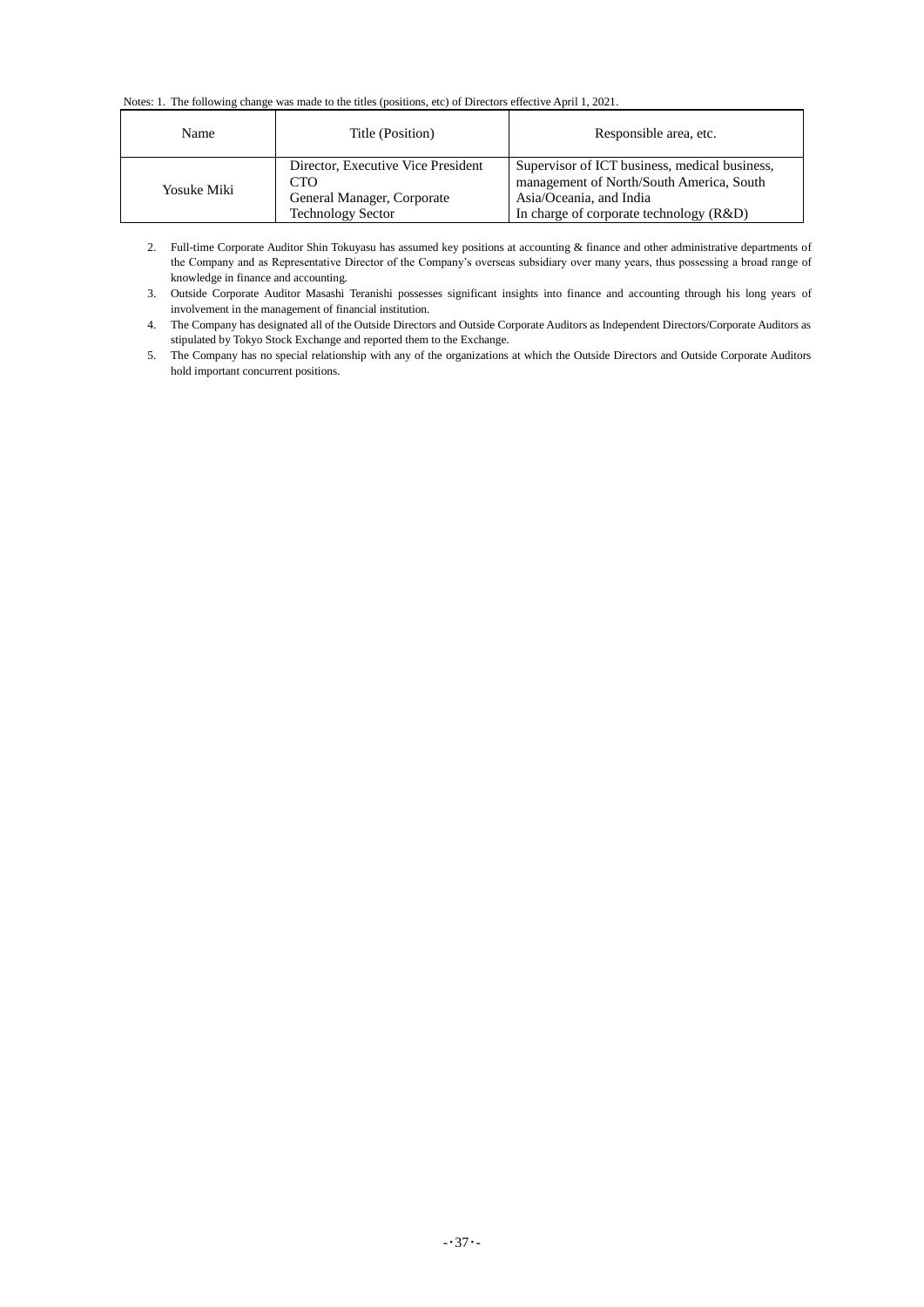### **(2) Major activities of Outside Directors and Outside Corporate Auditors**

| Name                          | Major activities                                                                                                                                                                                                                                                                                                                                                                                                                                                                                                                                                                                                                                                                                                                                                                 |
|-------------------------------|----------------------------------------------------------------------------------------------------------------------------------------------------------------------------------------------------------------------------------------------------------------------------------------------------------------------------------------------------------------------------------------------------------------------------------------------------------------------------------------------------------------------------------------------------------------------------------------------------------------------------------------------------------------------------------------------------------------------------------------------------------------------------------|
| 1. Outside Directors          |                                                                                                                                                                                                                                                                                                                                                                                                                                                                                                                                                                                                                                                                                                                                                                                  |
| Yoichiro Furuse               | Board of Directors meetings: 100% (12 out of 12 times)<br>Participation<br>In addition to overseeing the Board of Directors based on his insight and experience as a corporate manager and former<br>employee of a mega bank, Mr. Furuse is expected to provide a broad range of opinions on the business administration<br>of the Company. He proactively made comments at the Company's Board of Directors meetings from this perspective<br>during the fiscal year under review. In addition, Mr. Furuse attended all meetings of the Management, Nomination and<br>Remuneration Advisory Committee. Please refer to the notes below on the activities of the Advisory Committee.                                                                                             |
| Takashi Hatchoji              | Participation<br>Board of Directors meetings: 92% (11 out of 12 times)<br>In addition to overseeing the Board of Directors based on his insight and experience as a corporate manager, which<br>includes working overseas, Mr. Hatchoji is expected to provide opinions on the business administration of the Company<br>from a global perspective. He proactively made comments at the Company's Board of Directors meetings from this<br>perspective during the fiscal year under review. In addition, Mr. Hatchoji attended all meetings of the Management,<br>Nomination and Remuneration Advisory Committee. Please refer to the notes below on the activities of the Advisory<br>Committee.                                                                                |
| Tamio Fukuda                  | Participation<br>Board of Directors meetings: 100% (12 out of 12 times)<br>In addition to overseeing the Board of Directors based on his management experience as a corporate advisor and his<br>insight as a university professor specializing in design management, Mr. Fukuda is expected to provide opinions on the<br>business administration of the Company from the perspectives of brand building and innovation creation. He<br>proactively made comments at the Company's Board of Directors meetings from these perspectives during the fiscal<br>year under review. In addition, Mr. Fukuda attended all meetings of the Management, Nomination and Remuneration<br>Advisory Committee. Please refer to the notes below on the activities of the Advisory Committee. |
| Wong Lai Yong                 | Board of Directors meetings: 100% (10 out of 10 times)<br>Participation<br>In addition to overseeing the Board of Directors based on her insight and experience as a corporate representative who<br>provides advice on diversity and sustainability, Ms. Wong is expected to provide opinions on the business<br>administration of the Company from an expert perspective. She proactively made comments at the Company's Board<br>of Directors meetings from this perspective during the fiscal year under review. In addition, Ms. Wong attended all<br>meetings of the Management, Nomination and Remuneration Advisory Committee. Please refer to the notes below on<br>the activities of the Advisory Committee.                                                           |
| 2. Outside Corporate Auditors |                                                                                                                                                                                                                                                                                                                                                                                                                                                                                                                                                                                                                                                                                                                                                                                  |
| Masashi Teranishi             | Board of Directors meetings: 100% (12 out of 12 times)<br>Participation<br>Board of Corporate Auditors meetings: 100% (13 out of 13 times)<br>In addition to conducting appropriate audits based on his insight and experience as a manager of a mega bank, Mr.<br>Teranishi was expected to provide opinions on the business administration of the Company from the perspective of<br>finance. He conducted appropriate audits from this perspective during the fiscal year under review. In addition, Mr.<br>Teranishi attended all meetings of the Management, Nomination and Remuneration Advisory Committee. Please refer<br>to the notes below on the activities of the Advisory Committee.                                                                                |
| Masakazu Toyoda               | Board of Directors meetings: 100% (12 out of 12 times)<br>Participation<br>Board of Corporate Auditors meetings: 92% (12 out of 13 times)<br>In addition to conducting appropriate audits based on his insight and experience as an economist involved in national<br>politics, Mr. Toyoda is expected to provide opinions on the business administration of the Company from the<br>perspective of an expert of economics. He conducted appropriate audits from this perspective during the fiscal year<br>under review. In addition, Mr. Toyoda attended all meetings of the Management, Nomination and Remuneration<br>Advisory Committee. Please refer to the notes below on the activities of the Advisory Committee.                                                       |
| Mitsuhide Shiraki             | Participation<br>Board of Directors meetings: 100% (12 out of 12 times)<br>Board of Corporate Auditors meetings: 100% (13 out of 13 times)<br>In addition to conducting appropriate audits based on his insight and experience as a specialist of labor issues and<br>global HR development, Mr. Shiraki is expected to provide opinions on the business administration of the Company<br>from an expert perspective. He conducted appropriate audits from this perspective during the fiscal year under review.<br>In addition, Mr. Shiraki attended all meetings of the Management, Nomination and Remuneration Advisory Committee.<br>Please refer to the notes below on the activities of the Advisory Committee.                                                            |

Notes: (1) Structure and roles of the Management, Nomination and Remuneration Advisory Committee

The Management, Nomination and Remuneration Advisory Committee was formed as an advisory group for the Representative Director(s). It consists of Outside Directors, Outside Corporate Auditors, and Representative Directors(s) and is chaired by the President. The Committee offers advice on important management issues, the appointment of officers, and compensation for officers, from the perspectives of shareholders and other various stakeholders.

(2) Activities of the Management, Nomination and Remuneration Advisory Committee

The Committee met three times in total in the fiscal year under review (FY2020), with the members' attendance rate of 100% each time. All outside officers played important roles as the members of the Advisory Committee utilizing their deep insights and extensive experience in their respective areas of expertise. The following are main consultations and deliberations:

・ The Company's course of action based on the global situation, industry trends, new research, etc.

・ Current remuneration structure, level and future stance based on trends in other companies, stakeholders including shareholders, etc.

・ Current status of securing candidates for management position and succession plan

#### **(3) Summary of liability limitation agreement**

The Company has executed agreements with all of the Outside Directors and Outside Corporate Auditors in accordance with the Articles of Incorporation to limit the compensation liability provided in Paragraph 1, Article 423 of the Companies Act, and the compensation limitation amount under these agreements are the minimum amount determined under laws and regulations.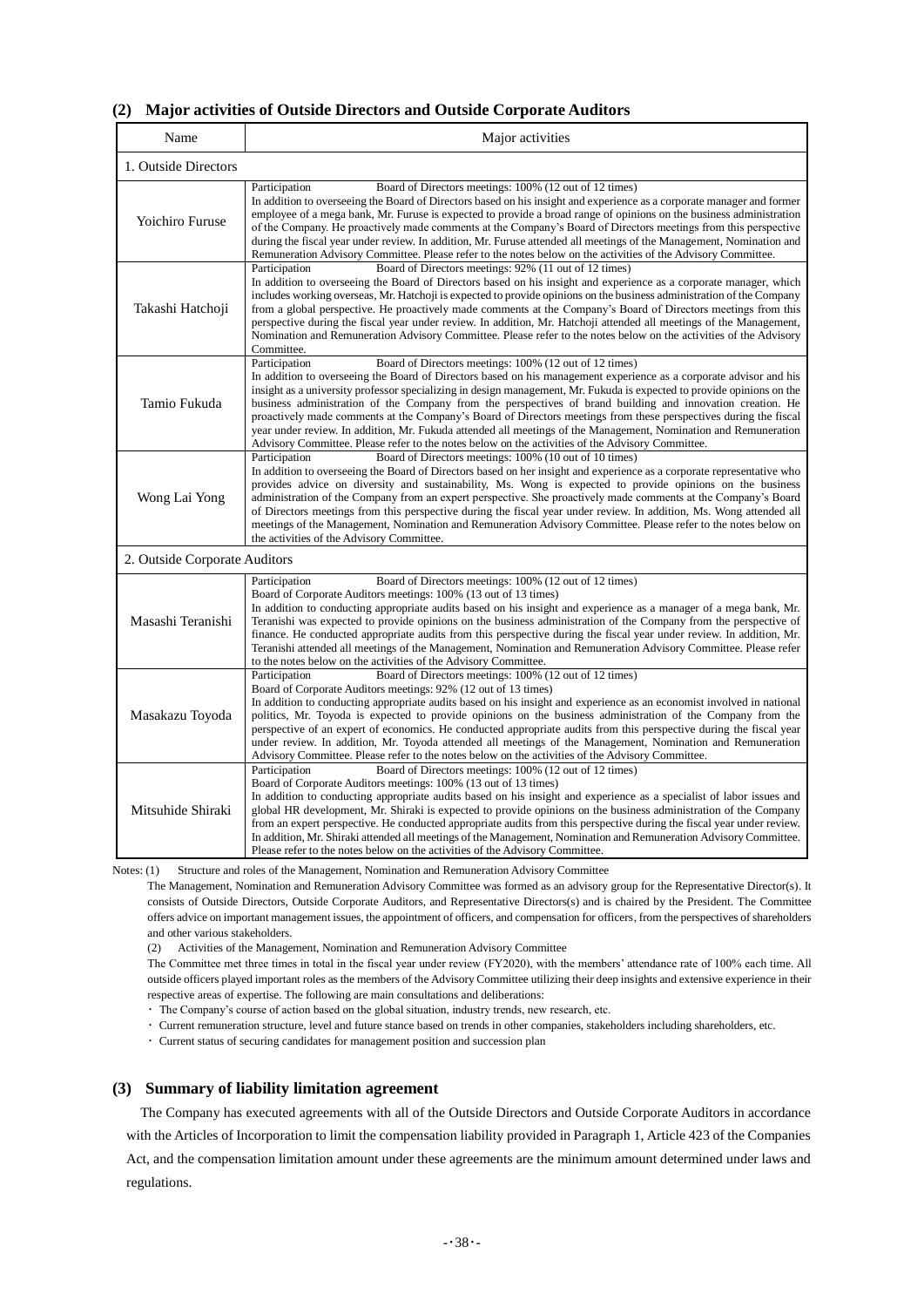## **(4) Summary of directors and officers (D&O) liability insurance policy**

The Company purchases a directors and officers (D&O) liability insurance policy from an insurance company, naming its Directors, Corporate Auditors, and Vice Presidents (hereinafter collectively referred to as the "Company D&O") and the officers of Nitto Shinko Corp., which is a member company of the Group, as the insured, to cover any damage (e.g., compensations and legal fees) incurred when a lawsuit is filed against any of the insured for an action they have taken in the course of performing their duties. The insurance policy has an exemption clause excluding from its coverage any liability that has arisen due to the insured's intent, illegal and personal sharing of profits, and criminal acts, among other things. The Company pays insurance premiums for the Company D&O in full, while the officers of Nitto Shinko Corp. are required to pay 10% of insurance premiums as their individual expense.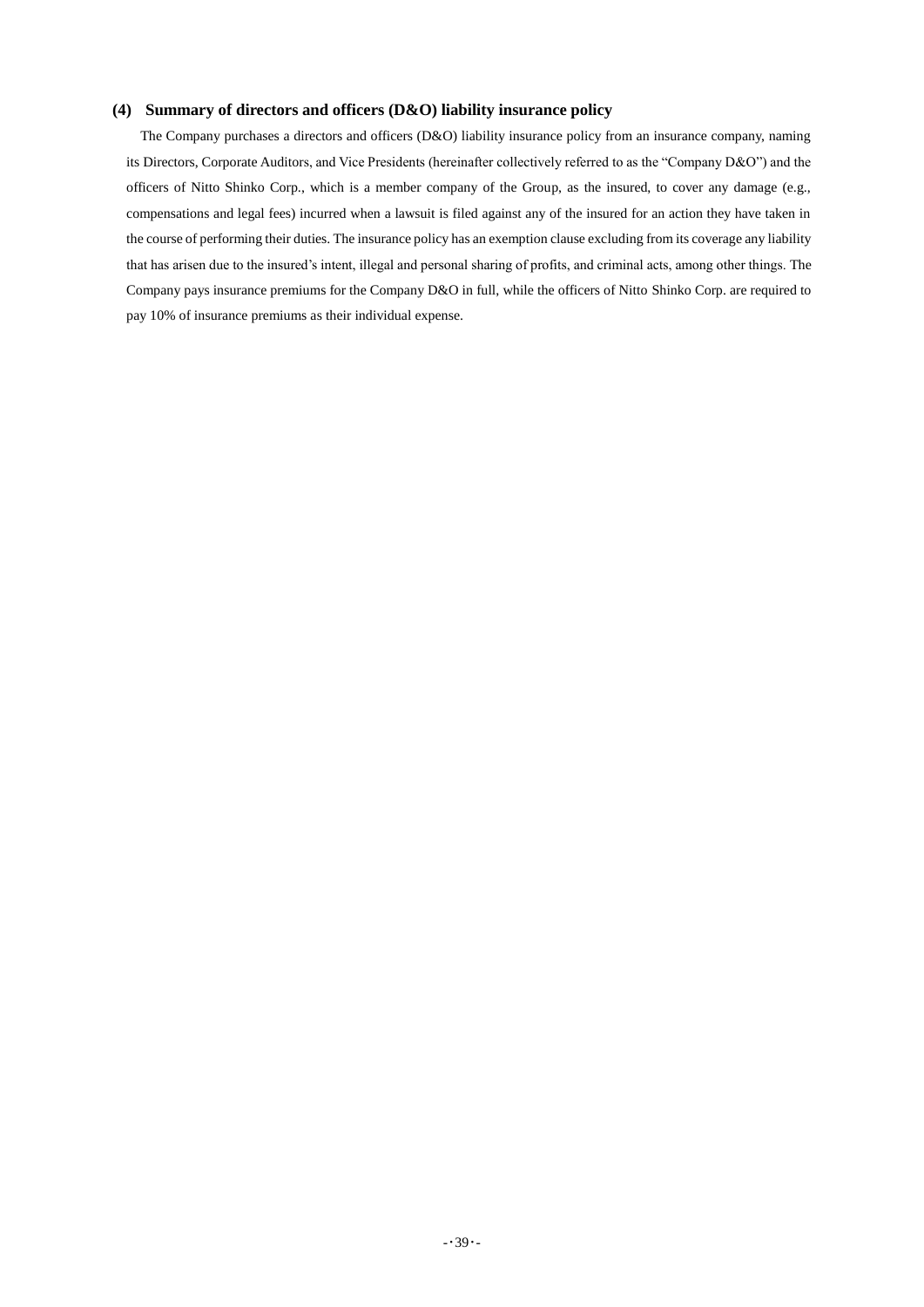# **(5) Summary of the policy to determine the amount or calculation method of compensation for Directors and Corporate Auditors**

- <1> Compensation paid to Directors
	- a. Basic policy related to compensation for Directors
		- The content of remuneration shall be such that Nitto Persons\* are allowed to be appointed as a Director.
		- The remuneration structure must motivate Directors to contribute to Nitto's sustainable growth and the enhancement of its corporate value over the medium and long term.
		- The remuneration determination process shall be fair and transparent.
			- \* In addition to meeting the basic requirement of having profound insights and high levels of expertise acquired from past experience, a Nitto Person is a person who can comprehend and practice Nitto's Corporate Philosophy, deliver results, and keep taking on new challenges.
	- b. Components of remuneration

|                                                               |                                                        | Directors (excluding Outside Directors) shall be relitanciated as follows.<br>Policy related to the content of remuneration, methods of                                                                                                                                                                                                                                                                                                                                                                                                                                                                                                                            |
|---------------------------------------------------------------|--------------------------------------------------------|--------------------------------------------------------------------------------------------------------------------------------------------------------------------------------------------------------------------------------------------------------------------------------------------------------------------------------------------------------------------------------------------------------------------------------------------------------------------------------------------------------------------------------------------------------------------------------------------------------------------------------------------------------------------|
| Type                                                          | Category                                               | calculating the cash amount/number of shares, and the timing of<br>payment                                                                                                                                                                                                                                                                                                                                                                                                                                                                                                                                                                                         |
| Fixed compensation                                            | <b>Basic</b><br>compensation<br>(cash)                 | Monthly compensation as determined by position, responsibility,<br>and length of service is paid in cash.                                                                                                                                                                                                                                                                                                                                                                                                                                                                                                                                                          |
| Short-term<br>performance-linked<br>compensation              | Bonus for<br><b>Directors</b><br>(cash)                | Compensation in cash is paid after the relevant business term is<br>over to raise awareness about the Group's performance<br>improvement for each business term. The amount of<br>compensation paid to each Director is determined by the<br>progress of achievement of the Group's performance indicators<br>on consolidated operating income and consolidated ROE* over<br>the period of one business term and by the progress made against<br>the targets set for each Director's areas of responsibilities.                                                                                                                                                    |
| Medium-term<br>performance-linked<br>compensation             | Performance-<br>linked share-<br>based<br>remuneration | This additional compensation is designed to incentivize Directors<br>to improve business performance over the mid-term, and share-<br>based remuneration is granted once every three consecutive<br>business terms. The number of shares to be granted to each<br>Director is determined based on consolidated operating income<br>and consolidated ROE* when three years have passed since the<br>commencement of their performance evaluation period. Targets<br>should be set high, and no compensation is paid if the targets are<br>not met. The number of shares to be granted ranges between 80%<br>and 150% according to the progress against the targets. |
| Medium- and long-<br>term performance-<br>linked compensation | <b>Restricted share</b><br>remuneration                | Share-based remuneration is granted for each business term to<br>align the interests of Directors and shareholders and reflect<br>medium- and long-term business performance in their<br>compensation. The number of shares to be granted to each<br>Director is determined by position, responsibility, and length of<br>service. The amount of remuneration is linked to the market price<br>by setting restrictions on transfer until retirement.                                                                                                                                                                                                               |

Directors (excluding Outside Directors) shall be remunerated as follows.

\* Consolidated operating income is chosen as an indicator for their commitment to delivering results, whereas consolidated ROE serves as an indicator for measuring business stability.

In light of their roles and independence, Outside Directors are remunerated by fixed compensation only.

c. Policy related to the designing of the compensation level

In order to ensure that compensation for Nitto's officers, etc. is at a competitive level vis-à-vis industry standards, their compensation level is set by benchmarking a group of major companies of a similar scale in the same industry as Nitto.

d. Component ratio of remuneration

For the purpose of standard evaluation, the target component ratio of remuneration is: Compensation in cash : Bonus for Directors : Restricted share remuneration = 40% : 40% : 20%. Performance-linked share-based remuneration is provided as additional remuneration when medium-term targets are achieved, but not provided for a standard evaluation.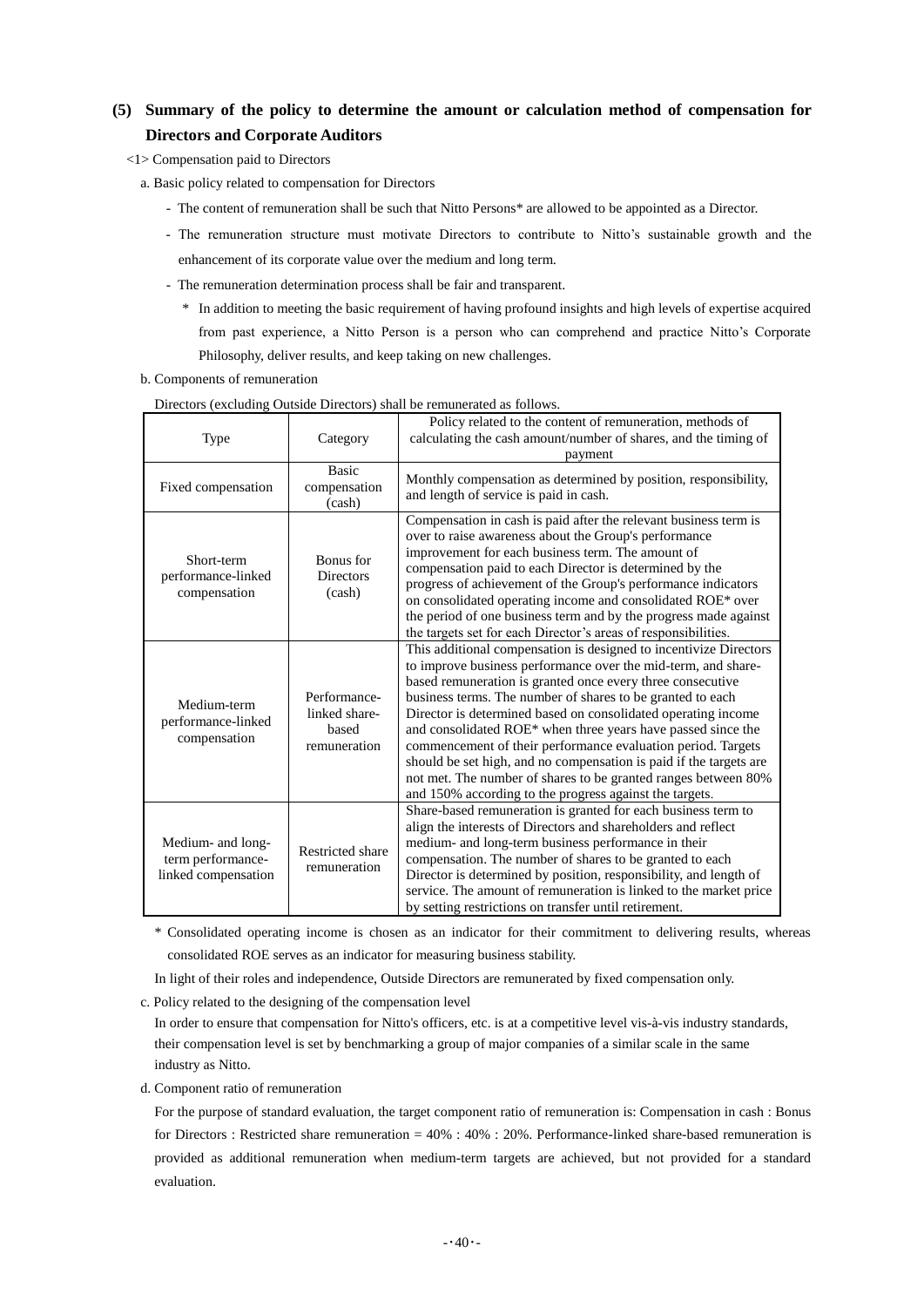e. Policy related to the determination process

The policy related to the standard amount, calculation method, component ratio among different types of compensations, timing or conditions of payment, etc. for the remuneration of each Director shall be decided by the Board of Directors, by comprehensively taking into account such factors as the Company's business conditions, management environment, the levels of remuneration to officers at major companies of a similar scale in the same industry as the Company, after receiving a report on the results of deliberations by the Management, Nomination and Remuneration Advisory Committee.

Decisions on concrete details of basic compensation for each term of office and the allocation of executive bonuses to each Director shall be entrusted to the President (who is also a Board Member) pursuant to a resolution of the Board of Directors. Because the President is in a position to evaluate if targets for Directors other than Outside Directors have been met, it is deemed rational for him/her to make a decision on the allocation. Compensation in cash shall be determined according to the position, responsibility, and length of service, whereas bonuses for officers shall be determined by taking into account the progress of achievement of targets set for areas of responsibilities of each Director in accordance with the predetermined standard amount and calculation method above, in order to prevent arbitrary decisions from being made. For performance-linked share-based remuneration and restricted share remuneration, the Board of Directors shall determine the number of shares to be granted to each Director using a predetermined formula.

<2> Compensation paid to Corporate Auditors

- a. Basic policy related to remuneration of Corporate Auditors
	- The content of remuneration shall be such that Nitto Persons are allowed to be appointed as a Corporate Auditor.
	- The remuneration structure shall be such that it contributes to the fulfillment of their duties, including audits of the performance of duties by Directors.
- b. Components of remuneration

Remuneration of Corporate Auditors does not include any share-based or other performance-linked portions and instead is comprised solely of fixed compensation in cash.

c. Policy related to the designing of the compensation level

In order to ensure that compensation for Nitto's officers, etc. is at a competitive level vis-à-vis industry standards, their compensation level is set by benchmarking a group of major companies of a similar scale in the same industry as Nitto.

d. Policy related to the determination process

Remuneration of individual Corporate Auditor is determined through consultations among themselves.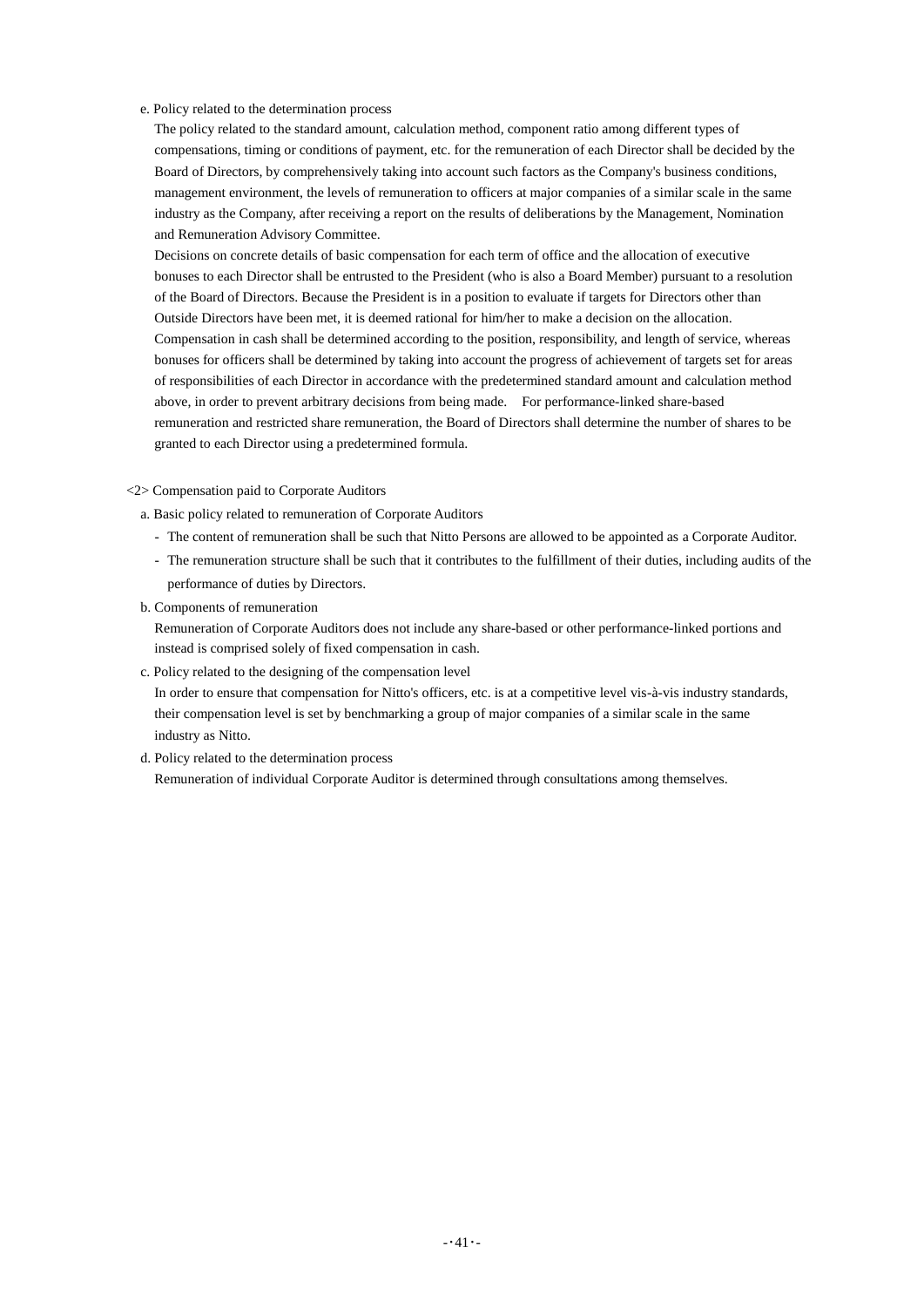## **(6) Compensation, etc. paid to Directors and Corporate Auditors**

(Yen in Millions)

|                                                                 |                                                                          | Compensation by type  |                                      |                                       |                                               |                                            |
|-----------------------------------------------------------------|--------------------------------------------------------------------------|-----------------------|--------------------------------------|---------------------------------------|-----------------------------------------------|--------------------------------------------|
| Position                                                        | Total amount<br>of<br>$\vert$ compensation, $\vert$ Compensation $\vert$ | Fixed<br>compensation | Performance-linked compensation      |                                       | Number of eligible                            |                                            |
|                                                                 |                                                                          | in cash<br>(cash)     | Bonus paid to<br>Directors<br>(cash) | Performance-<br>based<br>remuneration | linked share-Restricted share<br>remuneration | Directors and<br><b>Corporate Auditors</b> |
| <b>Directors</b><br>(excluding Outside<br>Directors)            | 525                                                                      | 203                   | 240                                  |                                       | 82                                            | 6                                          |
| <b>Outside Directors</b>                                        | 45                                                                       | 45                    |                                      |                                       |                                               | $\overline{4}$                             |
| Corporate Auditors<br>(excluding Outside<br>Corporate Auditors) | 67                                                                       | 67                    |                                      |                                       |                                               | 2                                          |
| <b>Outside Corporate</b><br>Auditors                            | 32                                                                       | 32                    |                                      |                                       |                                               | 3                                          |

Notes: 1. The above table includes two Directors (who were not Outside Directors) who resigned during the fiscal year under review.

2. The amount of employee salary (including bonus) for a Director who also holds an employee position is paid separately from the abovementioned compensation, but such employee salary was not paid for the current term.

3. The upper limit of compensation in cash for Directors was set at 30 million yen a month (of this amount, the upper limit of the total amount of compensation in cash for Outside Directors was set at 4 million yen) at the 155th Ordinary General Meeting of Shareholders. The number of Directors at the close of the said Ordinary General Meeting of Shareholders was eight (of which, four were Outside Directors). The upper limit of the total amount of compensation in cash for Corporate Auditors was set at 12 million yen a month at the 139th Ordinary General Meeting of Shareholders. The number of Corporate Auditors at the close of the said Ordinary General Meeting of Shareholders was five.

4. Bonus for Directors is a tentative amount and its payment is subject to the approval of proposed Item 2 at the 156th Ordinary General Meeting of Shareholders.

5. The upper limits of the total value and the number of shares to be granted to Directors (excluding Outside Directors) in the form of performance-linked share-based remuneration were set at 364 million yen and 48,400 shares a year at the 153rd Ordinary General Meeting of Shareholders. The number of Directors at the close of the said Ordinary General Meeting of Shareholders was nine (of which, three were Outside Directors).

6. The upper limit of the total value and the number of shares to be granted to Directors (excluding Outside Directors) in the form of restricted share remuneration were set at 243 million yen and 32,000 shares a year at the 153rd Ordinary General Meeting of Shareholders. The number of Directors at the close of the said Ordinary General Meeting of Shareholders was nine (of which, three were Outside Directors).

7. Consolidated operating income and consolidated ROE are adopted as indicators based on which bonuses for Directors and performancelinked share-based remuneration are calculated. For the fiscal year under review, the Company's consolidated operating income was 93,809 million yen and consolidated ROE 10.0%. There will be no payment of performance-linked share-based remuneration as the Company did not achieve its targets. Restricted share remuneration is linked to the market price of the Company's shares. There is nothing that needs to be disclosed in relation to its performance.

8. Individual remuneration and so on granted to Directors and others for the fiscal year under review are (or will be) paid in accordance with the determination process. The Board of Directors considers that their details are in line with the Company's compensation policy.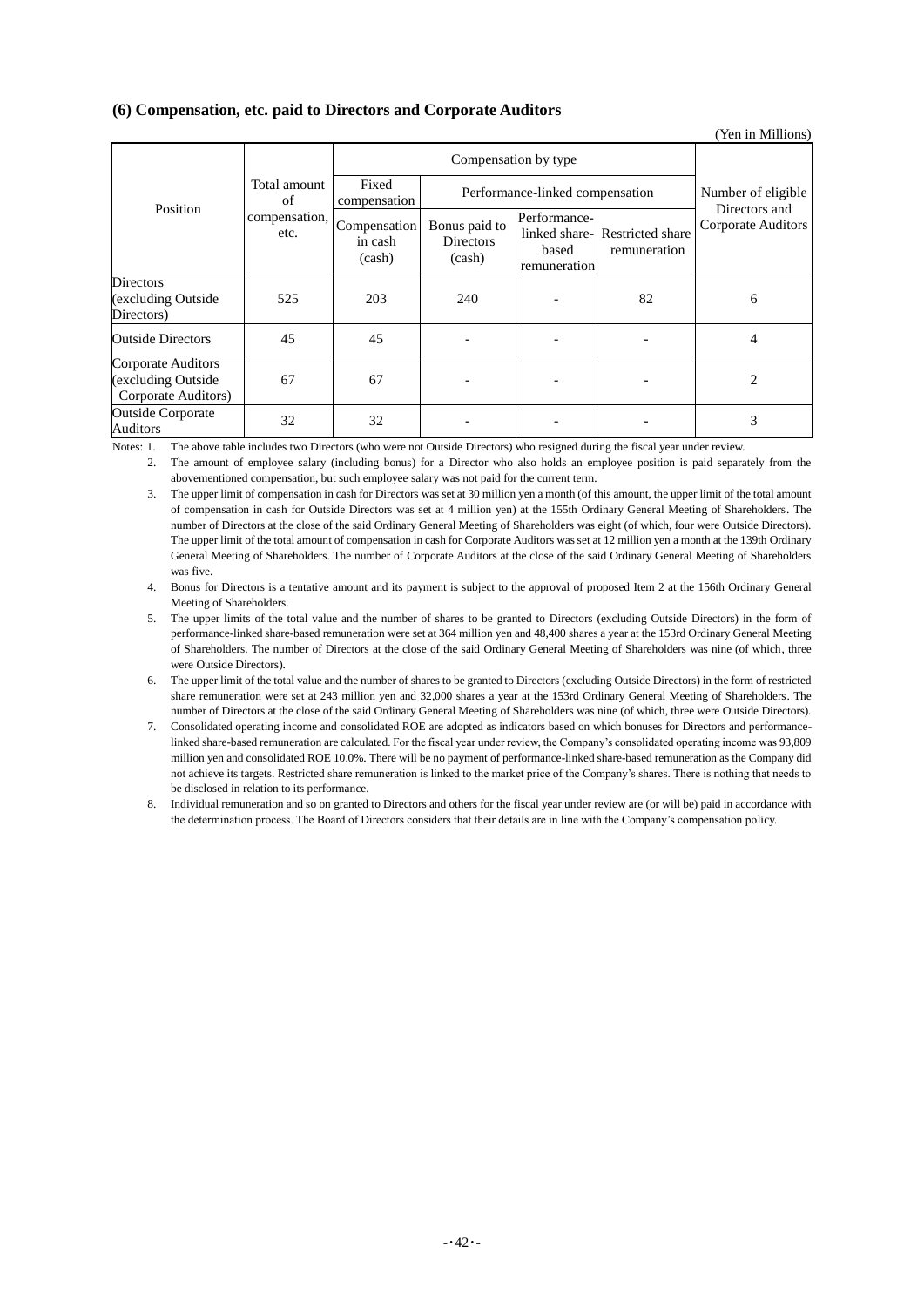# (Reference) Status of Vice Presidents

The Company has adopted the executive officer system. The current positions and responsibilities of executive officers as of April 1, 2021 are as follows.

| Name                    | Title (Position)                                                                                                                             | Responsible area, etc.                                                                                                                                                              |
|-------------------------|----------------------------------------------------------------------------------------------------------------------------------------------|-------------------------------------------------------------------------------------------------------------------------------------------------------------------------------------|
| Hideo Takasaki          | Representative Director, President<br>CEO, COO                                                                                               | Supervisor of management in general                                                                                                                                                 |
| <b>Toshihiko Omote</b>  | Senior Executive Vice President<br>Senior Chief Engineer, Corporate<br><b>Technology Sector</b>                                              | In charge of corporate technology (R&D)<br>(special assignment)                                                                                                                     |
| Michio Yoshimoto        | Senior Executive Vice President<br>General Manager, Legal and Corporate<br><b>Affairs Division</b><br>General Manager, Export Control Center | In charge of legal and corporate affairs, and<br>export control                                                                                                                     |
| Yukihiro Iizuka         | <b>Executive Vice President</b><br>General Manager of North/South American<br>regions<br>President, Nitto, Inc.                              | In charge of management of North/South<br>America                                                                                                                                   |
| Nobuhiro Todokoro       | Director, Executive Vice President                                                                                                           | Supervisor of functional base products business,<br>information fine materials business, membrane<br>business, EMEA (Europe, the Middle East and<br>Africa), PRC, Taiwan, and Korea |
| Yasuhito Ohwaki         | <b>Executive Vice President</b><br><b>CIO</b><br>General Manager, Corporate Sustainability<br>Division                                       | In charge of ESG promotion, compliance, risk<br>management, IT, logistics, and business reform                                                                                      |
| Toshihiko<br>Takayanagi | <b>Executive Vice President</b><br>General Manager, Sales Management Sector<br>General Manager of Taiwan                                     | In charge of sales management & sales support,<br>and management of Taiwan                                                                                                          |
| Yosuke Miki             | Director, Executive Vice President<br><b>CTO</b><br>General Manager, Corporate Technology<br>Sector                                          | Supervisor of ICT business, medical business,<br>management of North/South America, South<br>Asia/Oceania, and India<br>In charge of corporate technology (R&D)                     |
| Sam Strijckmans         | Senior Vice President<br>General Manager of EMEA (Europe, the<br>Middle East and Africa)<br>President & CEO, Nitto EMEA NV                   | In charge of management of EMEA (Europe, the<br>Middle East and Africa)                                                                                                             |
| Kazuki Tsuchimoto       | Senior Vice President<br>Deputy CTO<br>General Manager, Manufacturing &<br>Production Engineering Division                                   | In charge of corporate technology<br>(manufacturing technology & process<br>technology)                                                                                             |
| Seiji Fujioka           | Senior Vice President<br>General Manager of Medical Division                                                                                 | In charge of medical business                                                                                                                                                       |
| Yasuhiro Iseyama        | Director, Senior Vice President<br><b>CFO</b><br>General Manager, Corporate Accounting &<br>Finance Division                                 | Supervisor of ESG promotion, compliance, and<br>risk management<br>In charge of accounting & finance and IR                                                                         |
| Atsushi Ukon            | <b>Vice President</b><br>President, Nissho Corporation                                                                                       | In charge of management of business companies                                                                                                                                       |
| Bae-Won Lee             | <b>Vice President</b><br>General Manager of Korea<br>Representative Director and President, Korea<br>Nitto Optical Co., Ltd                  | In charge of management of Korea, and<br>information fine materials business                                                                                                        |
| Norio Sato              | Vice President<br>General Manager, Functional Base Products<br>Sector                                                                        | In charge of functional base products business                                                                                                                                      |
| Katsuyoshi Jo           | <b>Vice President</b><br>General Manager of PRC<br>Chairman/President, Nitto Denko (China)<br>Investment Co., Ltd.                           | In charge of management of PRC                                                                                                                                                      |
| Tatsuya Osuka           | Vice President                                                                                                                               | In charge of Japan plant management                                                                                                                                                 |
| Mehrdad Tabrizi         | Vice President<br>Director, Nitto, Inc.                                                                                                      | In charge of management of North/South<br>America                                                                                                                                   |
| Tatsuya Akagi           | Vice President<br>General Manager of Information Fine<br>Materials Sector                                                                    | In charge of information fine materials business                                                                                                                                    |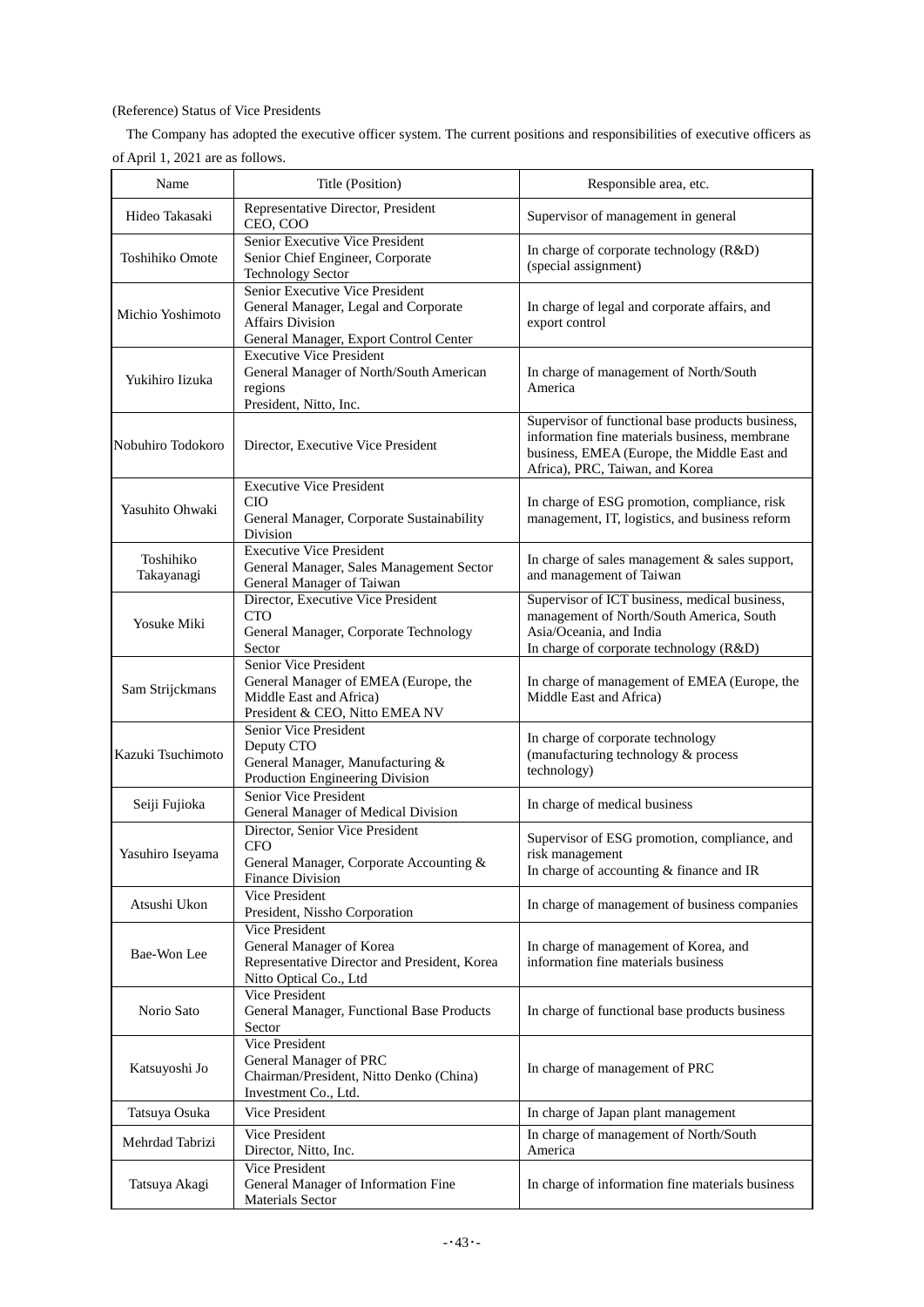| Kenjiro Asuma                                                                                                     | Vice President<br>CPO<br>General Manager, Corporate Strategy<br><b>Management Division</b>                                               | In charge of management strategy, PR, and<br>procurement    |
|-------------------------------------------------------------------------------------------------------------------|------------------------------------------------------------------------------------------------------------------------------------------|-------------------------------------------------------------|
| Norikane Nabata                                                                                                   | Vice President<br>General Manager, Corporate QES (Quality,<br>Environment & Safety Management) Sector                                    | In charge of quality, environment $\&$ safety<br>management |
| Scott Shu                                                                                                         | Vice President<br>General Manager of South Asia/Oceania<br>General Manager of India<br>Chairman/President, Nitto Denko (HK) Co.,<br>Ltd. | In charge of South Asia/Oceania and India                   |
| Vice President<br>Yukihiro Horikawa<br>General Manager, Information and<br><b>Communication Technology Sector</b> |                                                                                                                                          | In charge of ICT business                                   |
| Vice President<br>General Manager, Human Resources<br>Nobuyuki Aoki<br><b>Management Division</b>                 |                                                                                                                                          | In charge of human resources education                      |

\* CEO: Chief Executive Officer, COO: Chief Operating Officer, CTO: Chief Technology Officer,

CIO: Chief Information Officer, CFO: Chief Financial Officer, CPO: Chief Procurement Officer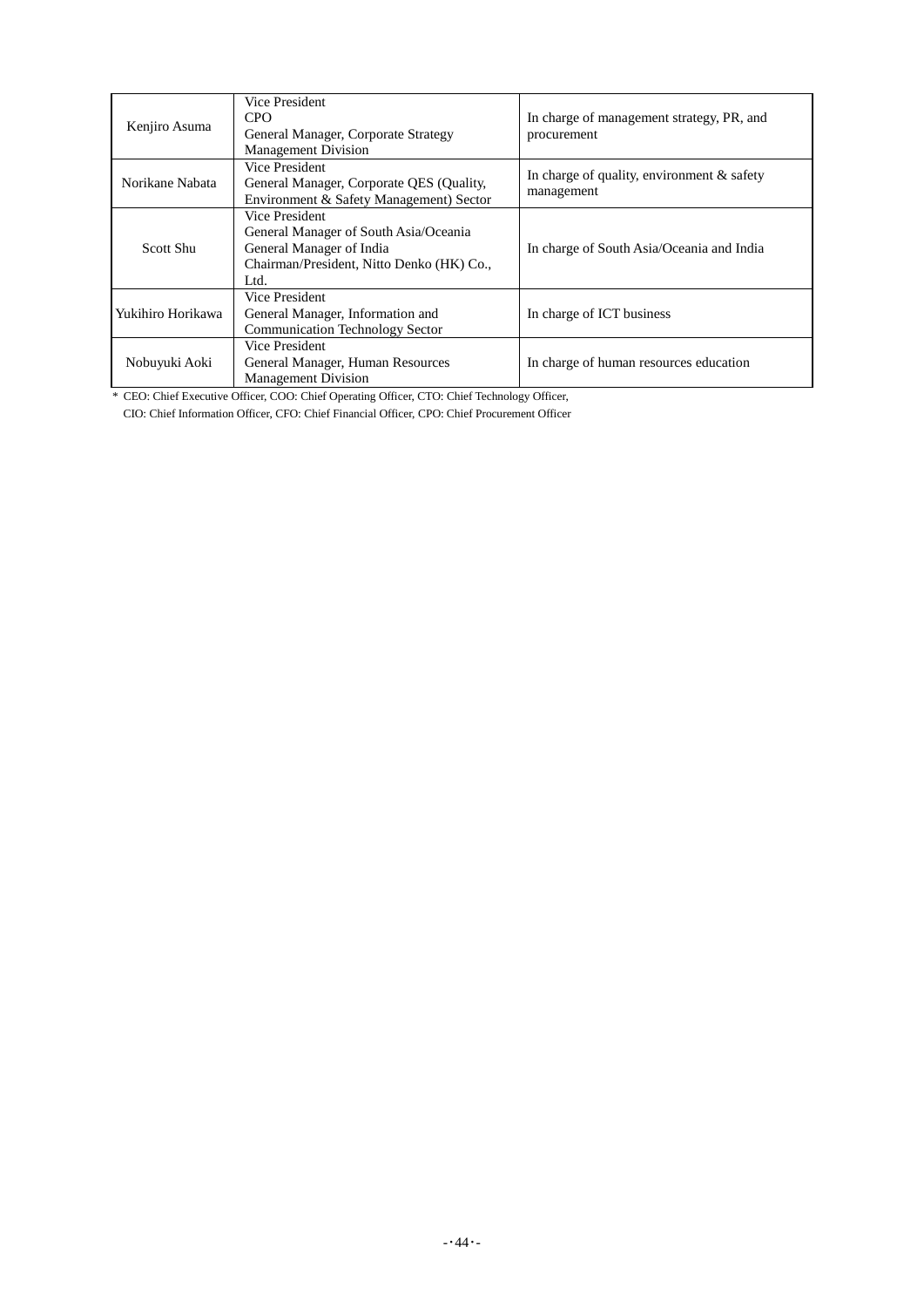March 31, 2021

Findings on the Nitto Board Effectiveness Evaluation

Please find below the executive summary of the findings of the FY2020 Nitto Board effectiveness analysis/evaluation, which has been conducted based on Japan's Corporate Governance Code stipulated by Tokyo Stock Exchange, Inc.

#### 1. Analysis/evaluation method

As was done last year, our Board of Directors analyzed and evaluated the effectiveness of the Board as follows, with advice from a third-party organization:

- (1) Prepared a survey on the Nitto Board effectiveness with input from a third-party organization
- (2) At the December Board of Directors meeting, the Secretariat of the Board explained the purpose of effectiveness evaluation and distributed a survey questionnaire to the Directors and Corporate Auditors.
- (3) Collected the questionnaire in mid-January
- (4) The Secretariat of the Board parsed the questionnaire results and optional comments by checking them against the analysis results provided by the third-party organization to prepare a report on the effectiveness evaluation survey, which was distributed to the Directors and Corporate Auditors.
- (5) At the February Board of Directors Meeting, the Directors and Corporate Auditors discussed the Board's effectiveness based on the report.
- (6) The Secretariat of the Board prepared a document summarizing the outcomes of the discussions, which was distributed to the Directors and Corporate Auditors.
- (7) At the March Board of Directors Meeting, the Board went over the discussion outcomes, reviewed the details of the Board effectiveness evaluation, and approved the timely disclosure document.

#### 2. Categories of the survey questions

| Composition of the Board of Directors                  |   |
|--------------------------------------------------------|---|
| Operation of Board of Directors meetings               | 8 |
| - Risk management                                      |   |
| - Discussions at Board of Directors meetings           |   |
| - Monitoring function of the Board of Directors        |   |
| - Training for Directors and Corporate Auditors        | 2 |
| Dialogue with shareholders                             |   |
| Efforts by individual Directors and Corporate Auditors |   |
| Overview                                               |   |
| Total of 40 questions                                  |   |

3. Overview of the analysis/evaluation results

### 1) Conclusions drawn

It was concluded that the effectiveness of Nitto's Board of Directors is ensured.

2) Analysis and evaluation

All the Directors and Corporate Auditors responded to the Board effectiveness survey on a five-point scale. They chose "Appropriate" or "Largely appropriate" for many of the questions (82% of the total). In particular, as in the last year, the survey confirmed that, at the Board of Directors meetings, open discussions are conducted among its members including Outside Directors and Outside Corporate Auditors, and that the agenda items and deliberation times are deemed to be largely appropriate.

With regard to the composition of the Board of Directors, which was brought up as an issue last year, we ensured its diversity by appointing new directors. Also, to facilitate dialogue with shareholders, we provided opportunities to discuss opinions and comments from shareholders and institutional investors.

This year enhancement of discussions on ESG as well as on the development of an internal control system for the entire Group and the supervision of its operational status, which was recognized last year as well, have been recognized as areas that need to be addressed. Opinions were also offered on approaches to the management of each geographical region and the principles on the development of human resources.

4. Future action

With the analysis/evaluation findings above in mind, Nitto's Board of Directors will remain committed to further enhancing the effectiveness of the Board as a whole.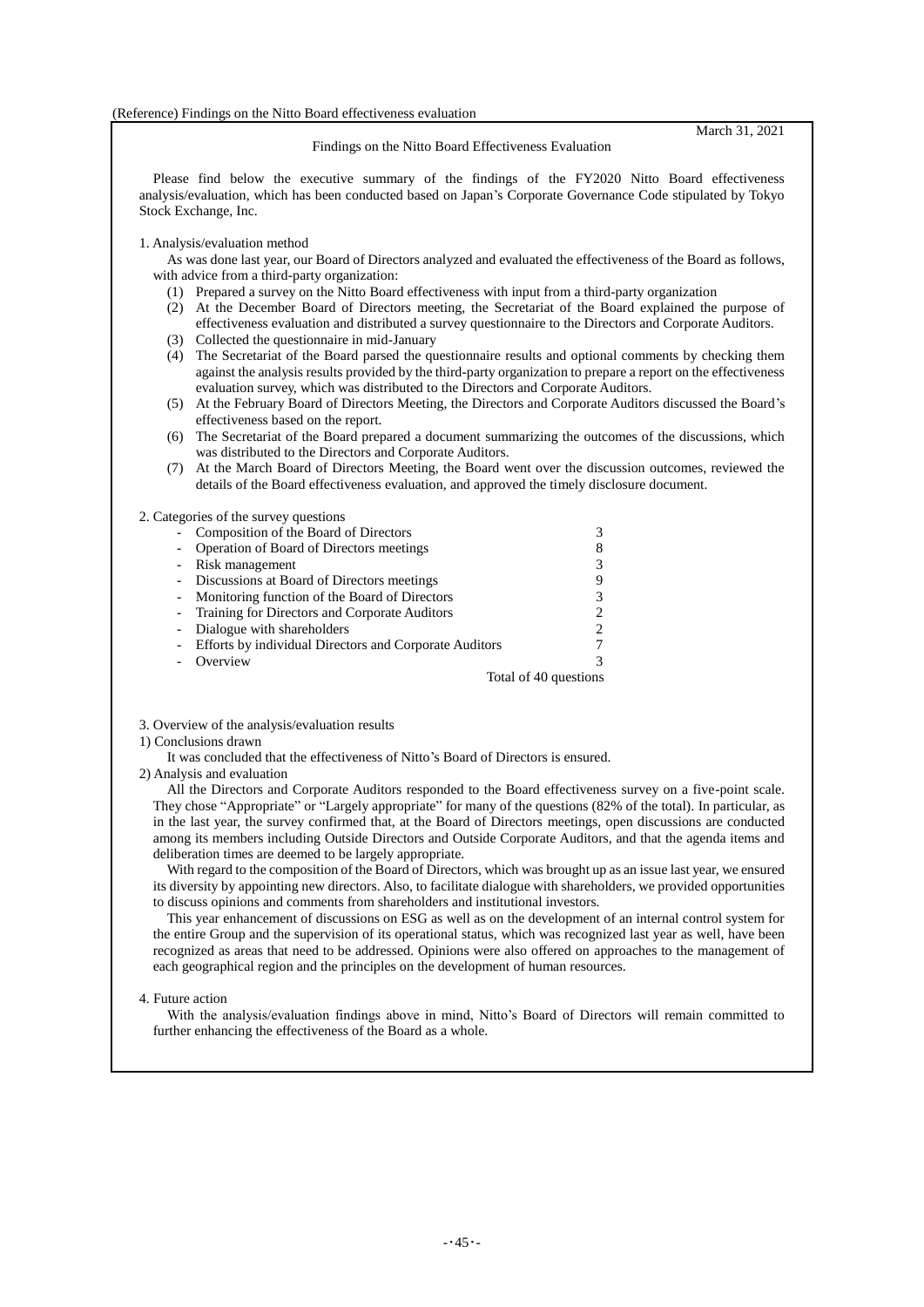# **4. Accounting auditors**

(1) Name of Accounting Auditor: KPMG AZSA LLC

### (2) Amount of compensation for the Accounting Auditor

(Yen in Millions)

| Amount of compensation as an accounting auditor for this fiscal year                                             |  |
|------------------------------------------------------------------------------------------------------------------|--|
| Total amount of money and other asset interests to be paid by the Company and the subsidiaries of<br>the Company |  |

Notes: 1. The Board of Corporate Auditors conducts necessary verification of the contents of the Accounting Auditor's audit plans, the status of their execution of duties, and the validity of the basis for estimation of their compensation, before agreeing to such compensation and other matters.

2. The compensation for auditing as an accounting auditor under the Companies Act and the compensation for auditing under the Financial Instruments and Exchange Act have not been differentiated in the auditing agreement between the Accounting Auditor and the Company, and also cannot be materially differentiated, so the above figure is the total of these compensations.

3. The Company has paid compensation to the Accounting Auditor for advisory services, which are services other than those stipulated in Paragraph 1, Article 2 of the Certified Public Accountants Act (non-auditing work). The amount of such compensation is included in the figure stated above.

### (3) Policy to determine dismissal or non-reelection of the Accounting Auditor

In addition to dismissal of the Accounting Auditor in accordance with the provision of Article 340 of the Companies Act of Japan, when appropriate execution of duties by the Accounting Auditor is deemed to be difficult or when problems are found regarding the eligibility or creditworthiness of the Accounting Auditor in light of auditing standards, the Board of Corporate Auditors resolves, in principle, that it will not reelect the Accounting Auditor, and will instead elect another appropriate audit corporation and bring the Accounting Auditor election agenda to the general meeting of shareholders. The Board of Corporate Auditors will also determine reelection or non-reelection of the Accounting Auditor based on the number of continuous years of auditing, in addition to the factors mentioned above.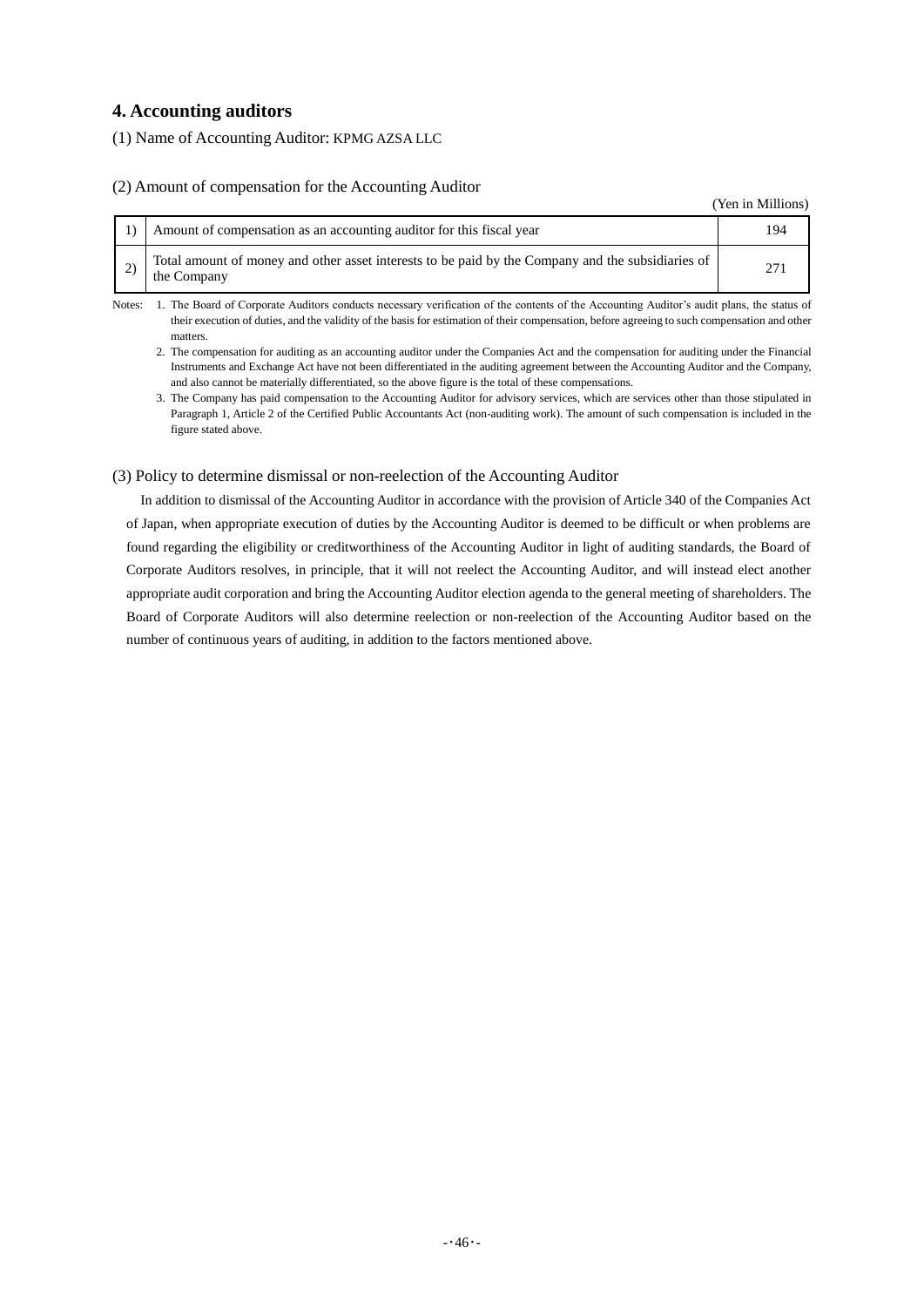# **5. Internal control system and policies of the Company**

### **(1) Basic policy on internal control and status of its implementation**

The Company, in accordance with the provisions of Article 362 of the Companies Act and of Article 100 of the Ordinance for Enforcement of the Companies Act, defines the Company's basic policy on internal control. The status of its implementation is summarized as follows:

<1> A system necessary to ensure that the execution of duties by Directors/employees of the Group complies with laws/regulations and the Company's articles of incorporation, and other systems necessary to ensure the appropriateness of operations as a business group

(Summary of resolutions at the Board of Directors)

- (1) A corporate philosophy and Nitto Group Business Conduct Guidelines that express that philosophy in concrete terms to ensure that employees make lawful and ethical decisions shall be established and communicated to all officers and employees of the Group to familiarize them with the same, and the Company's Directors shall take the lead in complying with legal and ethical norms to set an example for others to follow.
- (2) The Company's Board of Directors shall adopt an outside director system.
- (3) In order to promote CSR activities, including the establishment of compliance and risk management systems for the Group, an officer in charge of CSR (Director or Vice President) shall be appointed and a CSR Committee shall be set up and chaired by that officer.
- (4) Besides the CSR Committee, expert committees comprising members from relevant departments shall be established in order to address cross-sectional issues, compliance, and risk management for the Group.
- (5) An Internal Control Committee shall be established with the Company's Representative Director, President serving as chair in order to monitor the implementation status of this basic policy and consider revising the same as necessary.
- (6) An internal audit department shall be established in order to internally audit the appropriateness and other aspects of the operational process and operations in general at each division of the Company and Group companies. At the same time, departments specializing in safety, the environment, quality, and export control shall be established in order to conduct audits in collaboration with the internal audit department.
- (7) A whistleblowing system in which an external specialized institution directly receives such information, as well as an internal hotline, shall be set up and a Legal and Ethical Compliance Committee that includes the officer in charge of CSR shall also be established to handle the process and develop a recurrence prevention system.
- (8) A system shall be set up that ensures the appropriateness, validity, and efficiency of the operational process and operations in general, including internal control necessary to ensure the reliability of financial reporting.

(Implementation status confirmed)

- The Corporate Philosophy and Nitto Group Business Conduct Guidelines were established and communicated to all officers and employees of the Group by disseminating them and training.
- Several Outside Directors were elected.
- The Internal Control Committee Rules and individual expert committees' rules were established, and the Board operated in accordance therewith.
- An internal audit department was established in accordance with the Internal Audit Regulations, and an internal audit was also conducted during this fiscal year under review.
- Internal whistleblowing hotlines were established inside and outside the Company to detect problems early and prevent recurrence thereof, and appropriate measures were taken.
- In accordance with the basic policy on internal control concerning financial reporting, monitoring was conducted particularly in the department in charge.

<2> A system for safekeeping and management of information on the execution of duties by the Company's Directors

(Summary of resolutions at the Board of Directors)

All documents associated with the execution of duties by the Company's Directors, including, but not limited to, the minutes of general meetings of shareholders, Board of Directors meetings, Corporate Strategic Committee meetings, and *ringi* collective decision-making documents, shall be safekept and managed in a manner that is appropriate and reliable for the chosen storage medium, such as printed paper or electromagnetic media, in accordance with the regulations on control and safekeeping of documents, and kept in a condition that allows inspection as necessary.

(Implementation status confirmed)

Decision-making documents of the Company were safekept by the designated department in charge.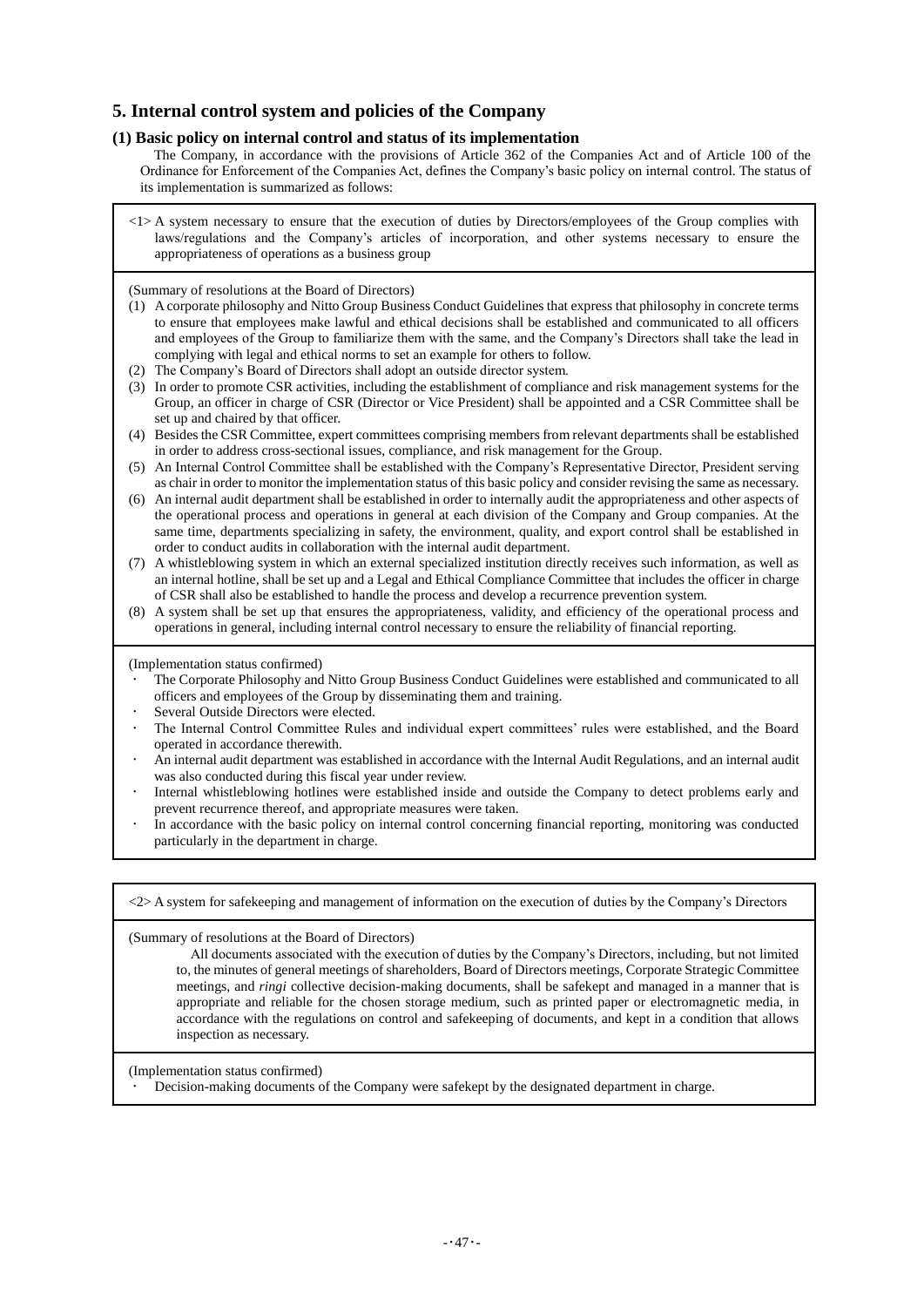#### <3> Regulations and other systems on management of risks of loss for the Group

(Summary of resolutions at the Board of Directors)

- (1) The Company's Board of Directors, Corporate Strategic Committee, and individual operating entities shall constantly manage risks associated with business mix and business operation outside of Japan, risks arising from external factors, such as currency fluctuations and country risks, and risks associated with technological competitiveness, such as capabilities to develop new technologies and intellectual property rights, and respond to them as necessary.
- (2) With regard to risks associated with safety, the environment, disasters, and product quality/defects, and risks associated with protection of information security, responses to demands from antisocial forces, and compliance with the Antimonopoly Act, Pharmaceutical and Medical Device Act, Export Control Act, and other acts, a competent department shall be designated to identify significant risks periodically. Each risk thus identified shall be monitored and prevented by the relevant departments and committees, and project teams that may be formed as necessary.
- (3) An arrangement shall be in place to immediately inform the President, an officer in charge of CSR, and Corporate Auditors of the Company of any unforeseen situation that may have developed, and to prevent any damage from expanding and minimize the same by setting up a crisis countermeasures headquarters under the President, thereby ensuring continuity and early restoration of business.

(Implementation status confirmed)

- The Company's Board of Directors, Corporate Strategy Committee Meeting, and individual operating entities conducted monitoring on the business-related risks, and expert committees and special departments conducted monitoring on the risks that may affect the Nitto Group in general.
- The Internal Control Committee reviewed the risk management system of the Group in general.
- The Emergency Reporting Regulations, etc. were formulated, and the risk management system was maintained accordingly.

<4> A system for ensuring the efficient execution of duties by the Company's Directors

(Summary of resolutions at the Board of Directors)

- (1) As a basis for a system to ensure the efficient execution of duties by the Company's Directors, Board of Directors meetings shall, in principle, be held periodically once a month and extraordinarily as necessary.
- (2) Corporate decision-making rules shall be developed that demand significant matters concerning the Company's concrete management policies and strategies be subject to resolution of the Board of Directors, the Corporate Strategic Committee consisting of Directors and Vice Presidents (which convenes once a month, in principle), or other meetings organized by each operating entity, or be subject to the *ringi* collective decision-making process, depending on the importance of such matters.
- (3) Who is responsible for the execution of what duties and to what extent and the details of procedures for the execution of duties shall be defined by an organization designated by the Board of Directors, in Group Decision-Making Regulations and elsewhere.

(Implementation status confirmed)

- The Group Decision-Making Regulations were established, and decisions were made after deliberations by Board of Directors meetings, Corporate Strategic Committee meetings, etc. in accordance therewith.
- <5> A system for reporting to the Company matters concerning execution of duties by Directors and other members of the Group

(Summary of resolutions at the Board of Directors)

- (1) Group Decision-Making Regulations/Rules shall be developed to ensure that Group companies properly consult, report to, or otherwise contact the Company concerning their decisions on management issues and other significant matters.
- (2) A system shall be established whereby Directors and Vice Presidents of the Company are briefed on businesses under their supervision by the relevant Group companies and are involved in their decision-making processes, if necessary, in accordance with the Group Decision-Making Regulations/Rules, thereby ensuring the appropriateness of duties within the entire Group.

(Implementation status confirmed)

 In accordance with the Group Decision-Making Regulations, a system under which important issues of the Group are discussed in advance with the Company and reported was established, and it was implemented and conducted accordingly.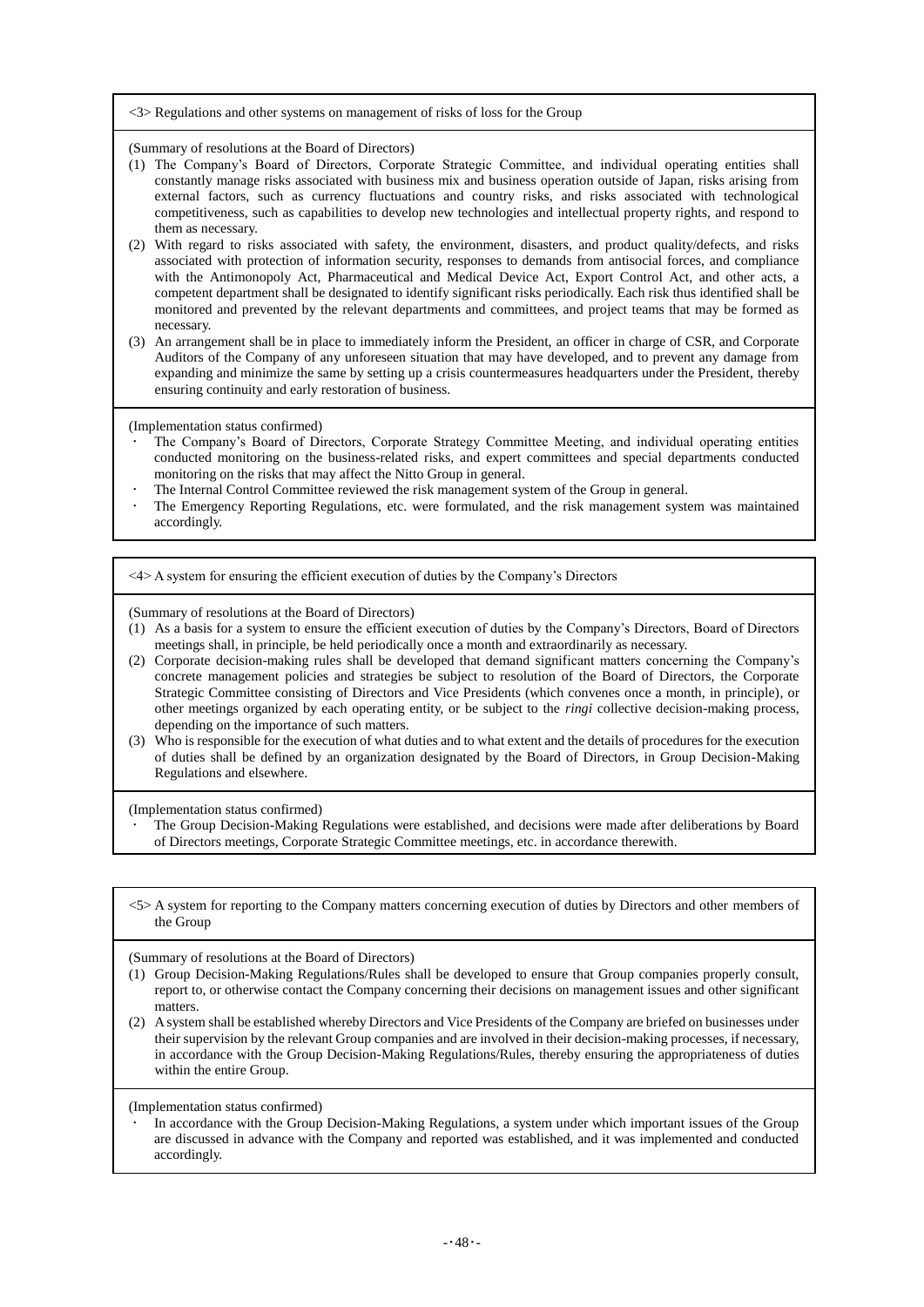<6> A system for ensuring the efficient execution of duties by Directors and other members of the Group

(Summary of resolutions at the Board of Directors)

- (1) Who is responsible for the execution of what duties of the Group and to what extent and the details of procedures for the execution of duties shall be stipulated in Group Decision-Making Regulations/Rules and elsewhere.
- (2) Should the execution of duties by individual Group companies be deemed as constituting significant matters of the Company, the same shall be subject to resolution by the Board of Directors or other committees of the Company, depending on their importance.

(Implementation status confirmed)

 In accordance with the Group Decision-Making Regulations, issues of a Group company were clarified into those that require the Company's resolution and those that such Group company may resolve alone, and the Group's decision-making process was streamlined.

<7> Matters concerning employees whose appointment is requested by Corporate Auditors of the Company to assist them in their duties, matters concerning independence of such employees from Directors, and matters concerning assurance of the effectiveness of instructions given by Corporate Auditors to such employees

(Summary of resolutions at the Board of Directors)

- (1) A Corporate Auditor Assistant position shall be established in order to assist Corporate Auditors of the Company in their duties.
- (2) A Corporate Auditor Assistant shall be affiliated with an independent organization and perform his/her duties under the direct command of Corporate Auditors.
- (3) Election and transfer of a Corporate Auditor Assistant shall be determined with consent from full-time Corporate Auditors.
- (4) Evaluation of a Corporate Auditor Assistant shall be determined by full-time Corporate Auditors.
- (5) A Corporate Auditor Assistant shall not hold a concurrent position that concerns the execution of duties.
- (6) Directors of the Company shall recognize and comprehend the importance and usefulness of auditing by Corporate Auditors, make such recognition and comprehension known throughout the Group, and strive to enhance internal audit organizations.

(Implementation status confirmed)

- The Board of Corporate Auditors Regulations, etc. were developed, and Corporate Auditors' staff, who are independent from the execution of duties, assisted Corporate Auditors in their duties, and thereby Corporate Auditors' audit system was enhanced.
- <8> A system for Directors and employees of the Company, Directors of Group companies, and others to report to (the Board of) Corporate Auditors of the Company and a system for ensuring that those who have made such a report are not unfavorably treated for having done so

(Summary of resolutions at the Board of Directors)

- (1) Directors and employees of the Company shall report significant matters that may affect the operations and/or performance of the Group to Corporate Auditors of the Company in accordance with the auditing plan determined by (the Board of) Corporate Auditors.
- (2) Notwithstanding the above, Corporate Auditors of the Company may, whenever necessary, demand reports from Directors and employees of the Company, their attendance at important meetings, and access to the minutes of such meetings or *ringi* collective decision-making documents and other reports.
- (3) Directors of the Company shall ensure that the Company's Corporate Auditors are reported to promptly and adequately by developing a whistleblowing system and a system for reporting emergencies and incidents concerning compliance and by maintaining their appropriate implementation.
- (4) A system shall be established for ensuring that whistleblowers are not unfavorably treated for having made a report by developing a whistleblowing system in which an external specialized institution directly receives such information.

(Implementation status confirmed)

- Corporate Auditors attended major management conferences, such as Board of Directors' meetings, Corporate Strategic Committee meetings, etc. and important documents requested by Corporate Auditors were submitted for Corporate Auditors' audit.
- With regards to a specialized contact office inside and outside the Company, a system to also report to Corporate Auditors was established, and it was implemented and conducted accordingly.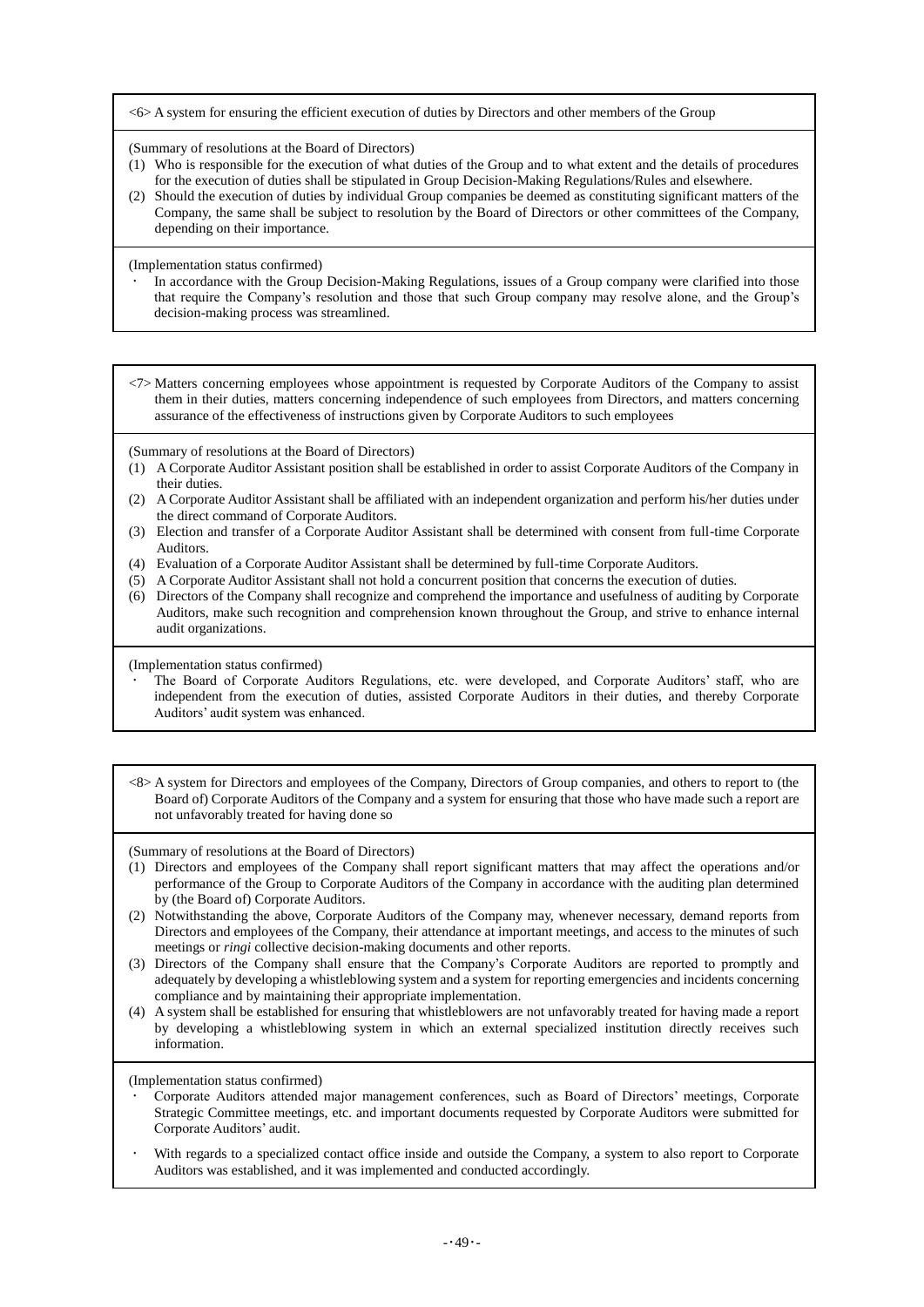<9> Matters concerning accounting policies on procedures for advance payment or reimbursement of expenses that may be incurred with regard to the execution of duties by Corporate Auditors of the Company, and other accounting practices for expenses or liabilities that may be incurred with regard to the execution of duties by the Corporate Auditors.

### (Summary of resolutions at the Board of Directors)

When Corporate Auditors of the Company demand from the Company advance payment or reimbursement of expenses that are incurred in the execution of their duties, such expenses or liabilities shall be processed promptly after deliberations by the division in charge, unless it is proven that the expenses or liabilities thus demanded were unnecessary for the execution of duties by the Corporate Auditors in question.

(Implementation status confirmed)

 Provisions concerning Corporate Auditors' expenses were stipulated in the Board of Corporate Auditors Regulations, etc. and they were implemented and conducted accordingly.

<10> Other systems for ensuring that auditing by Corporate Auditors is performed effectively

(Summary of resolutions at the Board of Directors)

- (1) Corporate Auditors of the Company shall establish a system that allows them to conduct audits efficiently in collaboration with accounting auditors, the department in charge of internal auditing, and others concerned, or by exchanging opinions and information with Corporate Auditors of Group companies. They shall audit Group companies as appropriate in accordance with an auditing plan and in cooperation with the department in charge of internal auditing.
- (2) In addition to the auditing described above, a system shall be established whereby Corporate Auditors may demand a report from Corporate Auditors, Directors, and senior executives of Group companies whenever necessary.

(Implementation status confirmed)

 Through regular information sharing meetings, etc., opportunities for information sharing among Corporate Auditors, Accounting Auditors, Corporate Auditors of the Group companies inside and outside Japan, and the department in charge of internal auditing were provided.

### **(2) Policy on corporate dominance**

The basic views of the Company on acquisition of substantial shares of the Company are as follows:

In case acquisition aimed at substantial shareholdings is to be made, the Company is in the opinion that the decision on whether or not to accept the acquisition should ultimately be left to the judgment of its shareholders. On the other hand, however, the Company cannot deny the existence of corporate takeovers with unjust objectives such as sell-offs at high prices, and realize that it is obviously the responsibility of the management of the Company, to secure the basic principles and the brand of the Company and protect the interests of our shareholders and other stakeholders from such unjust parties.

At present, neither is the Company placed under any specific threat for acquisition of substantial shareholdings nor does the Company intend to define explicit defense measures against the advent of such a buyer (so-called takeover defense measures). Yet the Company, having assumed the management responsibility entrusted from its shareholders, is committed at all times to keep close watch over its stock transactions and shareholder movements, and will immediately take measures deemed most appropriate should there be any sign of a party with the intention to acquire substantial shares of Nitto Denko stocks.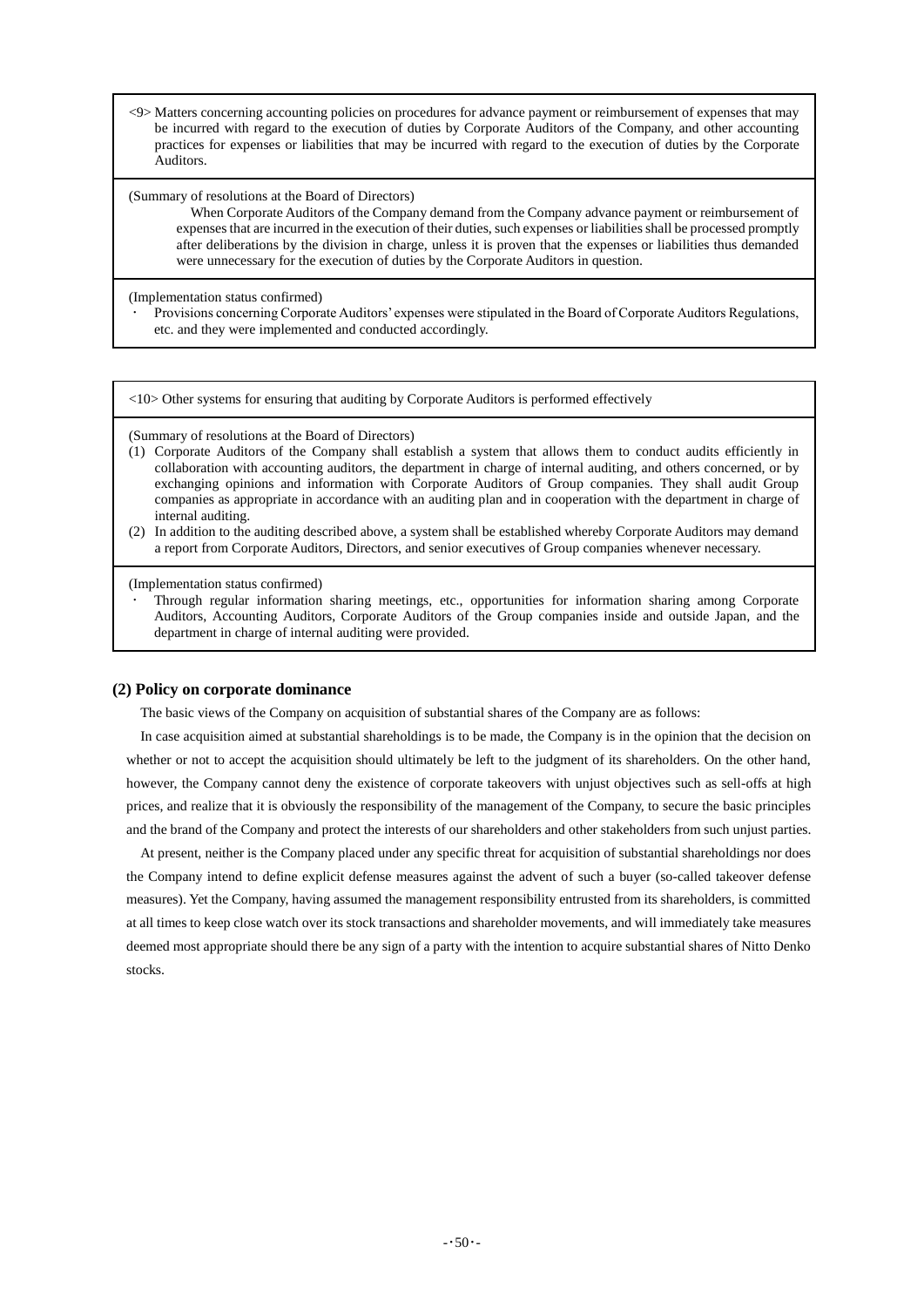Note: Fractions below the figures shown are omitted in the amounts of money and the number of shares described in the Business Report. Percentages (%) are rounded to the nearest decimal point.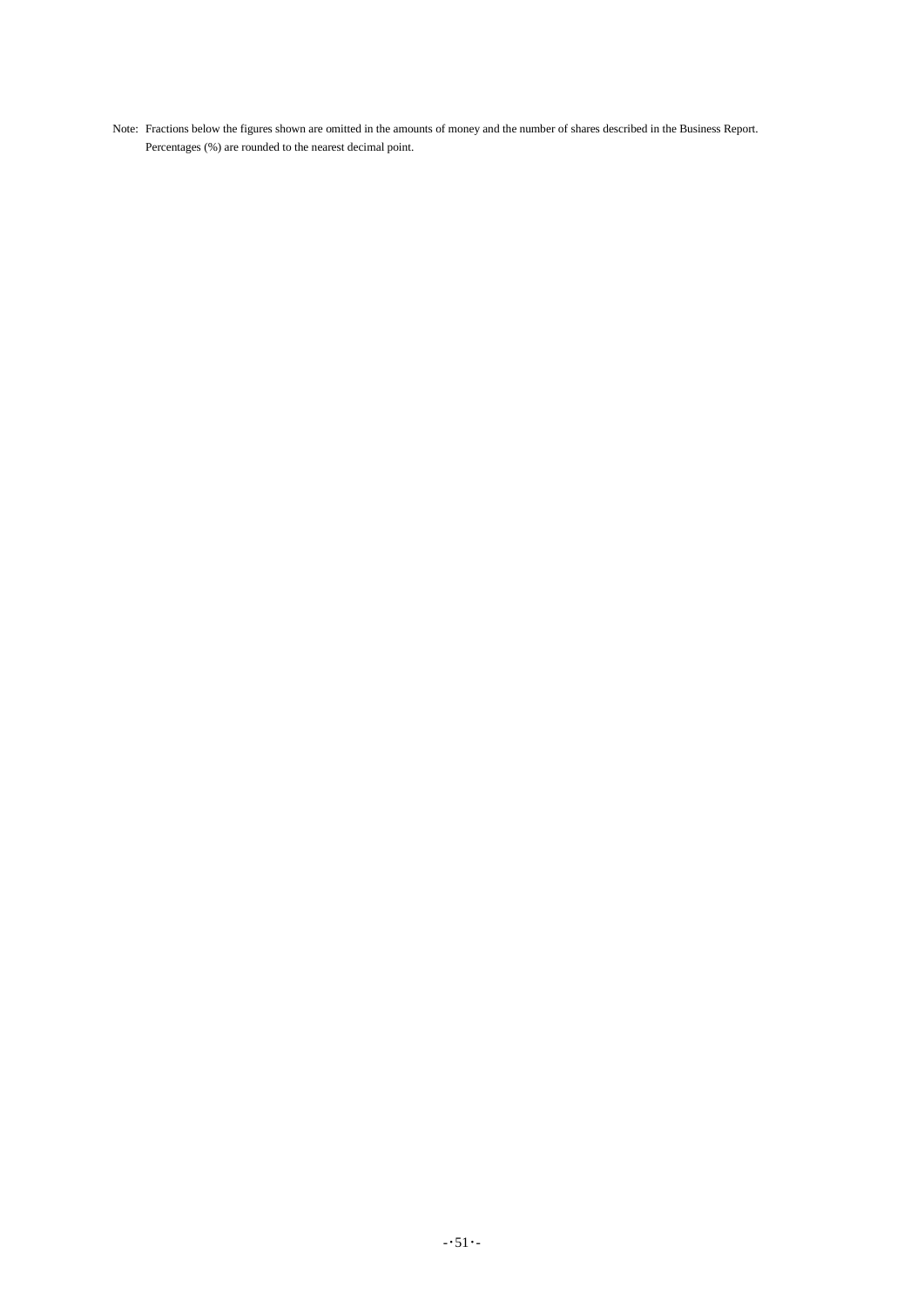# **Consolidated Financial Statements**

# **Consolidated Statements of Financial Position**

|                                               |                      | <b>Amount</b>                       |
|-----------------------------------------------|----------------------|-------------------------------------|
|                                               | As of March 31, 2021 | As of March 31, 2020<br>(Reference) |
| (Assets)                                      |                      |                                     |
| <b>Current assets</b>                         | 610,017              | 576,056                             |
| Cash and cash equivalents                     | 300,888              | 304,922                             |
| Trade and other receivables                   | 182,939              | 154,473                             |
| Inventories                                   | 107,668              | 96,124                              |
| Other financial assets                        | 1,399                | 2,642                               |
| Other current assets                          | 17,121               | 17,893                              |
| <b>Non-current assets</b>                     | 355,884              | 345,843                             |
| Property, plant and equipment                 | 270,813              | 266,948                             |
| Right-of-use assets                           | 14,979               | 16,266                              |
| Goodwill                                      | 4,593                | 4,852                               |
| Intangible assets                             | 13,620               | 10,198                              |
| Investments accounted for using equity method | 392                  | 206                                 |
| Financial assets                              | 10,856               | 7,242                               |
| Deferred tax assets                           | 25,951               | 25,694                              |
| Other non-current assets                      | 14,676               | 14,434                              |
| <b>Total assets</b>                           | 965,901              | 921,900                             |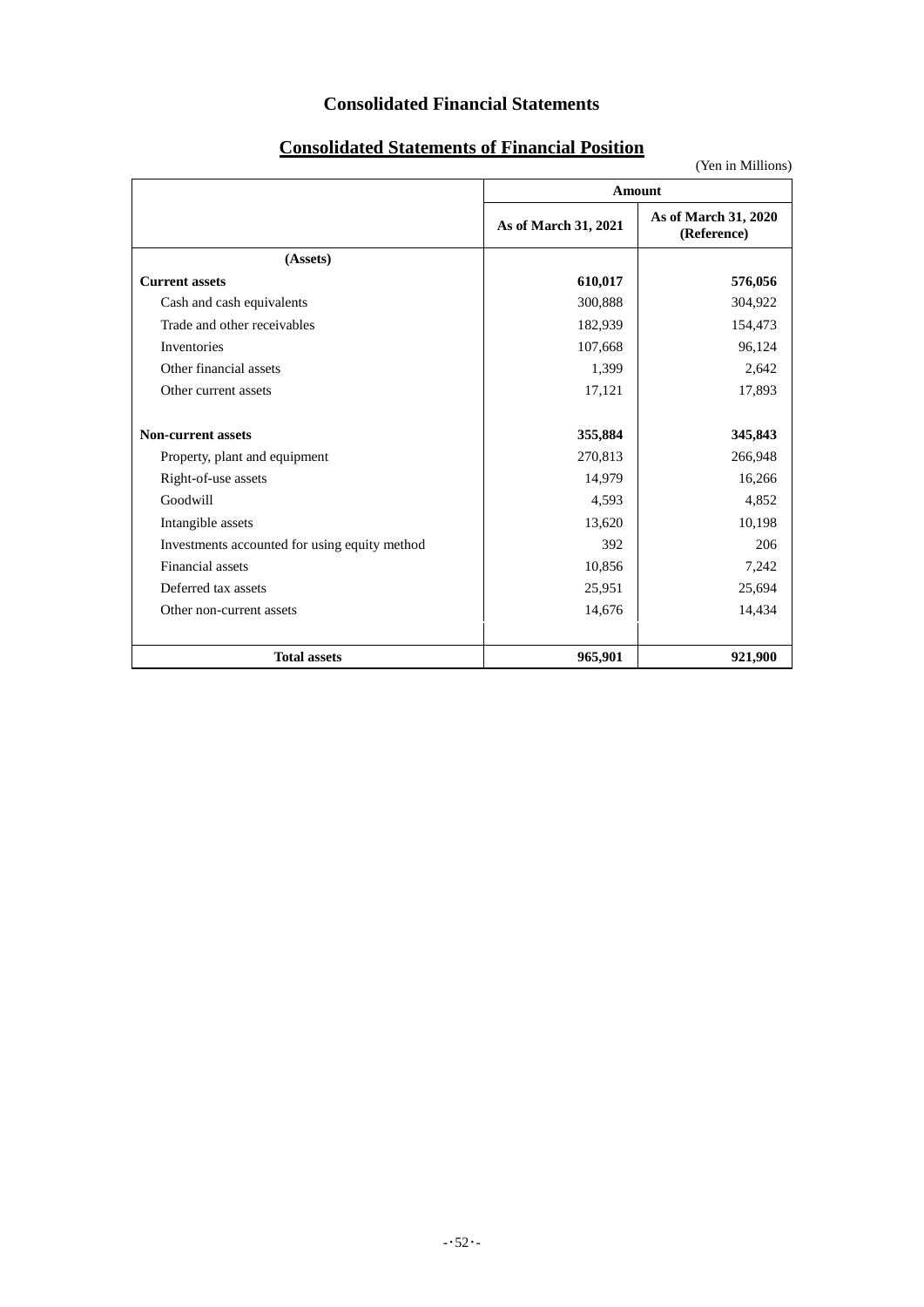| (Yen in Millions)                                   |                      |                                     |  |  |  |  |
|-----------------------------------------------------|----------------------|-------------------------------------|--|--|--|--|
|                                                     |                      | <b>Amount</b>                       |  |  |  |  |
|                                                     | As of March 31, 2021 | As of March 31, 2020<br>(Reference) |  |  |  |  |
| (Liabilities)                                       |                      |                                     |  |  |  |  |
| <b>Current liabilities</b>                          | 182,783              | 161,895                             |  |  |  |  |
| Trade and other payables                            | 100,790              | 90,811                              |  |  |  |  |
| Bonds and borrowings                                | 545                  | 90                                  |  |  |  |  |
| Income tax payables                                 | 11,225               | 10,036                              |  |  |  |  |
| Other financial liabilities                         | 22,834               | 24,050                              |  |  |  |  |
| Other current liabilities                           | 47,387               | 36,907                              |  |  |  |  |
| <b>Non-current liabilities</b>                      | 66,431               | 69,800                              |  |  |  |  |
| Other financial liabilities                         | 17,161               | 18,976                              |  |  |  |  |
| Defined benefit liabilities                         | 46,754               | 48,272                              |  |  |  |  |
| Deferred tax liabilities                            | 347                  | 284                                 |  |  |  |  |
| Other non-current liabilities                       | 2.167                | 2,266                               |  |  |  |  |
| <b>Total liabilities</b>                            | 249,214              | 231,696                             |  |  |  |  |
| (Equity)                                            |                      |                                     |  |  |  |  |
| Equity attributable to owners of the parent company | 715,868              | 689,446                             |  |  |  |  |
| Share capital                                       | 26,783               | 26,783                              |  |  |  |  |
| Capital surplus                                     | 50,070               | 50,271                              |  |  |  |  |
| Retained earnings                                   | 635,916              | 643,521                             |  |  |  |  |
| Treasury stock                                      | $-10,039$            | $-27,505$                           |  |  |  |  |
| Other components of equity                          | 13,136               | $-3,624$                            |  |  |  |  |
| Non-controlling interests                           | 817                  | 757                                 |  |  |  |  |
| <b>Total equity</b>                                 | 716,686              | 690,204                             |  |  |  |  |
| <b>Total liabilities and equity</b>                 | 965,901              | 921,900                             |  |  |  |  |

# **Consolidated Statements of Financial Position**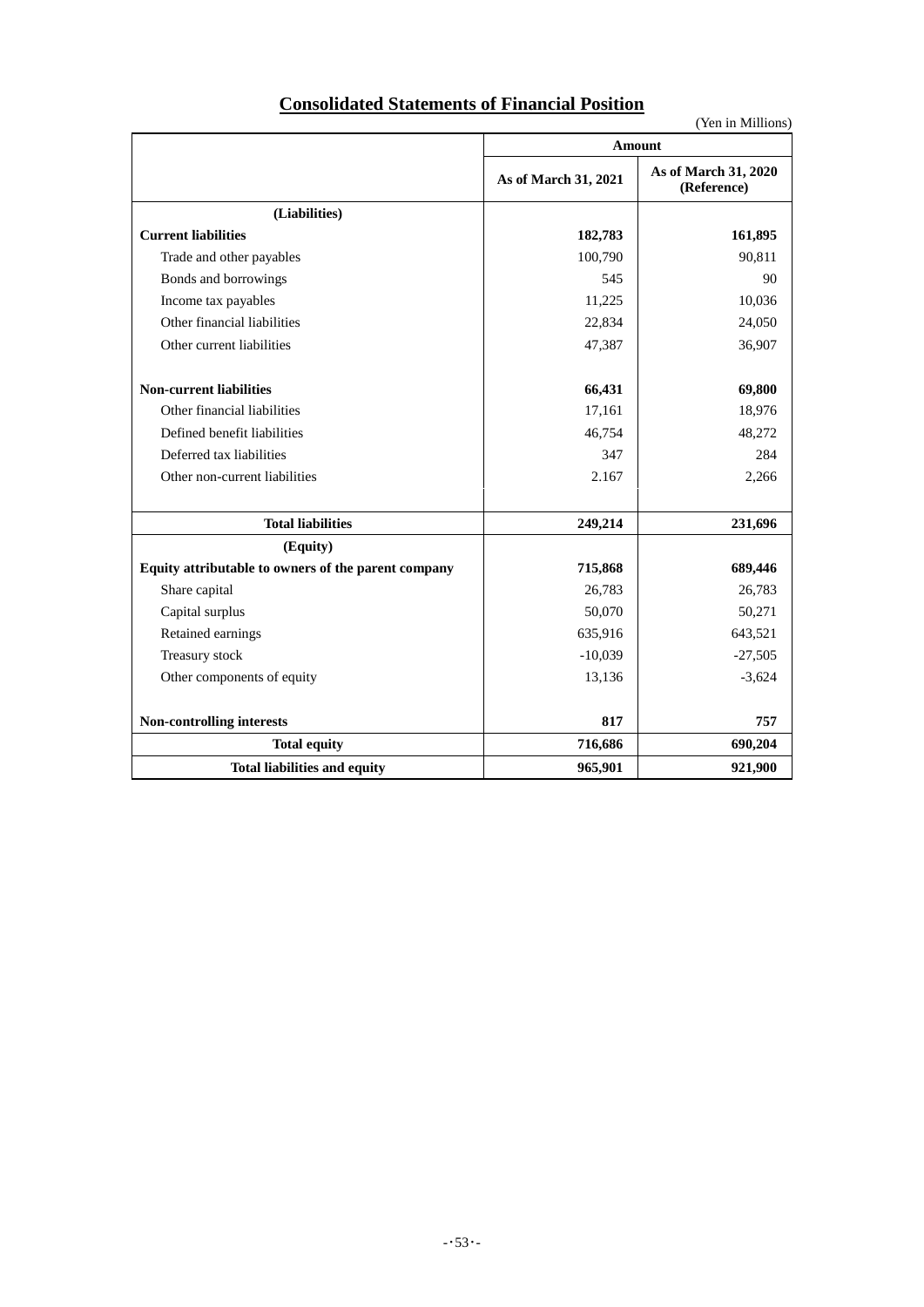# **Consolidated Statements of Income**

| $1 \times 11 \times 111111 \times 1111 \times 1111 \times 1111 \times 1111 \times 1111 \times 1111 \times 1111 \times 1111 \times 1111 \times 1111 \times 1111 \times 1111 \times 1111 \times 1111 \times 1111 \times 1111 \times 1111 \times 1111 \times 1111 \times 1111 \times 1111 \times 1111 \times 1111 \times 1111 \times 1111 \times 1111 \times 1111 \times 1111 \times 1111 \times$ |                                   |                                                         |  |  |  |  |  |
|------------------------------------------------------------------------------------------------------------------------------------------------------------------------------------------------------------------------------------------------------------------------------------------------------------------------------------------------------------------------------------------------|-----------------------------------|---------------------------------------------------------|--|--|--|--|--|
|                                                                                                                                                                                                                                                                                                                                                                                                | Amount                            |                                                         |  |  |  |  |  |
|                                                                                                                                                                                                                                                                                                                                                                                                | April 1, 2020 -<br>March 31, 2021 | April 1, 2019 -<br><b>March 31, 2020</b><br>(Reference) |  |  |  |  |  |
| Revenue                                                                                                                                                                                                                                                                                                                                                                                        | 761,321                           | 741,018                                                 |  |  |  |  |  |
| Cost of sales                                                                                                                                                                                                                                                                                                                                                                                  | 517,872                           | 519,090                                                 |  |  |  |  |  |
| Gross profit                                                                                                                                                                                                                                                                                                                                                                                   | 243,449                           | 221,927                                                 |  |  |  |  |  |
| Selling, general and administrative expenses                                                                                                                                                                                                                                                                                                                                                   | 107,722                           | 111,368                                                 |  |  |  |  |  |
| Research and development expenses                                                                                                                                                                                                                                                                                                                                                              | 35,261                            | 33,765                                                  |  |  |  |  |  |
| Other income                                                                                                                                                                                                                                                                                                                                                                                   | 4,466                             | 5,423                                                   |  |  |  |  |  |
| Other expenses                                                                                                                                                                                                                                                                                                                                                                                 | 11,122                            | 12,483                                                  |  |  |  |  |  |
| <b>Operating income</b>                                                                                                                                                                                                                                                                                                                                                                        | 93,809                            | 69,733                                                  |  |  |  |  |  |
| Financial income                                                                                                                                                                                                                                                                                                                                                                               | 559                               | 886                                                     |  |  |  |  |  |
| Financial expenses                                                                                                                                                                                                                                                                                                                                                                             | 1,073                             | 1,620                                                   |  |  |  |  |  |
| Equity in profits (losses) of affiliates                                                                                                                                                                                                                                                                                                                                                       | 25                                | 13                                                      |  |  |  |  |  |
| Income before income taxes                                                                                                                                                                                                                                                                                                                                                                     | 93,320                            | 69,013                                                  |  |  |  |  |  |
| Income tax expenses                                                                                                                                                                                                                                                                                                                                                                            | 23,012                            | 21,788                                                  |  |  |  |  |  |
| <b>Net income</b>                                                                                                                                                                                                                                                                                                                                                                              | 70,308                            | 47,224                                                  |  |  |  |  |  |
| Net income attributable to:                                                                                                                                                                                                                                                                                                                                                                    |                                   |                                                         |  |  |  |  |  |
| Owners of the parent company                                                                                                                                                                                                                                                                                                                                                                   | 70,235                            | 47,156                                                  |  |  |  |  |  |
| Non-controlling interests                                                                                                                                                                                                                                                                                                                                                                      | 72                                | 68                                                      |  |  |  |  |  |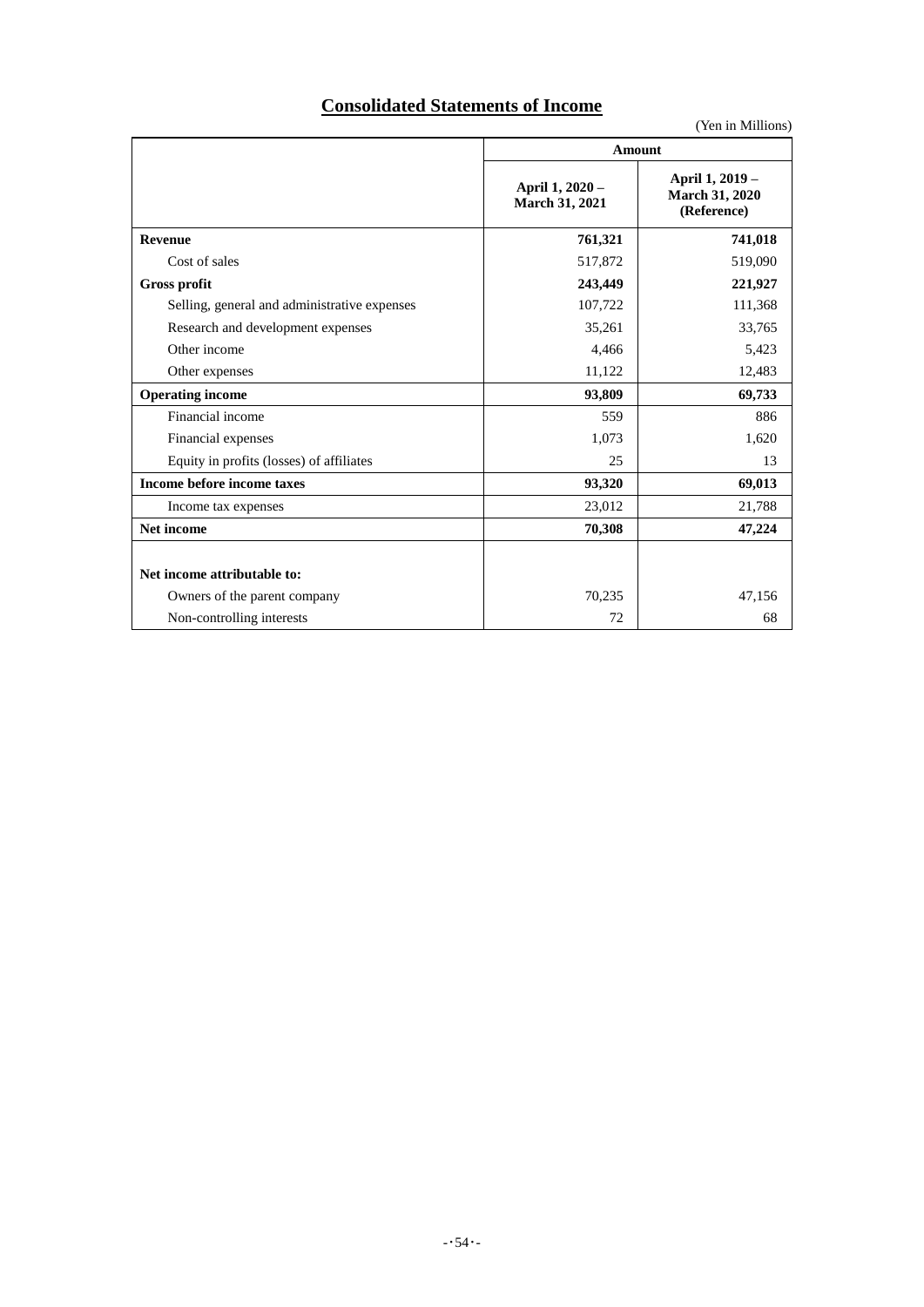| <b>Consolidated Statements of Cash Flows (Reference)</b> |  |  |
|----------------------------------------------------------|--|--|
|                                                          |  |  |

|             |                                                                   |                                   | (Yen in Millions)                        |
|-------------|-------------------------------------------------------------------|-----------------------------------|------------------------------------------|
|             |                                                                   | Amount                            |                                          |
|             |                                                                   | April 1, 2020 -<br>March 31, 2021 | April 1, 2019 -<br><b>March 31, 2020</b> |
|             |                                                                   |                                   |                                          |
| $\bf{I}$    | <b>Cash flows from operating activities</b>                       |                                   |                                          |
|             | Income before income taxes                                        | 93,320                            | 69,013                                   |
|             | Depreciation and amortization                                     | 47,950                            | 49,390                                   |
|             | <b>Impairment</b> losses                                          | 6,011                             | 7,327                                    |
|             | Increase (decrease) in defined benefit liabilities                | 1,878                             | 2,677                                    |
|             | Decrease (increase) in trade and other receivables                | $-21,058$                         | 12,805                                   |
|             | Decrease (increase) in inventories                                | $-7,607$                          | $-5,132$                                 |
|             | Increase (decrease) in trade and other payables                   | 9,234                             | $-4,899$                                 |
|             | Interest and dividend income                                      | 587                               | 822                                      |
|             | Interest expenses paid                                            | $-617$                            | $-650$                                   |
|             | Income taxes (paid) refunded                                      | $-24,560$                         | $-13,332$                                |
|             | Others                                                            | 11,171                            | 5,619                                    |
|             | Net cash provided by (used in) operating activities               | 116,309                           | 123,641                                  |
|             |                                                                   |                                   |                                          |
| $\mathbf H$ | <b>Cash flows from investing activities</b>                       |                                   |                                          |
|             | Purchase of property, plant and equipment and intangible          | $-57,724$                         | $-59,797$                                |
|             | assets<br>Proceeds from sale of property, plant and equipment and |                                   |                                          |
|             | intangible assets                                                 | 341                               | 1,444                                    |
|             | Decrease (increase) in time deposits                              | 769                               | $-1,941$                                 |
|             | Purchase of investment securities                                 | $-507$                            | $-1,236$                                 |
|             | Proceeds from sale of investment securities                       | 292                               | 1,531                                    |
|             | Purchase of shares of subsidiaries and affiliates                 | $-880$                            |                                          |
|             | Others                                                            | 170                               | 7                                        |
|             | Net cash provided by (used in) investing activities               | $-57,538$                         | $-59,991$                                |
|             |                                                                   |                                   |                                          |
| Ш           | <b>Cash flows from financing activities</b>                       |                                   |                                          |
|             | Net increase (decrease) in short-term loans payable               | 428                               | $-336$                                   |
|             | Repayment of lease liabilities                                    | $-5,199$                          | $-4,735$                                 |
|             | Decrease (increase) in treasury stock                             | $-33,312$                         | $-16,701$                                |
|             | Cash dividends paid                                               | $-30,188$                         | $-29,820$                                |
|             | Others                                                            | $-25$                             | -44                                      |
|             | Net cash provided by (used in) financing activities               | $-68,297$                         | $-51,637$                                |
|             |                                                                   |                                   |                                          |
| IV          | Effect of exchange rate changes on cash and cash<br>equivalents   | 5,492                             | $-4,771$                                 |
| V           | Net increase (decrease) in cash and cash equivalents              | $-4,034$                          | 7,240                                    |
| VI          | Cash and cash equivalents at the beginning of the period          | 304,922                           | 297,682                                  |
| VII         | Cash and cash equivalents at the end of the period                | 300,888                           | 304,922                                  |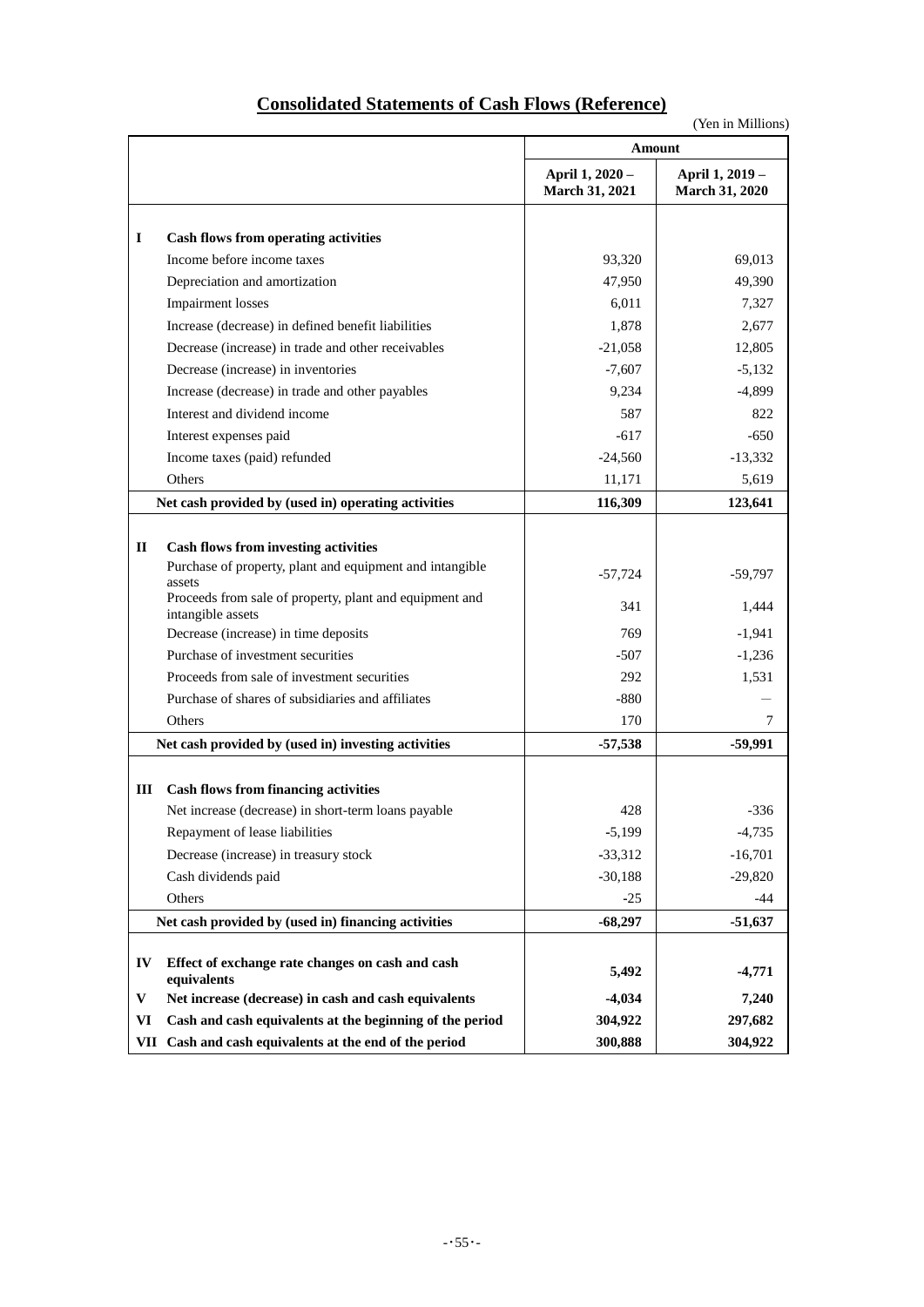# **Consolidated Statements of Changes in Equity**

April 1, 2020 – March 31, 2021 (Yen in Millions)

|                                                                     | Share<br>capital | Capital<br>surplus | Retained<br>earnings | Treasury<br>stock | Other<br>components<br>of equity | Total equity<br>attributable<br>to owners of<br>the parent<br>company | Non-<br>controlling<br>interests | Total equity |
|---------------------------------------------------------------------|------------------|--------------------|----------------------|-------------------|----------------------------------|-----------------------------------------------------------------------|----------------------------------|--------------|
| Balance at the beginning of<br>current year                         | 26,783           | 50,271             | 643,521              | $-27,505$         | $-3,624$                         | 689,446                                                               | 757                              | 690,204      |
| Net income                                                          |                  |                    | 70,235               |                   |                                  | 70,235                                                                | 72                               | 70,308       |
| Other comprehensive<br>income                                       |                  |                    |                      |                   | 19,478                           | 19,478                                                                | 10                               | 19,488       |
| <b>Total comprehensive income</b>                                   |                  |                    | 70,235               |                   | 19,478                           | 89,714                                                                | 82                               | 89,796       |
| Share-based payment<br>transactions                                 |                  | $-200$             |                      |                   | 5                                | $-195$                                                                |                                  | $-195$       |
| Dividends                                                           |                  |                    | $-30,188$            |                   |                                  | $-30,188$                                                             | $-22$                            | $-30,211$    |
| Changes in treasury stock                                           |                  | $-50,374$          |                      | 17,466            |                                  | $-32,908$                                                             |                                  | $-32,908$    |
| Transfer from other<br>components of equity to<br>retained earnings |                  |                    | 2,723                |                   | $-2,723$                         |                                                                       |                                  |              |
| Transfer to capital surplus<br>from retained earnings               |                  | 50,374             | $-50,374$            |                   |                                  |                                                                       |                                  |              |
| <b>Total transactions with</b><br>owners                            |                  | $-200$             | $-77,840$            | 17,466            | $-2,717$                         | $-63,291$                                                             | $-22$                            | $-63,314$    |
| Balance at the end of current<br>year                               | 26,783           | 50,070             | 635,916              | $-10,039$         | 13,136                           | 715,868                                                               | 817                              | 716,686      |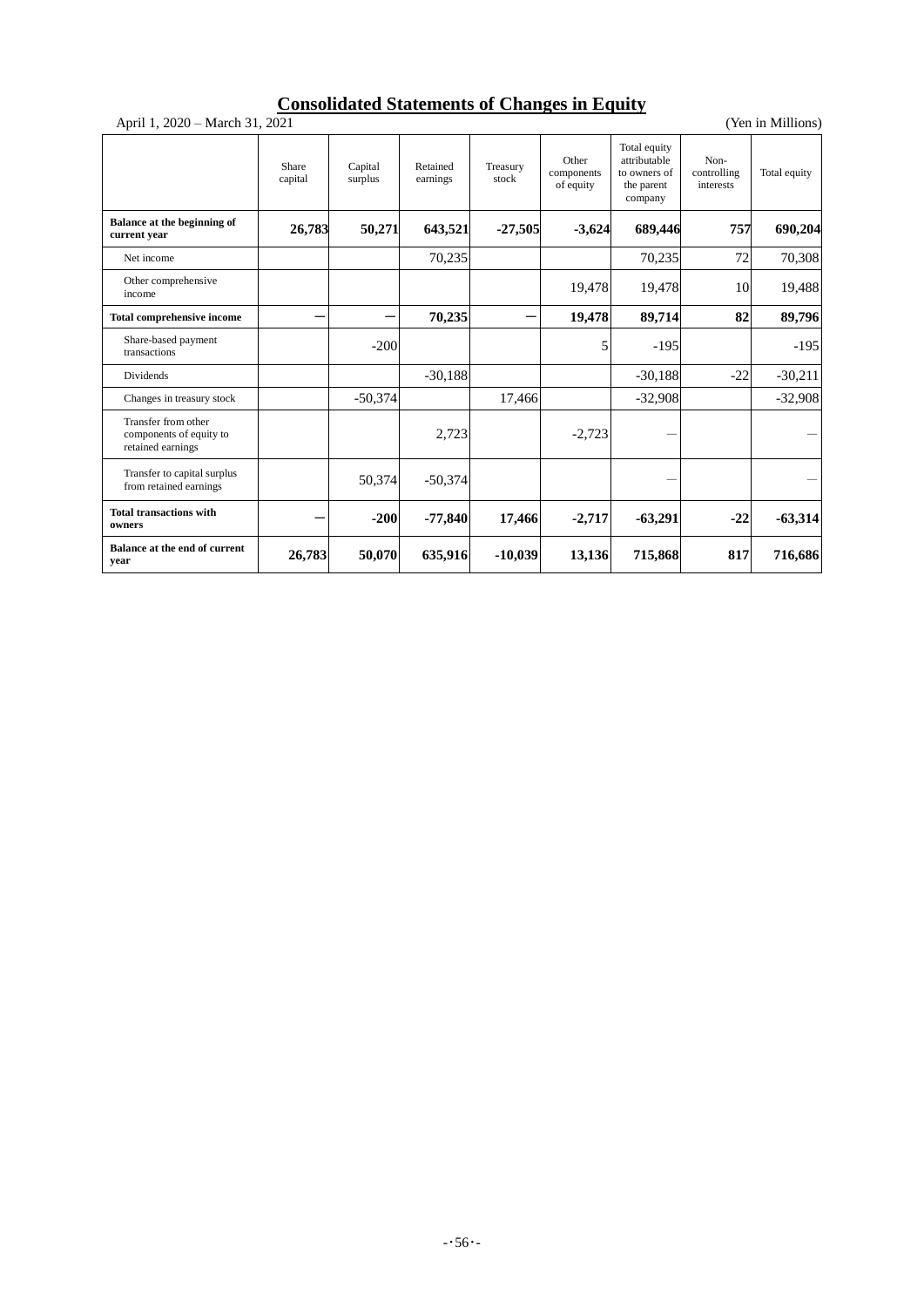# **Non-Consolidated Financial Statements**

# **Non-Consolidated Balance Sheets**

|                                       | <b>Amount</b>        |                                     |  |  |  |
|---------------------------------------|----------------------|-------------------------------------|--|--|--|
|                                       | As of March 31, 2021 | As of March 31, 2020<br>(Reference) |  |  |  |
| (Assets)                              |                      |                                     |  |  |  |
| <b>Current assets</b>                 | 372,237              | 372,412                             |  |  |  |
| Cash and deposits                     | 194,650              | 200,264                             |  |  |  |
| Notes receivable-trade                | 3,716                | 3,663                               |  |  |  |
| Accounts receivable-trade             | 118,408              | 109,319                             |  |  |  |
| Merchandise and finished goods        | 7,985                | 9,231                               |  |  |  |
| Work in process                       | 21,841               | 24,899                              |  |  |  |
| Raw materials and supplies            | 14,031               | 8,854                               |  |  |  |
| Short-term loans receivable           | $\Omega$             | $\theta$                            |  |  |  |
| Other                                 | 11,933               | 16,488                              |  |  |  |
| Allowance for doubtful accounts       | $-330$               | $-310$                              |  |  |  |
| <b>Non-current assets</b>             | 309,262              | 307,520                             |  |  |  |
| Property, plant and equipment         | 159,655              | 160,873                             |  |  |  |
| <b>Buildings</b>                      | 75,265               | 78,204                              |  |  |  |
| <b>Structures</b>                     | 4,504                | 4,524                               |  |  |  |
| Machinery and equipment               | 57,835               | 54,960                              |  |  |  |
| Vehicles                              | 417                  | 451                                 |  |  |  |
| Tools, furniture and fixtures         | 5,321                | 5,773                               |  |  |  |
| Land                                  | 13,771               | 13,771                              |  |  |  |
| Construction in progress              | 2,540                | 3,187                               |  |  |  |
| <b>Intangible assets</b>              | 10,614               | 7,432                               |  |  |  |
| Software                              | 4,728                | 5,193                               |  |  |  |
| Other                                 | 5,886                | 2,238                               |  |  |  |
| <b>Investments and other assets</b>   | 138,992              | 139,214                             |  |  |  |
| Investments securities                | 6,515                | 4,251                               |  |  |  |
| Stocks of subsidiaries and affiliates | 101,776              | 106,288                             |  |  |  |
| Long-term loans receivable            | $\mathbf{0}$         | 0                                   |  |  |  |
| Deferred tax assets                   | 21,377               | 19,038                              |  |  |  |
| Prepaid pension cost                  | 7,572                | 7,706                               |  |  |  |
| Other                                 | 1,782                | 1,960                               |  |  |  |
| Allowance for doubtful accounts       | $-32$                | $-32$                               |  |  |  |
| <b>Total assets</b>                   | 681,499              | 679,932                             |  |  |  |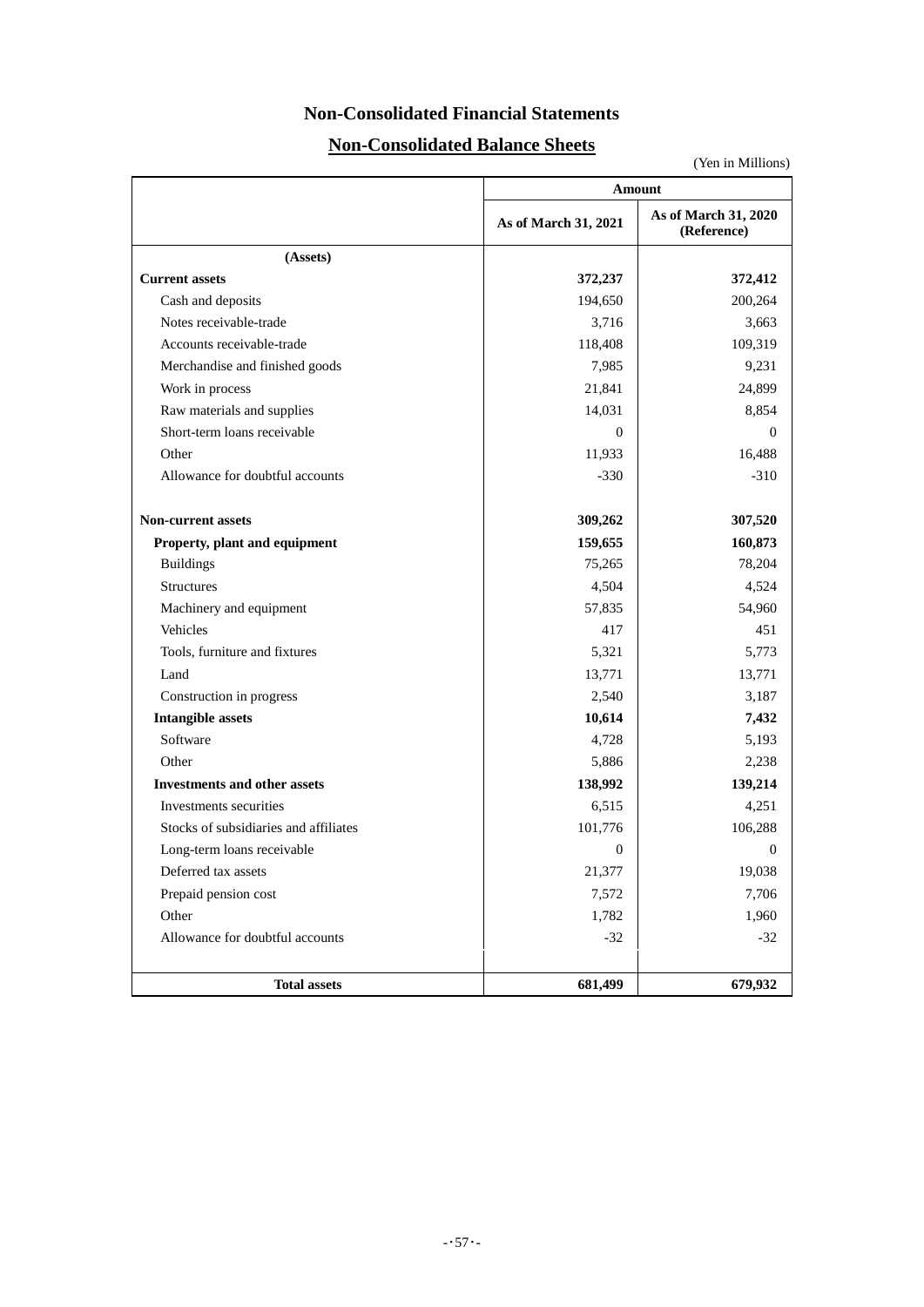# **Non-Consolidated Balance Sheets**

|                                                            | Amount               |                                     |  |  |  |
|------------------------------------------------------------|----------------------|-------------------------------------|--|--|--|
|                                                            | As of March 31, 2021 | As of March 31, 2020<br>(Reference) |  |  |  |
| (Liabilities)                                              |                      |                                     |  |  |  |
| <b>Current liabilities</b>                                 | 191,710              | 182,984                             |  |  |  |
| Accounts payable-trade                                     | 61,236               | 56,261                              |  |  |  |
| Short-term loans payable                                   | 45,391               | 40,593                              |  |  |  |
| Accounts payable-other                                     | 27,141               | 32,820                              |  |  |  |
| Accrued expenses                                           | 10,517               | 8,788                               |  |  |  |
| Income taxes payable                                       | 7,093                | 7,091                               |  |  |  |
| Deposits received                                          | 33,606               | 33,158                              |  |  |  |
| Other                                                      | 6,724                | 4,270                               |  |  |  |
| <b>Non-current liabilities</b>                             | 35,628               | 32,147                              |  |  |  |
| Provision for retirement benefits                          | 35,234               | 31,833                              |  |  |  |
| Guarantee deposits received                                | 217                  | 201                                 |  |  |  |
| Other                                                      | 176                  | 111                                 |  |  |  |
| <b>Total liabilities</b>                                   | 227,338              | 215,131                             |  |  |  |
| (Net assets)                                               |                      |                                     |  |  |  |
| Shareholders' equity                                       | 451,967              | 463,184                             |  |  |  |
| <b>Capital stock</b>                                       | 26,783               | 26,783                              |  |  |  |
| <b>Capital surplus</b>                                     | 50,482               | 50,482                              |  |  |  |
| Legal capital surplus                                      | 50,482               | 50,482                              |  |  |  |
| <b>Retained earnings</b>                                   | 384,730              | 413,389                             |  |  |  |
| Legal retained earnings                                    | 4,095                | 4,095                               |  |  |  |
| Other retained earnings                                    | 380,635              | 409,294                             |  |  |  |
| Reserve for special depreciation                           | 16                   | 20                                  |  |  |  |
| Reserve for advanced depreciation of non-current<br>assets | 2,148                | 2,223                               |  |  |  |
| General reserve                                            | 185,000              | 185,000                             |  |  |  |
| Retained earnings brought forward                          | 193,470              | 222,050                             |  |  |  |
| <b>Treasury stock</b>                                      | $-10,028$            | $-27,471$                           |  |  |  |
| Valuation and translation adjustments                      | 1,699                | 921                                 |  |  |  |
| Valuation difference on available-for-sale securities      | 1,699                | 921                                 |  |  |  |
| Subscription rights to shares                              | 493                  | 694                                 |  |  |  |
| <b>Total net assets</b>                                    | 454,160              | 464,800                             |  |  |  |
| Total liabilities and net assets                           | 681,499              | 679,932                             |  |  |  |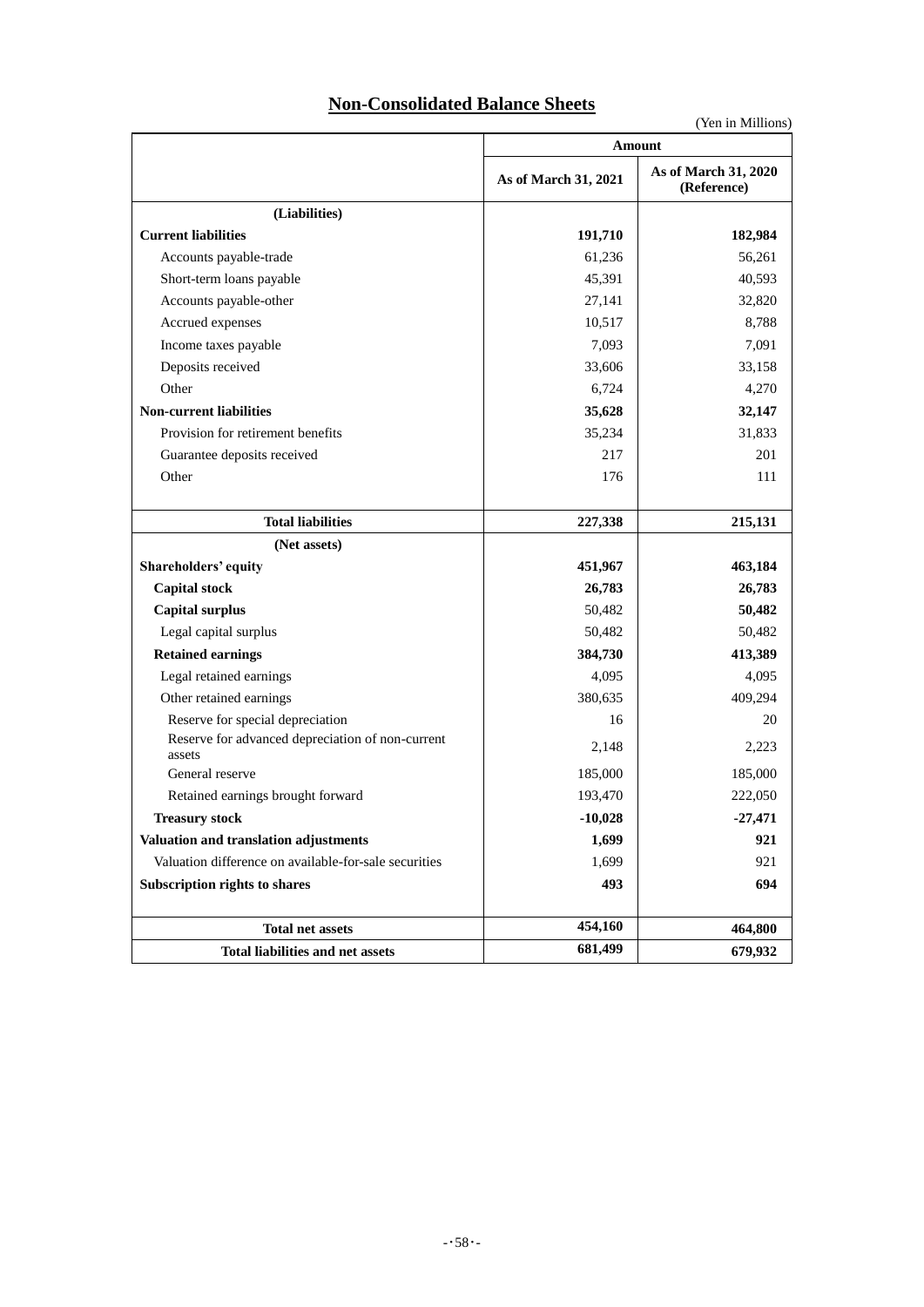# **Non-Consolidated Statements of Income**

|                                                              | Amount                            |                                                         |
|--------------------------------------------------------------|-----------------------------------|---------------------------------------------------------|
|                                                              | April 1, 2020 -<br>March 31, 2021 | April 1, 2019 -<br><b>March 31, 2020</b><br>(Reference) |
| <b>Net sales</b>                                             | 481,473                           | 470,701                                                 |
| Cost of sales                                                | 339,766                           | 340,048                                                 |
| Gross profit                                                 | 141,707                           | 130,653                                                 |
| Selling, general and administrative expenses                 | 89,788                            | 88,246                                                  |
| <b>Operating income</b>                                      | 51,919                            | 42,406                                                  |
| Non-operating income                                         | 19,800                            | 21,156                                                  |
| Interest and dividends income                                | 17,432                            | 17,642                                                  |
| Other                                                        | 2,368                             | 3,514                                                   |
| Non-operating expenses                                       | 2,196                             | 4,207                                                   |
| Interest expenses                                            | 307                               | 1,036                                                   |
| Foreign exchange losses                                      | 608                               | 1,362                                                   |
| Other                                                        | 1,280                             | 1,808                                                   |
| <b>Ordinary income</b>                                       | 69,522                            | 59,356                                                  |
| <b>Extraordinary income</b>                                  | 51                                | 1,654                                                   |
| Gain on sales of non-current assets                          | 6                                 | 745                                                     |
| Gain on sales of investment securities                       | 45                                | 909                                                     |
| <b>Extraordinary loss</b>                                    | 6,543                             | 4,116                                                   |
| Loss on sales and retirement of non-current assets           | 1,543                             | 1,039                                                   |
| Loss on devaluation of stocks of subsidiaries and affiliates | 715                               | 2,474                                                   |
| <b>Impairment</b> losses                                     | 4,284                             | 602                                                     |
| Income before income taxes                                   | 63,031                            | 56,894                                                  |
| Income taxes-current                                         | 13,851                            | 12,309                                                  |
| Income taxes-deferred                                        | $-2,676$                          | $-1,508$                                                |
| Net income                                                   | 51,855                            | 46,093                                                  |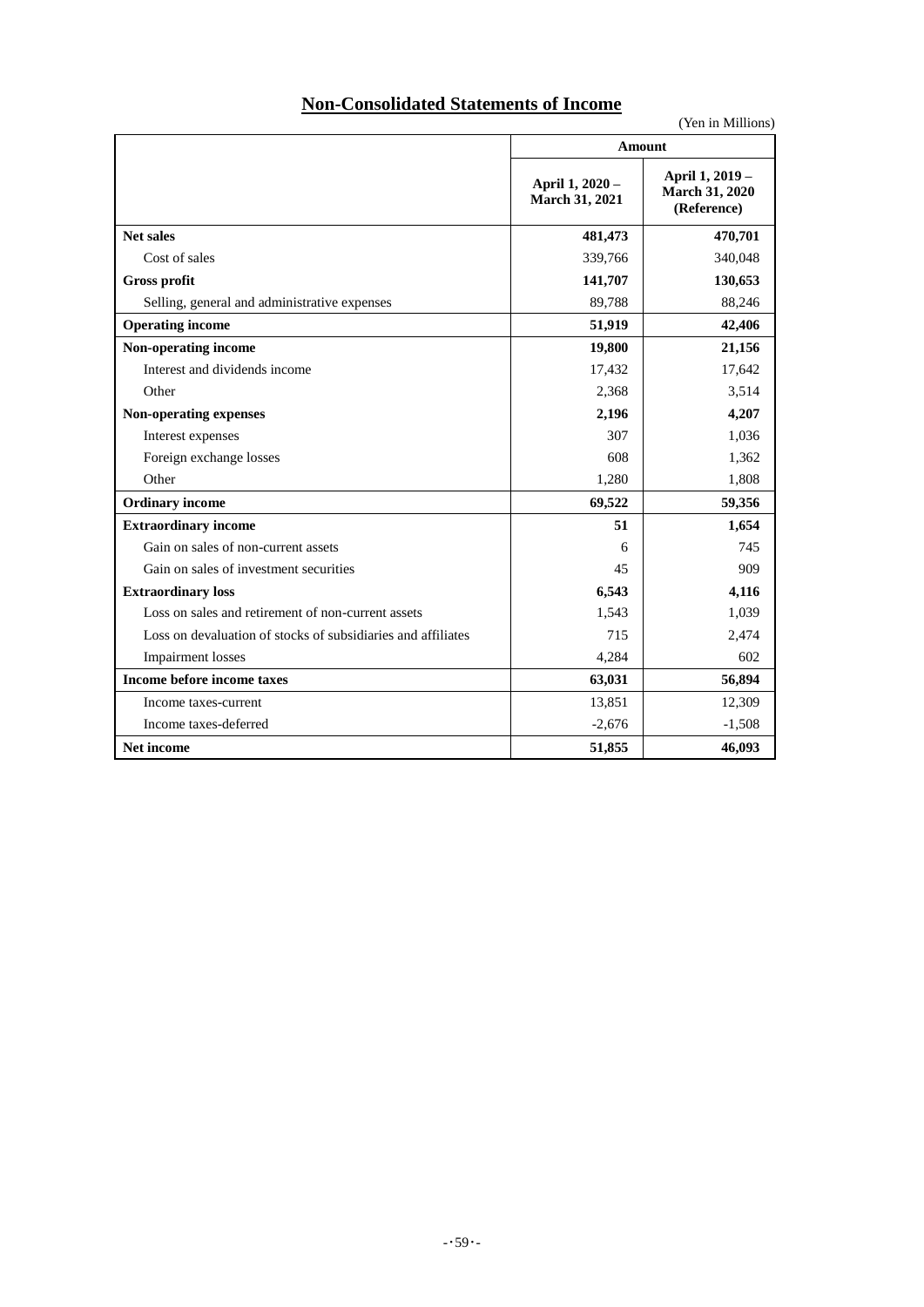# **Non-Consolidated Statements of Changes in Equity**

# April 1, 2020 – March 31, 2021 (Yen in Millions)

|                                                                             | Shareholders' equity |                                                      |                 |                          |                               |                                        |                                                                         |                    |                                            |                               |                   |                                  |
|-----------------------------------------------------------------------------|----------------------|------------------------------------------------------|-----------------|--------------------------|-------------------------------|----------------------------------------|-------------------------------------------------------------------------|--------------------|--------------------------------------------|-------------------------------|-------------------|----------------------------------|
|                                                                             |                      |                                                      | Capital surplus |                          | Retained earnings             |                                        |                                                                         |                    |                                            |                               |                   |                                  |
|                                                                             |                      |                                                      |                 |                          |                               |                                        | Other retained earnings                                                 |                    |                                            |                               |                   |                                  |
|                                                                             |                      | Capital stock Legal capital Other capital<br>surplus | surplus         | Total capital<br>surplus | Legal<br>retained<br>earnings | Reserve for<br>special<br>depreciation | Reserve for<br>advanced<br>depreciation<br>of non-<br>current<br>assets | General<br>reserve | Retained<br>earnings<br>brought<br>forward | Total<br>retained<br>earnings | Treasury<br>stock | Total<br>shareholders'<br>equity |
| Balance at the beginning of<br>current year                                 | 26,783               | 50,482                                               |                 | 50,482                   | 4,095                         | 20                                     | 2,223                                                                   | 185,000            | 222,050                                    | 413,389                       | $-27,471$         | 463,184                          |
| Net changes of items during<br>the period                                   |                      |                                                      |                 |                          |                               |                                        |                                                                         |                    |                                            |                               |                   |                                  |
| Dividends from surplus                                                      |                      |                                                      |                 |                          |                               |                                        |                                                                         |                    | $-30.188$                                  | $-30,188$                     |                   | $-30,188$                        |
| Provision of reserve for<br>special depreciation                            |                      |                                                      |                 |                          |                               | 3                                      |                                                                         |                    | $-3$                                       |                               |                   |                                  |
| Reversal of reserve for<br>special depreciation                             |                      |                                                      |                 |                          |                               | $-8$                                   |                                                                         |                    | 8                                          |                               |                   |                                  |
| Reversal of reserve for<br>advanced depreciation of<br>non-current assets   |                      |                                                      |                 |                          |                               |                                        | $-74$                                                                   |                    | 74                                         |                               |                   |                                  |
| Net income                                                                  |                      |                                                      |                 |                          |                               |                                        |                                                                         |                    | 51,855                                     | 51,855                        |                   | 51,855                           |
| Acquisition of treasury<br>stock                                            |                      |                                                      |                 |                          |                               |                                        |                                                                         |                    |                                            |                               | $-33,288$         | $-33,288$                        |
| Disposal of treasury stock                                                  |                      |                                                      | 24              | 24                       |                               |                                        |                                                                         |                    |                                            |                               | 380               | 404                              |
| Cancellation of treasury<br>stock                                           |                      |                                                      | $-50,350$       | $-50,350$                |                               |                                        |                                                                         |                    |                                            |                               | 50,350            |                                  |
| Transfer to capital surplus<br>from retained earnings                       |                      |                                                      | 50,326          | 50,326                   |                               |                                        |                                                                         |                    | $-50,326$                                  | $-50,326$                     |                   |                                  |
| Net change of items other<br>than shareholders' equity<br>during the period |                      |                                                      |                 |                          |                               |                                        |                                                                         |                    |                                            |                               |                   |                                  |
| <b>Total changes of items</b><br>during the period                          | -                    |                                                      |                 |                          |                               | -4                                     | $-74$                                                                   | -                  | $-28,579$                                  | $-28,658$                     | 17,442            | $-11,216$                        |
| Balance at the end of<br>current year                                       | 26,783               | 50,482                                               |                 | 50,482                   | 4.095                         | 16                                     | 2,148                                                                   | 185,000            | 193,470                                    | 384,730                       | $-10,028$         | 451,967                          |

|                                                                             | Valuation and translation adjustments                       |                                                |                                  |                  |  |
|-----------------------------------------------------------------------------|-------------------------------------------------------------|------------------------------------------------|----------------------------------|------------------|--|
|                                                                             | Valuation difference on<br>available-for-sale<br>securities | Total valuation and<br>translation adjustments | Subscription rights to<br>shares | Total net assets |  |
| Balance at the beginning of<br>current year                                 | 921                                                         | 921                                            | 694                              | 464,800          |  |
| Net changes of items during<br>the period                                   |                                                             |                                                |                                  |                  |  |
| Dividends from surplus                                                      |                                                             |                                                |                                  | $-30,188$        |  |
| Provision of reserve for<br>special depreciation                            |                                                             |                                                |                                  |                  |  |
| Reversal of reserve for<br>special depreciation                             |                                                             |                                                |                                  |                  |  |
| Reversal of reserve for<br>advanced depreciation of<br>non-current assets   |                                                             |                                                |                                  |                  |  |
| Net income                                                                  |                                                             |                                                |                                  | 51,855           |  |
| Acquisition of treasury<br>stock                                            |                                                             |                                                |                                  | $-33,288$        |  |
| Disposal of treasury stock                                                  |                                                             |                                                | $-200$                           | 203              |  |
| Cancellation of treasury<br>stock                                           |                                                             |                                                |                                  |                  |  |
| Transfer to capital surplus<br>from retained earnings                       |                                                             |                                                |                                  |                  |  |
| Net change of items other<br>than shareholders' equity<br>during the period | 777                                                         | 777                                            |                                  | 777              |  |
| <b>Total changes of items</b><br>during the period                          | 777                                                         | 777                                            | $-200$                           | $-10,639$        |  |
| Balance at the end of<br>current year                                       | 1,699                                                       | 1,699                                          | 493                              | 454,160          |  |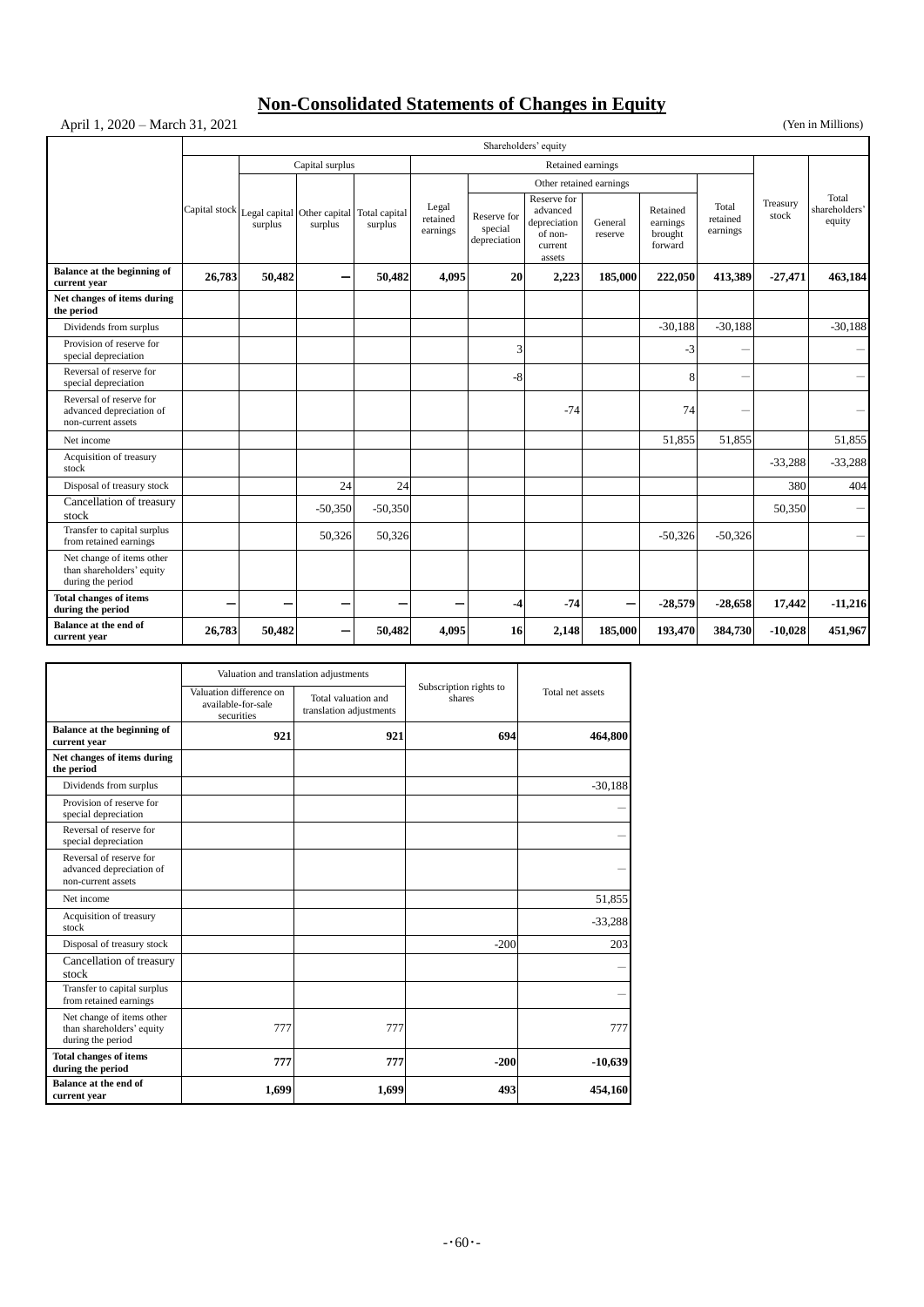#### **Notes to the Consolidated Financial Statements**

- **1. Notes regarding significant accounting policies for the preparation of the consolidated financial statements and others**
	- (1) Basis of the consolidated financial statements

The Group's consolidated financial statements are prepared in accordance with the International Financial Reporting Standards (hereinafter referred to as "IFRS") under the provisions of Paragraph 1, Article 120 of the Ordinance on Accounting of Companies. As per the provisions of the second sentence of the same paragraph of the same Ordinance, some disclosure items required by IFRS are omitted here.

- (2) Scope of consolidation
	- <1> Number of consolidated subsidiaries: 90

Major subsidiaries: Nissho Corporation, Nitto EMEA NV, Nitto, Inc., Nitto Denko Avecia Inc., Nitto Denko (China) Investment Co., Ltd., Taiwan Nitto Optical Co., Ltd., Korea Nitto Optical Co., Ltd., Nitto Denko (HK) Co., Ltd., Shanghai Nitto Optical Co., Ltd., Shenzhen Nitto Optical Co., Ltd., Nitto (China) New Materials Co., Ltd., Nitto Denko (Singapore) Pte. Ltd., Nitto Denko Material (Thailand) Co., Ltd., Taiwan Nitto Corporation

<2> Increase/decrease of consolidated subsidiaries

Increase: 0 Decrease: 1 (due to merger)

(3) Fiscal year of consolidated subsidiaries

Number of subsidiaries that close books on the same date as the Company: 69 Number of subsidiaries that do not close books on the same date as the Company: 21 For the above 21 subsidiaries, provisional settlement of accounts as of March 31, 2021 are used.

- (4) Accounting policies
	- <1> Valuation basis and method for principal assets
		- 1) Financial assets:
			- Non-derivative financial assets

The Group initially recognizes trade and other receivables on the dates when they are originated. The Group recognizes all other non-derivative financial assets on the trade dates when the Group becomes a contracting party of the financial instruments in question.

(a) Financial assets measured at amortized cost

Financial assets are classified as "financial assets measured at amortized cost" when the following two requirements are met:

- The foregoing financial assets are held within a business model of the Group whose objective is to collect the contractual cash flows.
- The contractual terms of the foregoing financial assets give rise on specific dates to cash flows that are solely payments of principal and interest on the principal amount outstanding.

Financial assets measured at amortized cost (excluding operating receivables that do not contain significant financing components) are initially recognized at fair value, which includes transaction costs directly attributable to the acquisition of such financial assets. Financial assets are measured by adding up the initially measured amount and financial income calculated after the fact using the effective interest method, and the amount after deducting impairment losses is recorded as the carrying amount. Operating receivables that do not contain significant financing components are initially recognized at the transaction price and the amount after deducting impairment losses after the fact is recorded as the carrying amount.

(b) Financial assets measured at fair value through other comprehensive income

(i) Debt financial assets measured at fair value through other comprehensive income

Debt instruments are classified as "financial assets measured at fair value through other comprehensive income" when the following two requirements are met:

 The foregoing financial assets are held within a business model whose objective is to hold assets in order to both collect the contractual cash flows and sell the financial assets.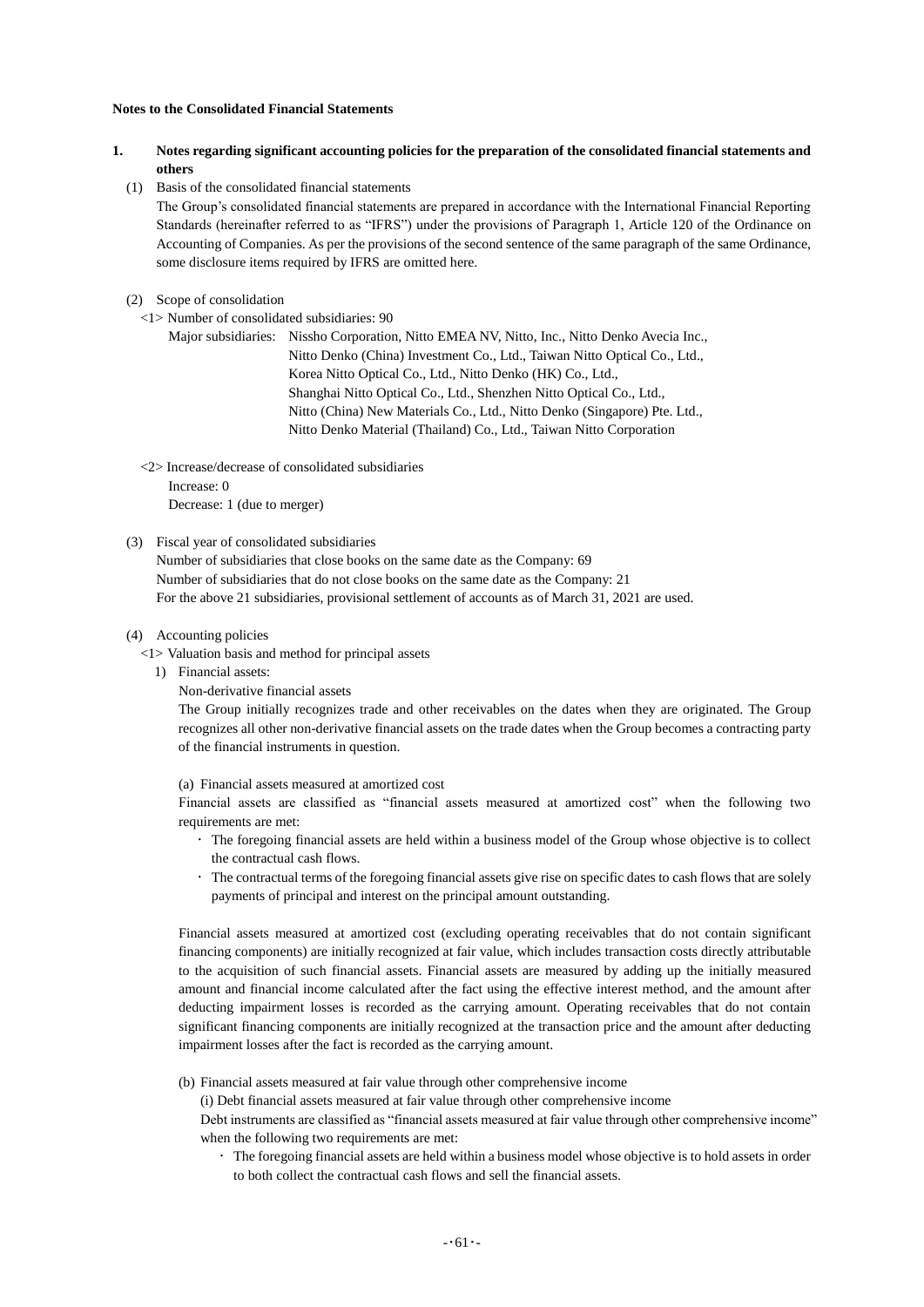The contractual terms of the foregoing financial assets give rise on specific dates to cash flows that are solely payments of principal and interest on the principal amount outstanding.

(ii) Equity financial assets measured at fair value through other comprehensive income

The Group has made an irreversible choice where changes in fair value of investments in any other equity instruments are recognized via other comprehensive income, not via net profit or loss.

With regard to financial assets measured at fair value via other comprehensive income, gains or losses attributable to changes in realized fair value and recognized impairment losses are not reclassified to net profit or loss. However, dividend income from the foregoing investments is recognized as "financial income" as a part of net profit or loss, except in cases where it is clear that such dividends are repaying the investment principal.

(c) Financial assets measured at fair value through net profit or loss

Financial assets designated as those measured at fair value through net profit or loss and financial assets other than (a) and (b) are classified as financial assets measured at fair value through net profit or loss.

Financial assets measured at fair value as in (b) and (c) above are initially recognized at fair value. The Group includes in fair value any transaction costs directly attributable to the acquisition of such financial assets, with the exception of financial assets measured at fair value via net profit or loss.

2) Inventories:

Inventories are stated at the lower of cost and net realizable value. Cost of inventories is calculated using the average method. The cost of finished goods and work in process comprises the raw material costs, direct labor costs, other direct costs, and related production overhead (based on normal production capacity). Net realizable value represents the estimated selling price for inventories in the ordinary course of business less the related variable selling cost.

### <2> Depreciation method of major depreciable assets

1) Property, plant and equipment (excluding right-of-use assets):

- Straight-line method
- 2) Intangible assets (excluding right-of-use assets):

Straight-line method (software for in-house use is depreciated using the straight-line method over its useful life of 5 years)

3) Right-of-use assets

Straight-line method over the lease term or the useful life of the underlying asset for the right-of-use asset, whichever is shorter

#### <3> Accounting criteria for major provisions

A provision is recognized when the Group has a present obligation (legal or constructive) as a result of a past event, it is probable that an outflow of resources embodying economic benefits will be required to settle the obligation, and a reliable estimate can be made of the amount of the obligation. A provision is measured as the present value of cash outflows that are deemed necessary to settle obligations using a pre-tax discount rate that reflects the market valuation of the time value of money and the risks specific to the obligations. Any increases in provisions that may have taken place over time are recognized as financial expenses.

- <4> Translation criteria of major assets or liabilities denominated in foreign currencies into Japanese yen
	- 1) Foreign currency transactions

Items in financial statements of each entity within the Group are measured using the currencies in the primary economic environment in which each entity engages in operating activities (the "functional currency").

Foreign currency transactions are translated into functional currencies using the exchange rates prevailing on the dates of transactions or, when remeasuring any items in financial statements, the exchange rate prevailing on the dates of remeasurement. Exchange differences arising from such transactions and any exchange differences that may arise when translating monetary assets and liabilities denominated in foreign currencies using the prevailing exchange rates on the reporting date are recognized as net profit or loss.

2) Foreign operations

For foreign operations that use functional currencies different from the Group's presentation currency, assets and liabilities (including goodwill arising from acquisitions and adjustment of fair value) are translated into Japanese yen at the prevailing exchange rates on the reporting date, and the income and expenses are translated into Japanese yen at the average exchange rate of the period.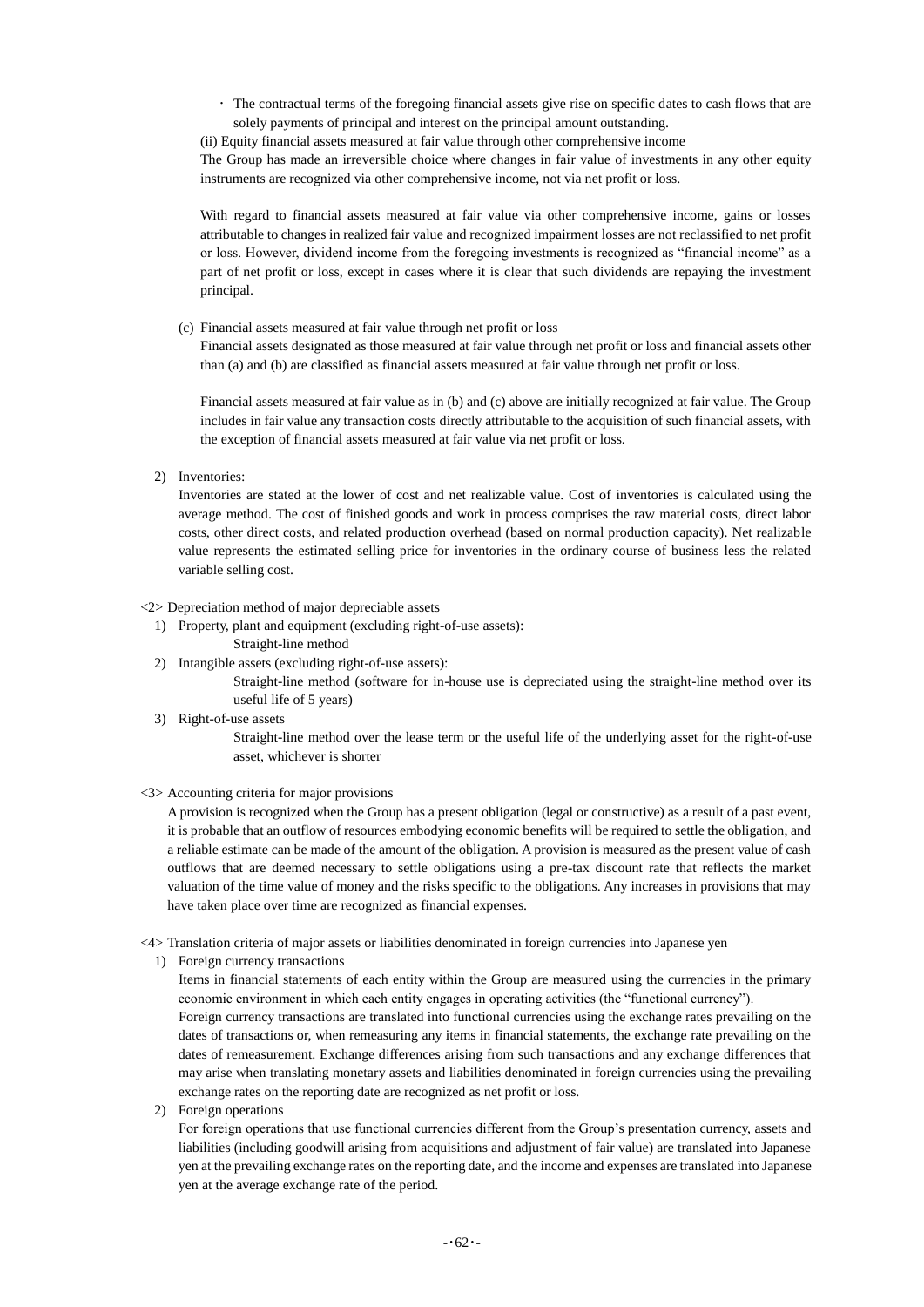Exchange differences arising from translating the financial statements of foreign operations are included in other components of equity.

### <5> Derivative financial instruments and hedge accounting

The Group designates certain derivative instruments as cash flow hedges in order to hedge foreign exchange risk, interest rate risk, etc. in the future.

At the inception of a transaction, the Group formally documents the relationship between the hedging instrument and the hedged item, and the risk management objective and strategies for undertaking various hedges. At the inception of the hedge, as well as on an ongoing basis, the Group formally documents its assessment of whether derivatives used for hedge transactions can be highly effective in offsetting changes in cash flows of the hedged item. The Group also verifies that forecast transactions are highly probable, in order to apply cash flow hedges to such forecast transactions.

#### Cash flow hedges

The effective portion of changes in the fair value of derivatives that are designated as cash flow hedges and satisfy relevant requirements is recognized in other components of equity. The ineffective portion is recognized in net profit or loss in the consolidated statements of income.

Any amount incurred with respect to hedging instruments that is recognized in other components of equity is reclassified to net profit or loss in the period when hedged items affect profit or loss. When forecast transactions to be hedged can give rise to recognition of non-financial assets, any amount that has been recognized as other comprehensive income is reclassified and included in initial measurement of the acquisition cost of the respective assets.

Hedge accounting is discontinued prospectively for the future when the hedging instrument expires or is sold, or the hedge no longer meets the criteria for hedge accounting. Any amount incurred with respect to hedging instruments that have already been recognized under other components of equity is further recognized until forecast transactions are eventually recognized in net profit or loss. When forecast transactions are no longer expected to occur, the amount incurred with respect to hedging instruments that is recognized in other components of equity is immediately recognized in net profit or loss.

#### <6> Employee benefits

#### 1) Short-term employee benefits

Short-term employee benefits are expensed at the undiscounted amount when the related service is provided. For bonus and paid absence costs, a liability is recognized for the amount expected to be paid in accordance with the relevant systems if the Group has a legal or constructive obligation to pay this amount and the obligation can be estimated reliably.

#### 2) Long-term employee benefits

The Group provides its employees and retirees with post-employment benefit plans, which comprise defined benefit plans and defined contribution plans.

Obligations for defined benefit plans are recognized as the present value of defined benefit obligations at the end of each reporting period less the fair value of any plan assets. Qualified actuaries use the projected unit credit method to calculate defined benefit obligations annually. The present value of defined benefit obligations is calculated by discounting estimated future cash outflows based on the market yields of high quality corporate bonds that have a maturity approximating the estimated dates for payments of obligations and are denominated in the currencies in which such payments are made.

Actuarial gains and losses arising from experience adjustments and changes in actuarial assumptions are recognized in other comprehensive income in the period in which they arise, and immediately reclassified to retained earnings.

Prior service costs of pension plans are recognized as gains/losses of the period in which they are incurred.

With regard to defined contribution plans, the Group pays contributions to publicly or privately managed pension insurance plans. So long as the Group pays contributions, the Group will not be obliged to make additional payments. Such contributions are recognized as employee benefit expenses when they are due.

### <7> Other important items for compiling the consolidated financial statements

Consumption taxes are excluded from the transaction amounts.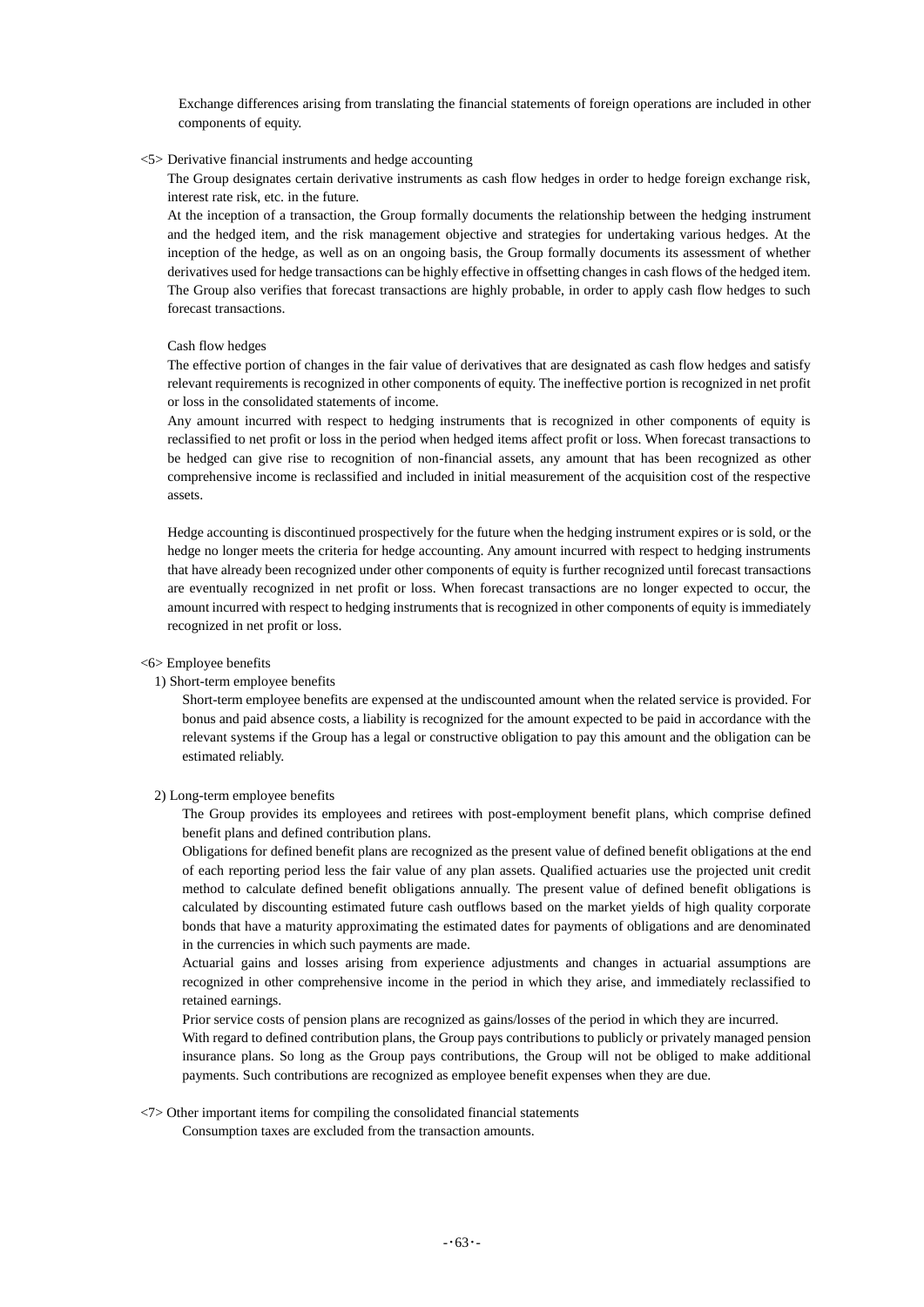### **2. Notes on accounting estimates**

The figures for the following items are posted on consolidated financial statements for the fiscal year under review using accounting estimates and may have a material impact on consolidated financial statements for the 157th term.

(1) Evaluation of collectability of property, plant and equipment

- <1> Amount posted on consolidated financial statements for the fiscal year under review: property, plant and equipment 270,813 million yen
- $\langle 2 \rangle$  Information that would be useful to the understanding of accounting estimates Please refer to "Other expenses" in "4. Notes to the consolidated statements of income."

(2) Evaluation of collectability of goodwill and intangible assets

- <1> Amount posted on consolidated financial statements for the fiscal year under review: goodwill 4,593 million yen; intangible assets 13,620 million yen
- $\langle 2 \rangle$  Information that would be useful to the understanding of accounting estimates Please refer to "Other expenses" in "4. Notes to the consolidated statements of income."

#### (3) Evaluation of collectability of deferred tax assets

- <1> Amount posted on consolidated financial statements for the fiscal year under review: deferred tax assets 25,951 million yen
- $\langle 2 \rangle$  Information that would be useful to the understanding of accounting estimates The Group evaluates the collectability of deferred tax assets each term and recognizes deferred tax assets taking into account material uncertainty concerning the collectability of our deferred tax assets.

#### (4) Calculation of defined benefit liabilities

- <1> Amount posted on consolidated financial statements for the fiscal year under review: prepaid pension cost (Note) 8,788 million yen; defined benefit liabilities 46,754 million yen (Note) Prepaid pension cost is included in "Other non-current assets" in the consolidated statements of financial position.
- $\langle 2 \rangle$  Information that would be useful to the understanding of accounting estimates

Please refer to "2) Long-term employee benefits" in "<6> Employee Benefits" of "(4) Accounting policies" in "1. Notes regarding significant accounting policies for the preparation of the consolidated financial statements and others."

### **3. Notes to the consolidated statements of financial position**

Accumulated depreciation of property, plant and equipment (including accumulated impairment losses) 676,958 million yen

### **4. Notes to the consolidated statements of income**

#### Other expenses

"Other expenses" include impairment losses of 6,011 million yen.

A rough breakdown of impairment losses is as follows:

Impairment losses are reported for property, plant and equipment and intangible assets of a specific cash-generating unit of the transportation business that belongs to the Industrial Tape segment. This is due to a forecast that the carrying amounts might not be recoverable, as it has become unlikely that the Group will achieve the projected earnings in Japan. Recoverable amount is measured by value in use based on discounted cash flow method adopting the discount rate of 7.9%.

In addition, impairment losses are reported for property, plant and equipment, goodwill, and intangible assets of a specific cash-generating unit of the medical-related product business that belongs to the Life Science segment. This is due to a forecast that the carrying amounts might not be recoverable, as the earnings forecast for certain businesses in the Americas has been revised down. Recoverable amount is measured by value in use based on discounted cash flow method adopting the discount rate of 14.4%.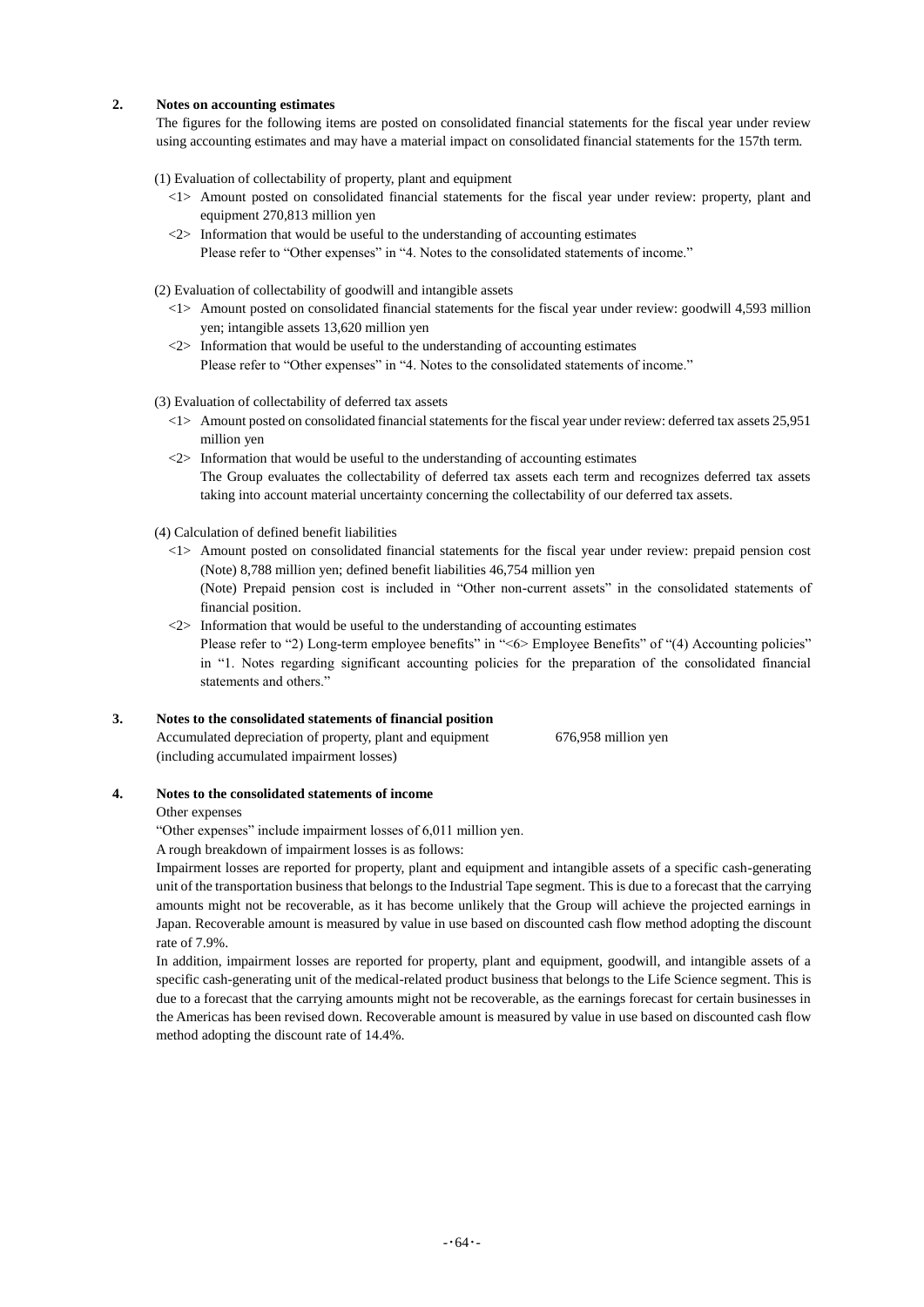### **5. Notes to the consolidated statements of changes in equity**

- (1) Type and total number of shares issued as of the end of the fiscal year under review Common stock 149,758 thousand shares
- (2) Dividends

1) Dividend payments

| Resolution                                                                  | Type of<br>shares | Total dividends<br>(Yen in Millions) | Dividend per share<br>(Yen) | Record date                          | Effective<br>date |
|-----------------------------------------------------------------------------|-------------------|--------------------------------------|-----------------------------|--------------------------------------|-------------------|
| <b>Ordinary General Meeting</b><br>of Shareholders held on<br>June 19, 2020 | Common<br>stock   | 15,391                               | 100                         | March 31, 2020                       | June 22, 2020     |
| <b>Board of Directors</b><br>meeting held on October<br>26, 2020            | Common<br>stock   | 14.796                               | 100                         | September 30, 2020 November 27, 2020 |                   |
| Total                                                                       |                   | 30,188                               |                             |                                      |                   |

2) Of the dividends for which the record date falls during the fiscal year under review, items for which the effective date arrives during the following fiscal year

The following proposal on dividends for common stock will be presented for resolution at the Ordinary General Meeting of Shareholders scheduled on June 18, 2021.

| Total dividends    | 14,796 million yen |
|--------------------|--------------------|
| Dividend per share | $100$ yen          |
| Record date        | March 31, 2021     |
| Effective date     | June 21, 2021      |
|                    |                    |

Dividends are to be paid out of retained earnings.

- (3) Type and number of shares to be issued upon exercise of the subscription rights to shares (excluding items for which the initial date of the rights exercise period has not arrived) as of the end of the fiscal year under review Common stock 83,500 shares
- (4) Matters concerning treasury stock

| Class of shares | At the beginning of the<br>fiscal year under review | Increase  | Decrease  | At the end of the fiscal<br>vear under review |
|-----------------|-----------------------------------------------------|-----------|-----------|-----------------------------------------------|
| Dommon stock:   | 4.839.755                                           | 6.022.026 | 9.069.100 | 1.792.681                                     |

(Outline of reasons for change)

The rough breakdown of the increase/decrease is as follows:

| Increase due to acquisition of treasury stock based on resolution at the Board of      |                    |
|----------------------------------------------------------------------------------------|--------------------|
| Directors meeting held on January 27, 2020                                             | $6,021,600$ shares |
| Decrease due to disposal of treasury stock based on resolution at the Board of         |                    |
| Directors meeting held on June 19, 2020                                                | 34,200 shares      |
| Decrease due to the cancellation of treasury stock based on resolution at the Board of |                    |
| Directors meeting held on February 24, 2021                                            | 9,000,000 shares   |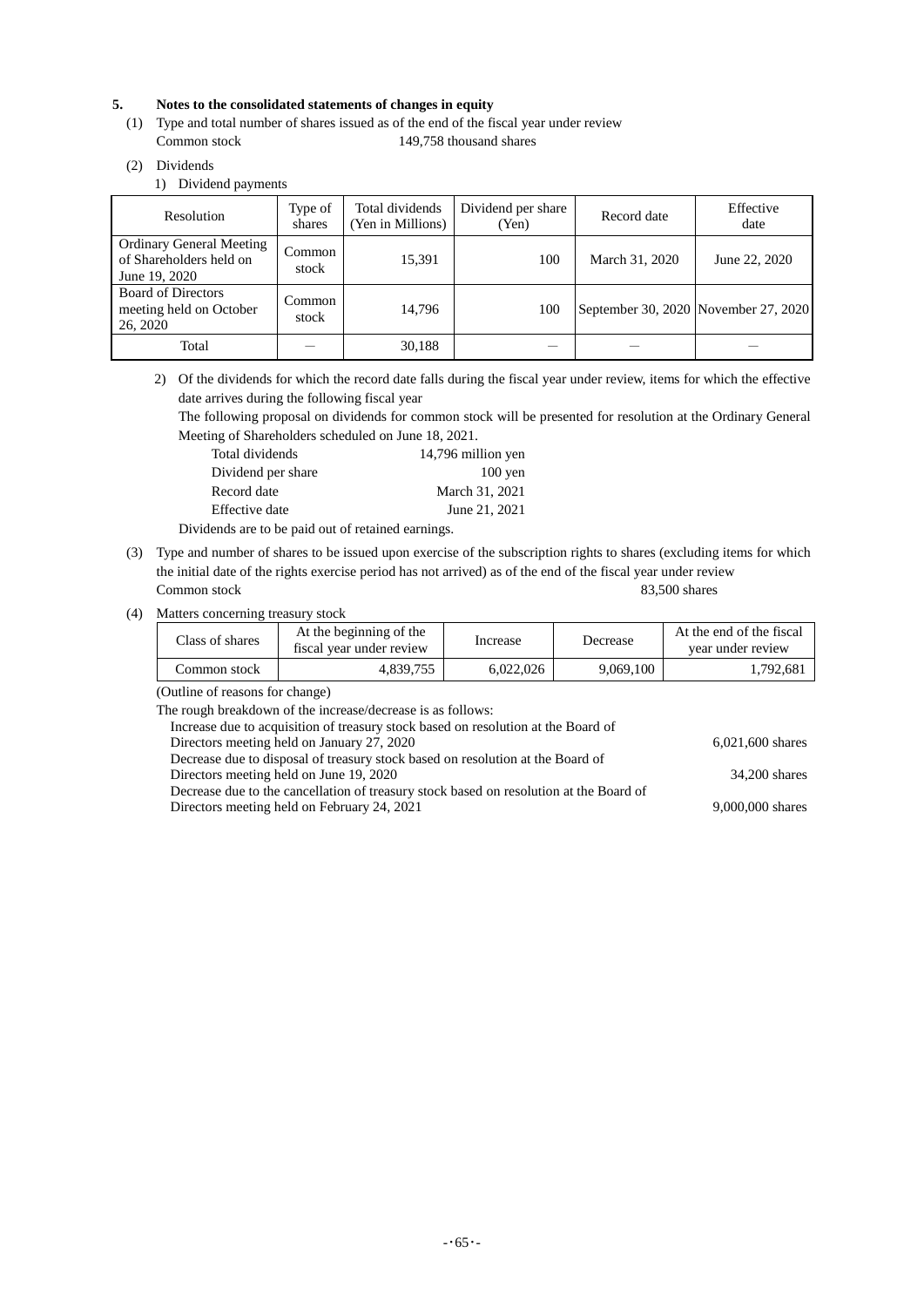### **6. Notes to financial instruments**

1. Matters relating to the status of financial instruments

#### (1) Capital risk management

The Group's basic policy on capital risk management is to build and maintain a stable financial base in order to ensure sound and efficient operations and to achieve sustainable growth of the Group. In accordance with this policy, capital expenditures, dividends, M&As, returns to shareholders through purchases of treasury stock, and repayments of debts are made based on the sound operational cash flows generated through development and sale of competitive products.

#### (2) Financial risk management

#### Risk management policies

The Group conducts a risk management to mitigate the financial risks arising from the business activity processes. The Group's basic policy on risk management is to eliminate the sources of risks to avoid their occurrence or to mitigate the risks that are not avoidable.

Derivative transactions are entered into within the actual demands to hedge the risks described below in compliance with the internal regulations governing the scope and the selection of financial institutions etc. for derivative transactions.

For details of the Group's major financial risks and the management policies thereon, reference is made to (3) Financial risks.

#### (3) Financial risks

Business activities of the Group are affected by the environment of businesses and of financial market. The financial instruments owned by the Group in the course of its business activities are exposed to their inherent risks including (a) market risks ((i) foreign exchange risk, (ii) price risk, and (iii) interest rate risk), (b) credit risk, and (c) liquidity risk.

#### (a) Market risks

#### (i) Foreign exchange risk

The Group's businesses are operated globally, and the products manufactured by the Company and its subsidiaries are sold in the overseas markets. Consequently, the Group is exposed to the risk of changes in foreign currency exchange rates (hereinafter: "foreign exchange risk") arising from the translation of the balances of foreign-currency-denominated trade receivables and trade payables resulted from the transactions by the Company and its subsidiaries denominated in currencies other than the Group's functional currency into the Group's functional currency at the rates of exchange prevailing at the end of the reporting period. The Group's foreign exchange risk arises mainly from changes in the exchange rate with US dollars.

Although the Group's trade receivables and trade payables denominated in foreign currencies are exposed to foreign exchange risk, the Group uses forward exchange contracts to hedge its foreign exchange risk in principle for the net exposure of such trade receivables and trade payables whose balances are monitored monthly by currency.

(ii) Price risk

Equity instruments held by the Group mainly are the shares of the companies with which the Group has business relationships. Such shares are acquired and held from the perspective of enhancing the Group's corporate value over a long term, and not for short-term trading purposes. The Group reviews whether the status of transactions with such companies and returns on the holdings are commensurate with the capital cost that the Company incurs by periodically monitoring the fair values for listed shares and the financial conditions of investees (counterparty companies) for unlisted shares, thereby determining whether or not the Group should continue to hold those equity instruments.

Therefore, the Group considers its current price risk as not material.

(iii) Interest rate risk

Interest rate risk is defined as the risk arising from the changes in fair values of financial instruments or in future cash flows generated from financial instruments due to the fluctuation of market interest rates. The Group's exposure to interest rate risk is mainly related to liabilities such as loans payable and bonds and to assets such as time deposits and loans receivable. As the interest amount is affected by the fluctuation of market interest rates, the future cash flows from interests are exposed to the interest rate risk.

The Group is working to utilize its funds efficiently and reduce interest-bearing debts as much as possible, with the result that the level of its interest-bearing debts is kept extremely low vis-à-vis total assets.

Therefore, the Group considers its current interest rate risk as immaterial.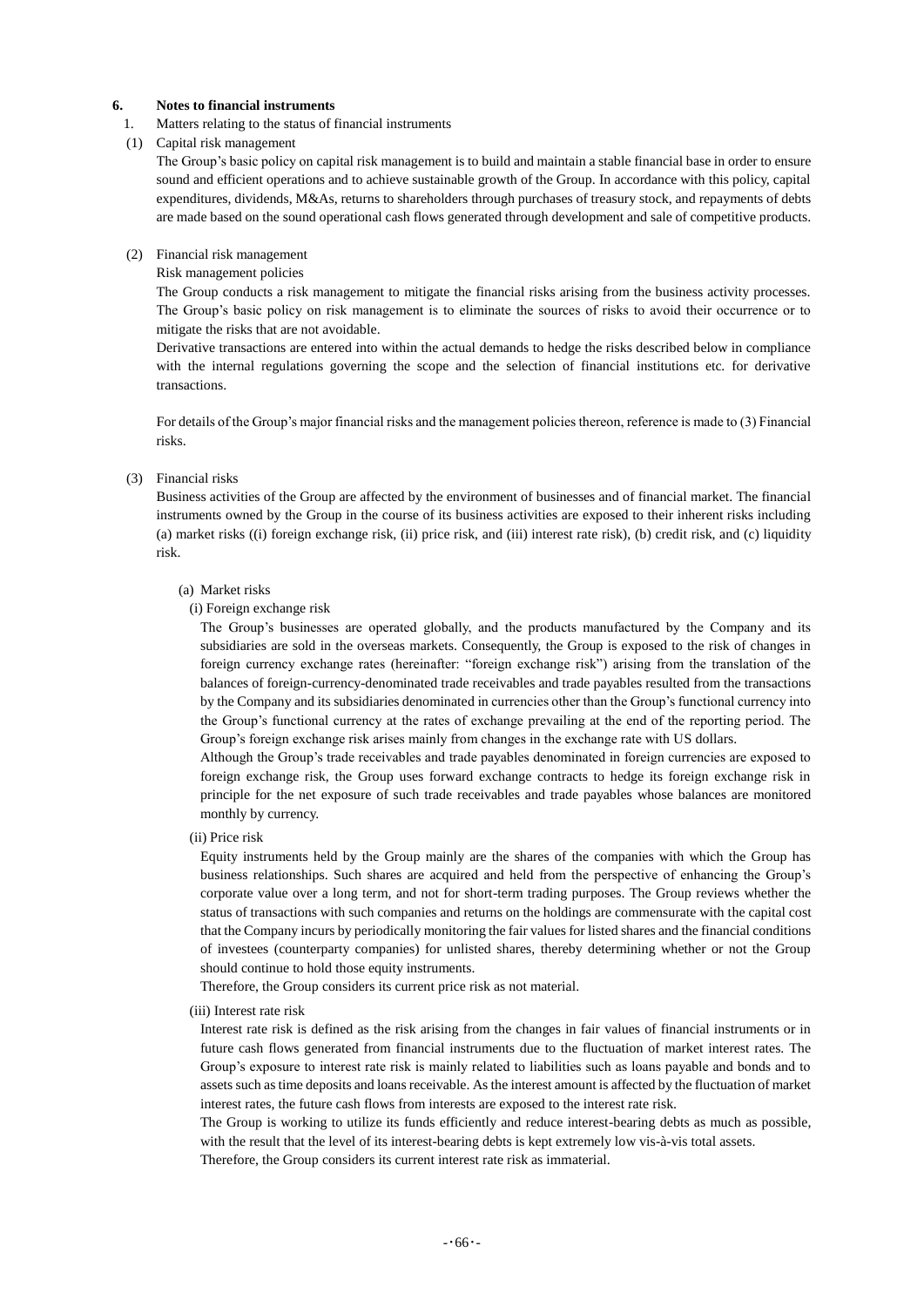(b) Credit risk

The Group is exposed to the risk that the counterparty to a financial instrument held could default on its contractual obligation, resulting in financial loss to the Group due to that financial instrument becoming uncollectible.

The Group's credit risk arises principally from its trade receivables that consist of a large number of customers in the Group's business segments such as "Industrial Tape," "Optronics," "Life Science," and others. Credit risk of customers is managed by establishing the payment terms and credit limits for customers. Through regular monitoring of collection status, reasons for overdue trade receivables are clarified and the respective measures are appropriately taken. Credit evaluation is also regularly performed by analyzing the ongoing information gathered and the actual credit reports of counterparties obtained from external institutions as needed together with the historical payment performance of customers.

If, as a result, the credit standing of a customer is judged as changed or abnormal, or if no payment is performed by a customer on or before the payment due date contractually agreed upon, we will check the situation of the customer and take appropriate preventive measures, such as change of payment terms and factoring. Those measures are subject to approval of the respective responsible persons in charge.

The Group establishes an allowance for doubtful accounts with respect to trade and other receivables by considering collectability and using historical information regarding default rates of the respective customers and credit reports, etc. provided by external institutions.

Furthermore, the Group deposits surplus funds at financial institutions and uses derivative financial instruments provided by financial institutions to mitigate the business related risks. Since the transactions regarding deposits and derivative financial instruments are engaged in only with financial institutions with high credit rating, the Group considers its current credit risk regarding such transactions as immaterial.

(c) Liquidity risk

The Group uses short-term loans payable principally for funding the working capital and long-term loans payable and bonds payable for funding capital investments. Those liabilities together with trade notes and accounts payables are exposed to the liquidity risk that the Group will encounter difficulties in meeting the obligation associated with such liabilities. The Group manages liquidity risk by adequately preparing the cash planning based on the cash flow forecast to meet its liabilities when they are due.

Liquidity risk of short-term loans payable is managed by timely preparing and updating the cash management plan based on the reports from respective departments and by maintaining adequate level of liquidity in hand. In addition, surplus funds generated in the subsidiaries are managed within the Group for efficient cash management.

As to long-term loans payable for purposes of long-term financing, cash planning is prepared prior to the execution of long-term fund raising that is subject to the approval of the Board of Directors.

2. Matters relating to the fair values of financial instruments The Group determines fair values of financial assets and financial liabilities as follows.

[Cash and cash equivalents, trade and other receivables, trade and other payables, and short-term loans payable] Since they are settled in a short term, their fair values approximate the carrying amounts. Accordingly, their fair values are determined by the corresponding carrying amounts.

[Other financial assets and other financial liabilities]

Among other financial assets, the fair values of marketable securities are determined based on market prices, etc., while the fair values of unlisted securities are determined using valuation techniques.

The fair values of derivatives are determined based on forward exchange markets, prices quoted by contracting financial institutions, etc.

The specific valuation techniques used in measuring the fair values of financial instruments include followings:

- Quoted market prices of similar financial instruments or broker quotes
- The fair values of foreign currency forward contracts are calculated based on the values calculated using the forward exchange rates at the end of the reporting period.
- In calculating the fair values of financial instruments other than those listed above, other valuation techniques are used such as discounted cash flow analysis, etc.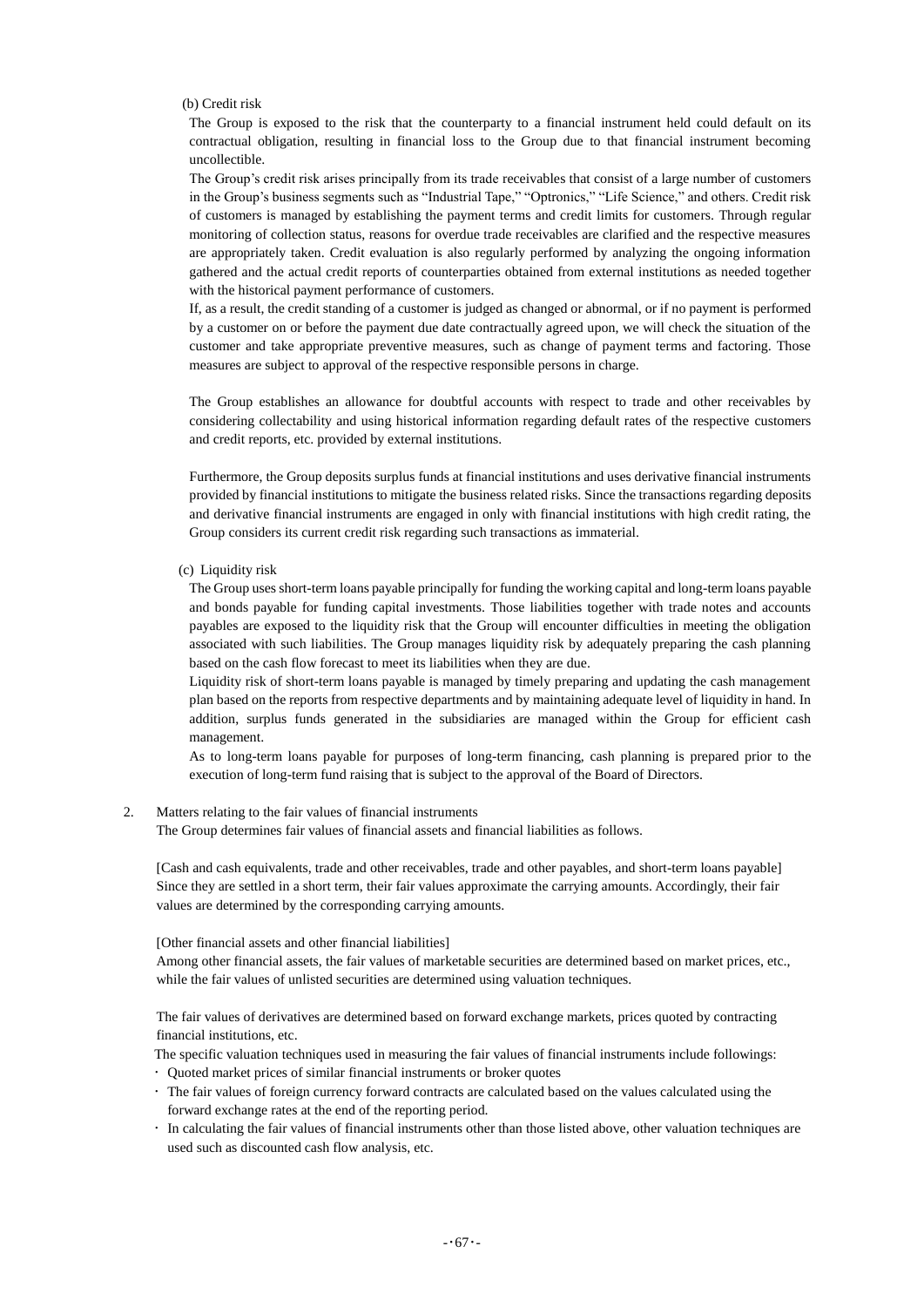### **7. Notes on information per share**

Equity attributable to owners of the parent company per share 4,838.07 yen Basic earnings per share 472.71 yen

In the consolidated statements of financial position, the consolidated statements of income, and the consolidated statements of changes in equity, the amounts presented are rounded down to the nearest million yen.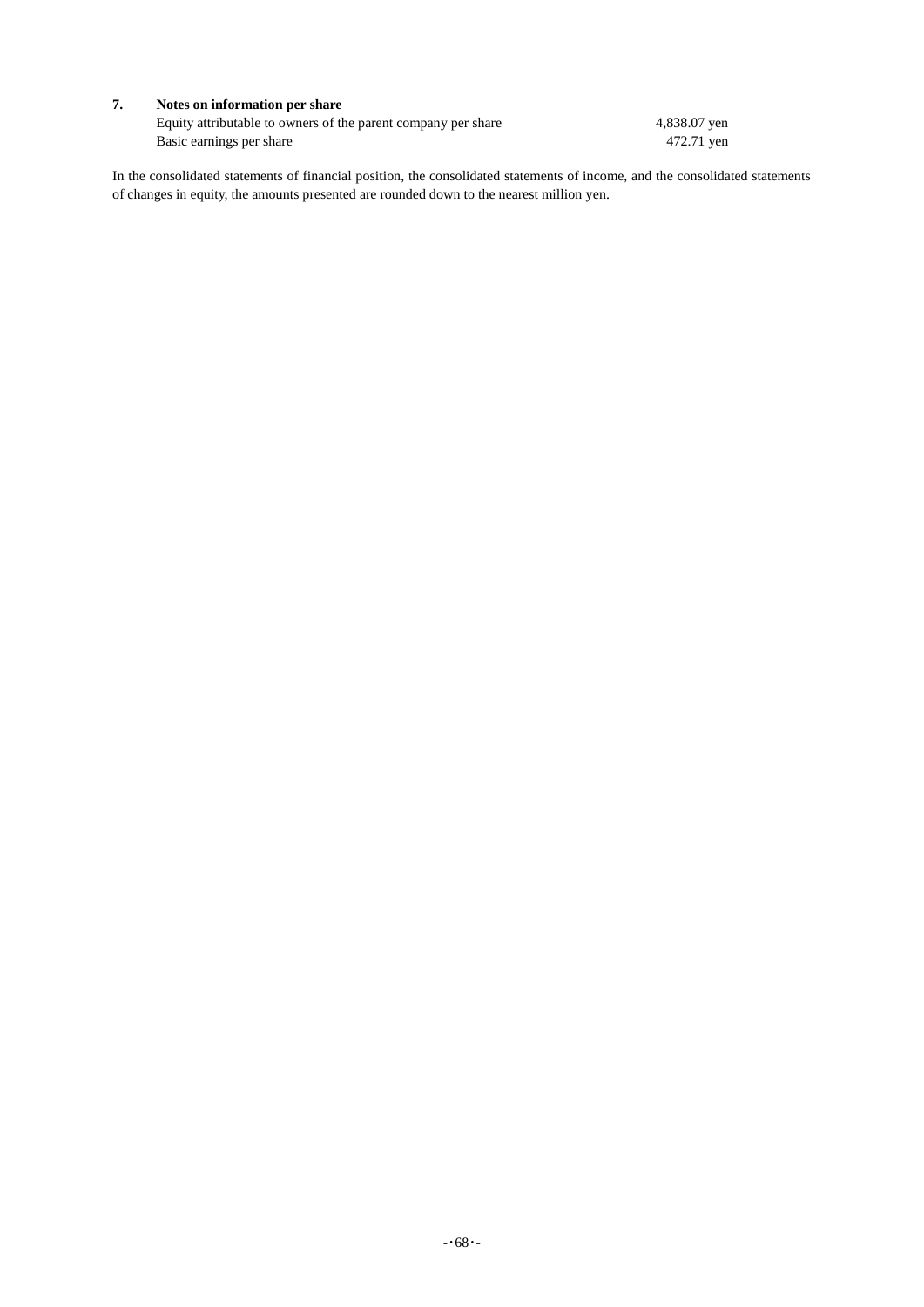### **Notes to the Non-Consolidated Financial Statements**

#### **1. Notes regarding significant accounting policies**

- (1) Valuation basis and method for securities
	- Other securities:

Securities with available fair value:

Carried at fair value, as of the end of the fiscal year (valuation adjustments are reported in the net assets section, and selling costs are calculated using the moving average method)

Securities with no available fair value:

Stated at cost based on the moving average method

Stocks issued by subsidiaries and affiliates:

Stated at cost based on the moving average method

(2) Valuation basis and method for derivatives Stated at fair value

### (3) Valuation basis and method for inventories

Merchandise and finished goods, work in process, and raw materials and supplies

Stated at gross average cost (for balance sheet valuation, in the event that an impairment is determined: impairment write down is calculated based on inventory net realizable value)

(4) Depreciation method of major depreciable assets

Property, plant and equipment (excluding lease assets):

Straight-line method

Intangible assets (excluding lease assets):

Straight-line method (software for in-house use is depreciated using the straight-line method over its useful life of 5 years)

#### Lease assets:

Lease assets related to finance lease transactions that do not transfer ownership of the leased property to the lessee are depreciated over the lease terms by the straight-line method with no residual value.

(5) Accounting criteria for allowances and provisions

### Allowance for doubtful accounts

Allowance for doubtful accounts is provided to cover probable losses on collection. It is the sum of the probable uncollectable amount estimated using the rate of actual collection losses for normal receivables and a review of the individual collectability of the specific receivables.

#### Allowance for investment loss

A potential loss amount is stated by taking into account the Company's financial conditions, etc., in accordance with the Company's criteria, to prepare for losses related to investments in subsidiaries and affiliates.

#### Provision for directors' bonuses

The Company makes provisions for the amount of bonuses for Directors deemed to accrue during the fiscal year, based on the Company's estimated payment obligation for the fiscal year under review.

### Provision for retirement benefits

The Company makes provisions for the necessary amount of allowance for employees' severance and retirement benefits deemed to accrue during the term based on the Company's expected retirement benefit obligation and the balance of the pension assets at the term-end.

Past service cost is amortized from the year in which the gain or loss is recognized by the straight-line method for a given number of years (12 years) within employees' average remaining years of service.

Actuarial gains and losses are amortized from the year following the year in which the gains or losses are recognized by the straight-line method for a given number of years (12 years) within employees' average remaining years of service.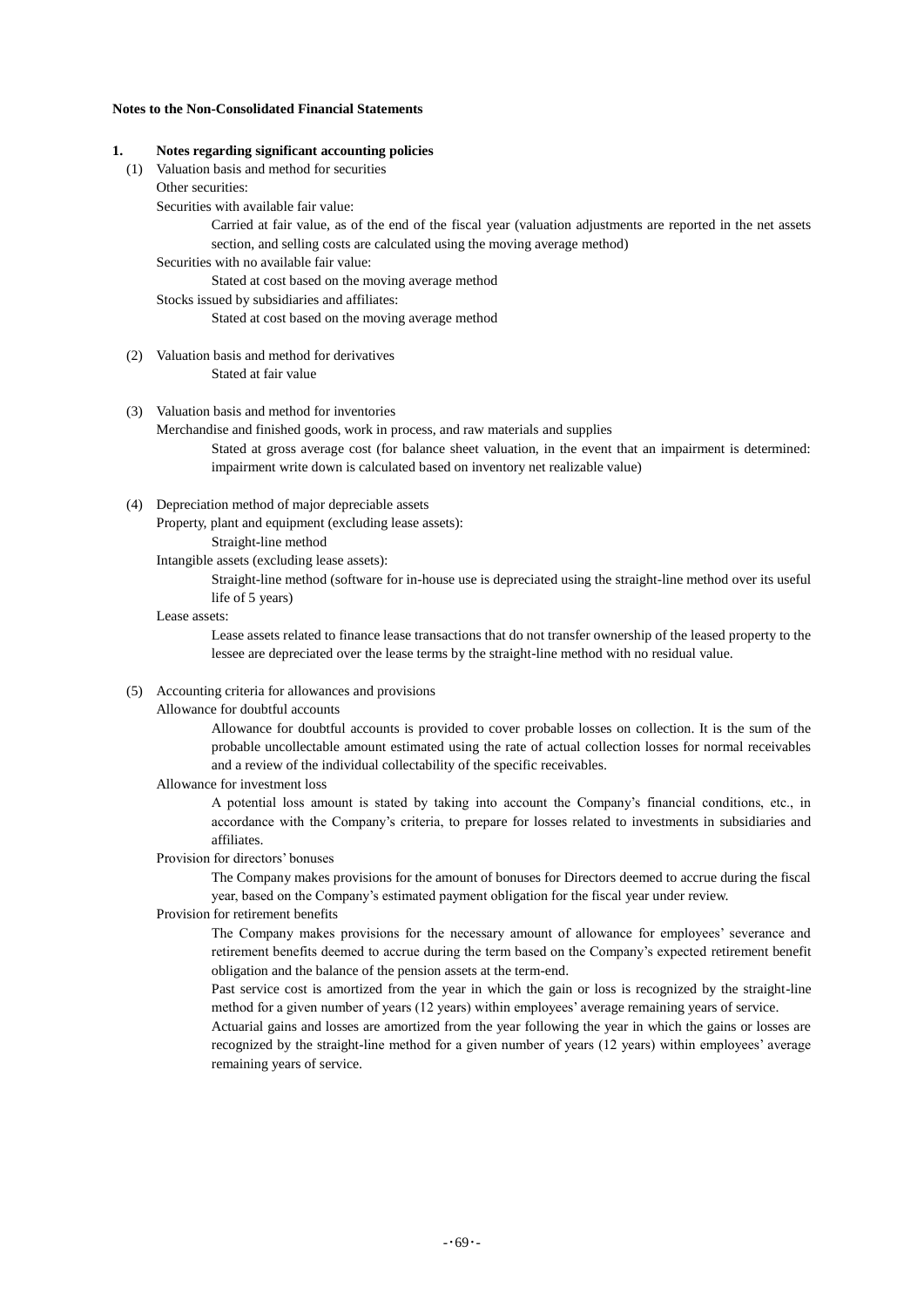### (6) Method of hedge accounting

1) Method of hedge accounting

Deferred hedging is used for forward exchange contracts applied to forecast transactions. For currency swaps that qualify for hedge accounting, gain or loss is translated at the exchange rate stipulated in the contract under the allocation process. Interest rate swaps that qualify for hedge accounting and meet specific criteria are not measured at market value but the differential paid or received under the swap agreements are recognized and included in interest expenses or income.

- 2) Hedging instruments and hedged items Hedging instruments: Forward exchange contracts, Currency swaps, Interest rate swaps Hedged items: Foreign currency-denominated receivables and payables, etc.
- 3) Hedge policy

The Company adopts a policy aimed at averting the risks associated with exchange fluctuations and interest rate fluctuations.

4) Method of assessing the effectiveness of the hedges

The effectiveness is assessed by comparing a market change in a hedged item or cumulative change in its cash flows with a market change in a hedging instrument or cumulative change in its cash flow to observe a ratio of those changes. However, the assessment of the effectiveness is omitted for interest rate swaps that are handled under special rules.

(7) Consumption taxes are excluded from the transaction amounts.

### **2. Notes to changes to the presentation method**

Changes following the application of the Accounting Standard for Disclosure of Accounting Estimates The Group has adopted the Accounting Standard for Disclosure of Accounting Estimates (ASBJ Statement No. 31; March 31, 2020) from the fiscal year under review. Under this Standard, we included "3. Notes on accounting estimates" in the notes to the non-consolidated financial statements.

### **3. Notes on accounting estimates**

The figures for the following items are posted on non-consolidated financial statements for the fiscal year under review using accounting estimates and may have a material impact on non-consolidated financial statements for the next fiscal year. For information that would be useful to the understanding of accounting estimates, matters that are identical to the contents of the notes to the consolidated financial statements are omitted.

(1) Evaluation of collectability of property, plant and equipment, and intangible assets

- <1> Amount posted on non-consolidated financial statements for the fiscal year under review: property, plant and equipment 159,655 million yen; intangible assets 10,614 million yen
- $\langle 2 \rangle$  Information that would be useful to the understanding of accounting estimates Please refer to "(2) Extraordinary loss" in "5. Notes to the non-consolidated statements of income."

#### (2) Evaluation of collectability of deferred tax assets

Amount posted on non-consolidated financial statements for the fiscal year under review: deferred tax assets 21,377 million yen

- (3) Calculation of provision for retirement benefits
	- <1> Amount posted on non-consolidated financial statements for the fiscal year under review: prepaid pension cost 7,572 million yen; provision for retirement benefits 35,234 million yen
	- $\langle 2 \rangle$  Information that would be useful to the understanding of accounting estimates Please refer to "Provision for retirement benefits" in "(5) Accounting criteria for allowances and provisions" of "1. Notes regarding significant accounting policies."

| 4. | Notes to the non-consolidated balance sheets              |                     |
|----|-----------------------------------------------------------|---------------------|
|    | Accumulated depreciation of property, plant and equipment | 445,801 million yen |
|    |                                                           |                     |
|    | Short-term receivables from affiliates                    | 88,892 million yen  |
|    | Short-term payables to affiliates                         | 86,861 million yen  |